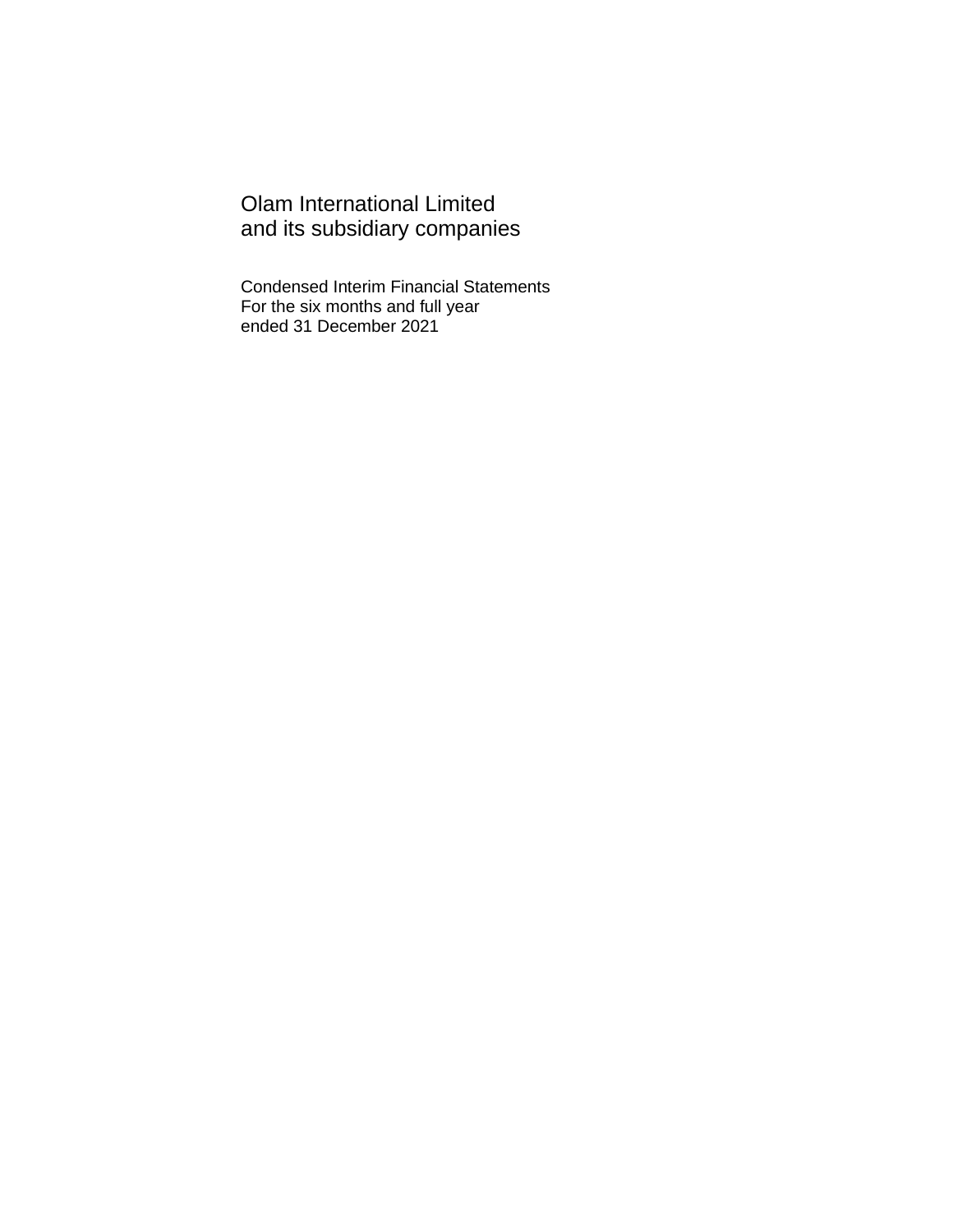## **Table of Contents**

|                                                                                                  | Page |
|--------------------------------------------------------------------------------------------------|------|
| A. Condensed interim consolidated statement of profit and loss and other<br>comprehensive income |      |
| B. Condensed interim statements of financial position                                            | 3    |
| C. Condensed interim statements of changes in equity                                             | 4    |
| D. Condensed interim consolidated statement of cash flows                                        | 12   |
| E. Notes to the condensed interim consolidated financial statements                              | 13   |
| F. Other information required by Listing Rule Appendix 7.2                                       | 26   |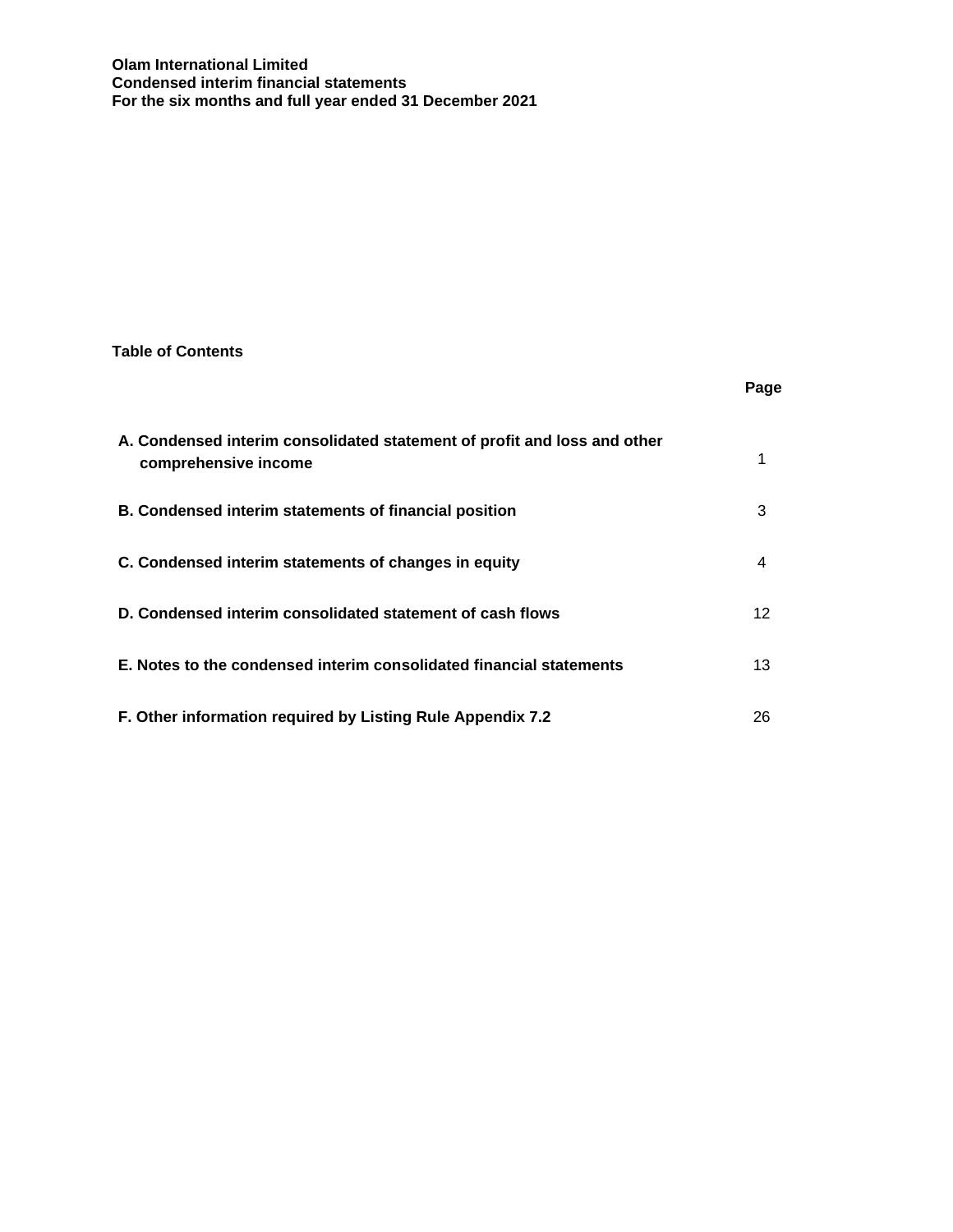# **A. Condensed interim consolidated statement of profit and loss and other comprehensive income**

|                                                                    |             |              | Group                  |          |                | Group                 |                |
|--------------------------------------------------------------------|-------------|--------------|------------------------|----------|----------------|-----------------------|----------------|
| (in S\$'000)                                                       | <b>Note</b> |              | <b>12 Months Ended</b> |          |                | <b>6 Months Ended</b> |                |
|                                                                    |             | 31-Dec-21    | 31-Dec-20              | % change | 31-Dec-21      | 31-Dec-20             | $\%$<br>change |
| Sale of goods & services                                           | 3           | 47,001,951   | 35,820,043             | 31.2     | 24,168,506     | 18,739,586            | 29.0           |
| Other income                                                       | 4           | 77,429       | 136,175                | (43.1)   | 39,837         | 36,057                | 10.5           |
| Cost of goods sold                                                 |             | (43,095,117) | (32,663,155)           | 31.9     | (21, 949, 311) | (17, 116, 760)        | 28.2           |
| Net gain/(loss) from changes in fair value<br>of biological assets |             | 69,229       | (60, 277)              | n.m.     | 75,532         | (64, 110)             | n.m.           |
| Depreciation & amortisation                                        |             | (627, 194)   | (561, 264)             | 11.7     | (333, 317)     | (288, 623)            | 15.5           |
| Other expenses                                                     | 4           | (2,271,270)  | (2, 147, 572)          | 5.8      | (1,466,988)    | (1,231,754)           | 19.1           |
| Finance income                                                     |             | 92,330       | 102,772                | (10.2)   | 50,150         | 44,983                | 11.5           |
| Finance costs                                                      |             | (530, 395)   | (518, 475)             | 2.3      | (291, 036)     | (230, 525)            | 26.2           |
| Share of results from joint ventures and<br>lassociates            |             | 19,775       | 113,929                | (82.6)   | 14,083         | 9,176                 | 53.5           |
| Profit/(Loss) before tax                                           |             | 736,738      | 222,176                | 231.6    | 307,456        | (101, 970)            | n.m.           |
| Income tax expense                                                 | 5           | (133, 927)   | (43, 987)              | 204.5    | (87, 315)      | (15, 255)             | 472.4          |
| Profit/(Loss) for the period                                       |             | 602,811      | 178,189                | 238.3    | 220,141        | (117, 225)            | n.m.           |
| Attributable to:                                                   |             |              |                        |          |                |                       |                |
| Owners of the Company                                              |             | 686,430      | 245,697                | 179.4    | 264,945        | (86,998)              | n.m.           |
| Non-controlling interests                                          |             | (83, 619)    | (67, 508)              | 23.9     | (44, 804)      | (30, 227)             | 48.2           |
|                                                                    |             | 602,811      | 178,189                | 238.3    | 220,141        | (117, 225)            | n.m.           |

# **Profit & Loss Statement – Six months and Full Year ended FY 2021**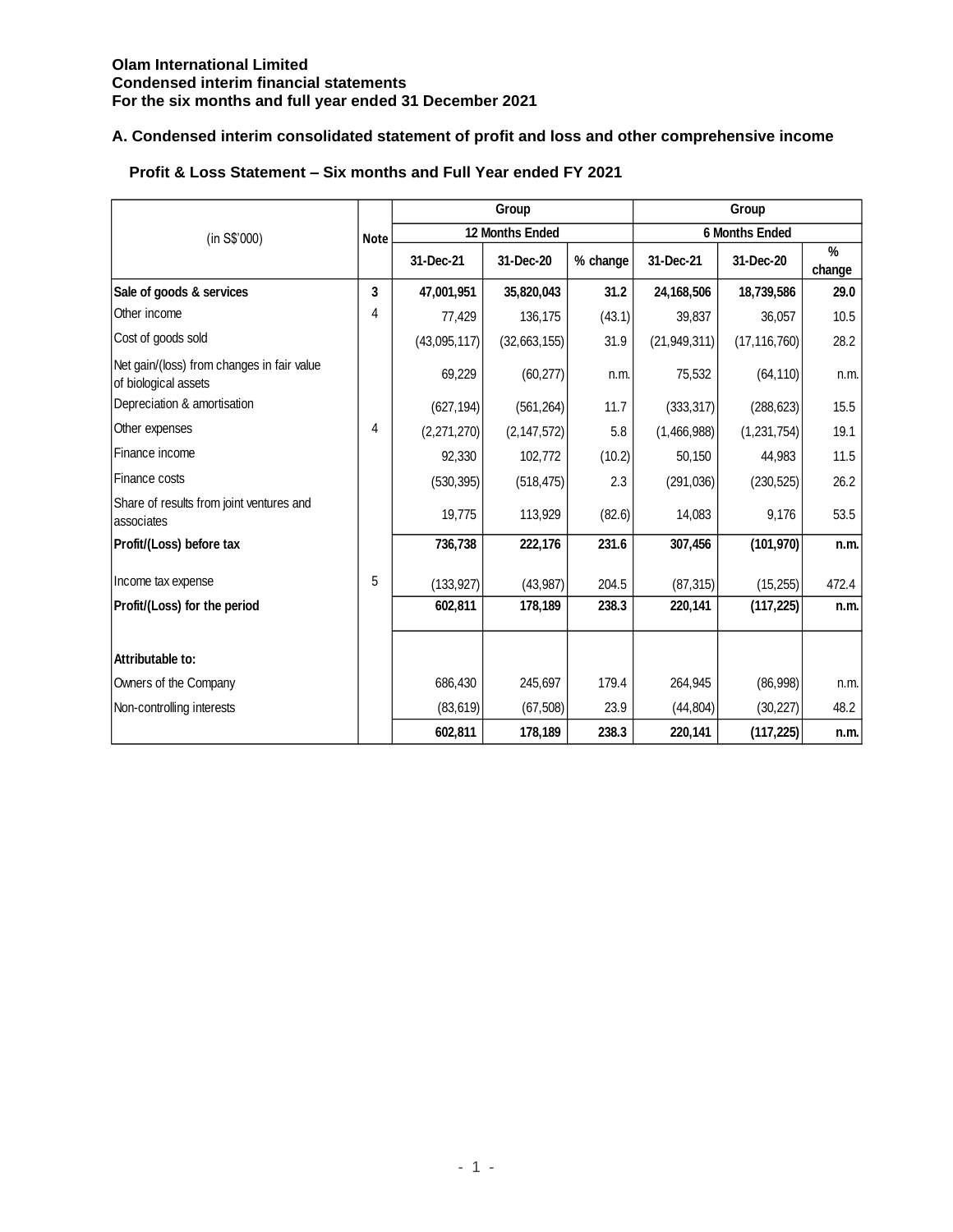**A. Condensed interim consolidated statement of profit and loss and other comprehensive income (cont'd)**

|  | Statement of Comprehensive Income - Six months and Full Year ended FY 2021 |  |  |  |
|--|----------------------------------------------------------------------------|--|--|--|
|--|----------------------------------------------------------------------------|--|--|--|

|                                                                                                                        | Group                  |            |            | Group                 |
|------------------------------------------------------------------------------------------------------------------------|------------------------|------------|------------|-----------------------|
| (in S\$'000)                                                                                                           | <b>12 Months Ended</b> |            |            | <b>6 Months Ended</b> |
|                                                                                                                        | 31-Dec-21              | 31-Dec-20  | 31-Dec-21  | 31-Dec-20             |
| Profit / (Loss) for the period                                                                                         | 602,811                | 178,189    | 220,141    | (117, 225)            |
| <b>Other Comprehensive Income:</b>                                                                                     |                        |            |            |                       |
| Items that may be reclassified subsequently to<br>profit or loss:                                                      |                        |            |            |                       |
| Net gain/(loss) on fair value changes during the<br>period                                                             | 35,111                 | (39, 318)  | 3,815      | (78, 867)             |
| Recognised in the profit and loss account on<br>occurrence of hedged transactions                                      | (18, 436)              | 20,241     | 2,221      | 63,420                |
| Foreign currency translation adjustment                                                                                | 3,425                  | (163, 942) | (108, 053) | (273, 641)            |
| Share of other comprehensive income of joint<br>ventures and associates                                                | (41, 244)              | 21,583     | (24, 057)  | 43,250                |
|                                                                                                                        | (21, 144)              | (161, 436) | (126, 074) | (245, 838)            |
| Items that will not be reclassified subsequently to                                                                    |                        |            |            |                       |
| profit or loss:<br>Net fair value gain/(loss) on equity instrument at fair<br>value through other comprehensive income | 6,993                  | (39, 738)  | 4,906      | (20, 374)             |
| Other comprehensive income for the period, net<br>of tax                                                               | (14, 151)              | (201, 174) | (121, 168) | (266, 212)            |
| Total comprehensive income for the period                                                                              | 588,660                | (22, 985)  | 98,973     | (383, 437)            |
| Attributable to:                                                                                                       |                        |            |            |                       |
| Owners of the Company                                                                                                  | 654,732                | 62,242     | 133,545    | (333, 899)            |
| Non-controlling interests                                                                                              | (66,072)               | (85, 227)  | (34, 572)  | (49, 538)             |
|                                                                                                                        | 588,660                | (22, 985)  | 98.973     | (383, 437)            |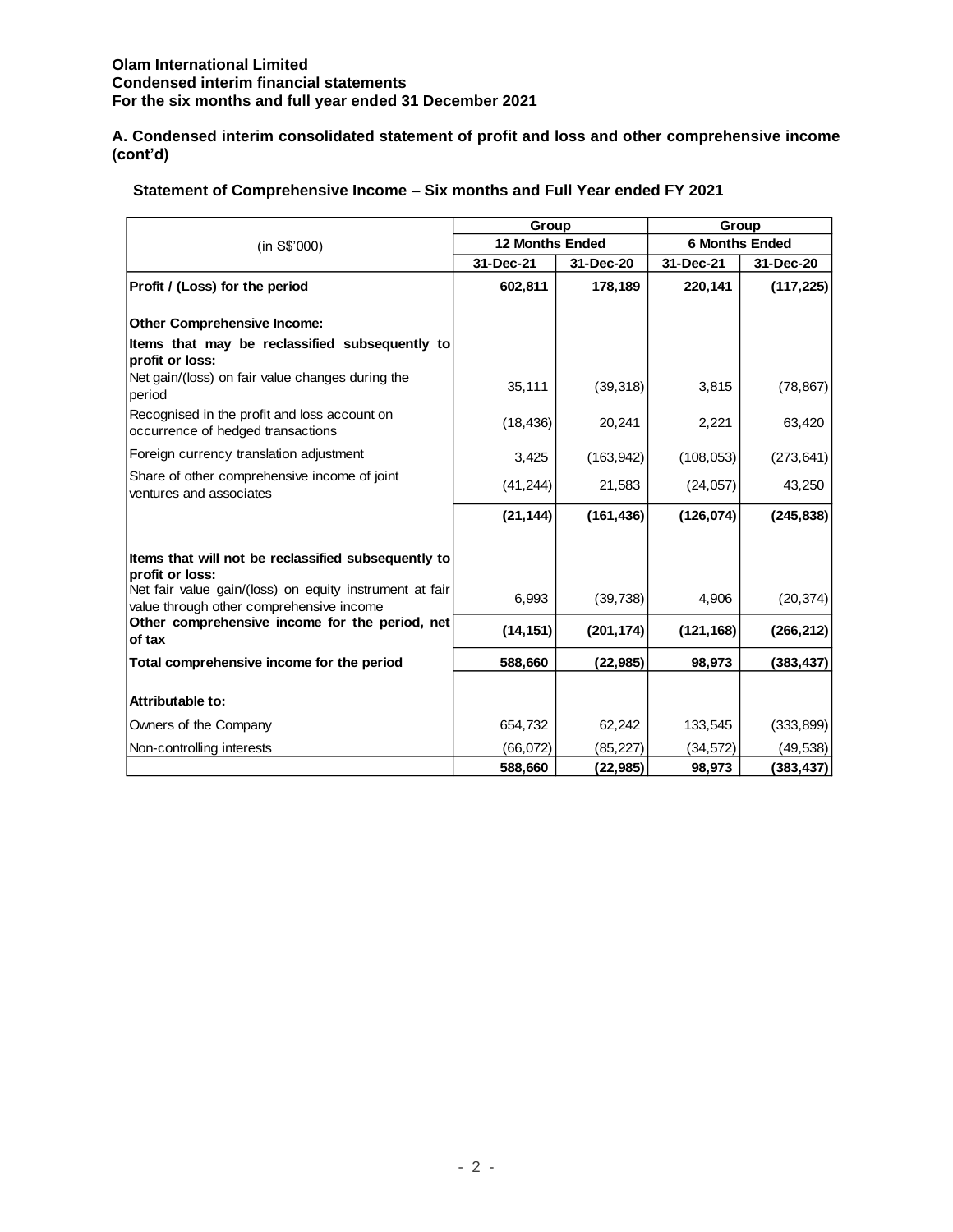# **B. Condensed interim statements of financial position as at 31 December 2021**

|                                                                          |             |              | Group        | Company                      |                            |  |  |
|--------------------------------------------------------------------------|-------------|--------------|--------------|------------------------------|----------------------------|--|--|
| (in S\$'000)                                                             | <b>Note</b> | 31-Dec-21    | 31-Dec-20    | 31-Dec-21                    | 31-Dec-20                  |  |  |
| <b>Non-current assets</b>                                                |             |              |              |                              |                            |  |  |
| Property, plant and equipment                                            | 10          | 5,867,075    | 5,904,563    | 4,435                        | 6,110                      |  |  |
| Right-of-use assets                                                      |             | 782,659      | 712,249      | 112,875                      | 62,565                     |  |  |
| Intangible assets                                                        | 9           | 2,573,230    | 1,242,798    | 297,514                      | 336,323                    |  |  |
| <b>Biological assets</b>                                                 |             | 489,013      | 473,165      |                              |                            |  |  |
| Investment in subsidiary companies                                       |             |              |              | 8,225,032                    | 9,099,919                  |  |  |
| Interests in joint ventures and associates                               |             | 572,292      | 664,946      | 416,770                      | 448,078                    |  |  |
| Long term investment                                                     |             | 31,335       | 24,342       |                              | 24,342                     |  |  |
| Deferred tax assets                                                      |             | 266,766      | 227,802      |                              |                            |  |  |
| Other non-current assets                                                 |             | 25,711       | 34,384       |                              |                            |  |  |
|                                                                          |             | 10,608,081   | 9,284,249    | 9,056,626                    | 9,977,337                  |  |  |
| <b>Current assets</b>                                                    |             |              |              |                              |                            |  |  |
| Trade receivables                                                        |             | 2,441,350    | 1,910,362    | 1,080,924                    | 711,530                    |  |  |
| Margin accounts with brokers                                             |             | 555,260      | 121,663      | 498,185                      | 96,593                     |  |  |
| Inventories                                                              |             | 8,857,220    | 7,380,615    | 1,538,721                    | 1,958,979                  |  |  |
| Advance payments to suppliers                                            |             | 543,456      | 621,943      | 84,789                       | 125,425                    |  |  |
| Advance payments to subsidiary companies                                 |             |              |              | 446,598                      | 496,552                    |  |  |
| Cash and short-term fixed deposits                                       |             | 4,317,519    | 3,115,877    | 1,402,558                    | 1,032,192                  |  |  |
| Derivative financial instruments                                         |             | 3,594,791    | 3,243,054    | 2,813,192                    | 2,609,137                  |  |  |
| Other current assets                                                     |             | 1,006,719    | 985,624      | 290,088                      | 257,809                    |  |  |
|                                                                          |             | 21,316,315   | 17,379,138   | 8,155,055                    | 7,288,217                  |  |  |
| Non-current assets held for sale                                         |             | 136,316      | 39,255       |                              |                            |  |  |
|                                                                          |             | 21,452,631   | 17,418,393   | 8,155,055                    | 7,288,217                  |  |  |
| <b>Current liabilities</b>                                               |             |              |              |                              |                            |  |  |
| Amounts due to subsidiary companies (net)<br>Trade payables and accruals |             | (4,679,678)  | (3,070,057)  | (2,722,718)<br>(2, 567, 188) | (2,833,243)<br>(1,424,718) |  |  |
| Borrowings                                                               | 11          | (6,937,615)  | (6,466,457)  | (1, 115, 104)                | (1,318,482)                |  |  |
| Lease liabilities                                                        | 11          | (138, 015)   | (96, 472)    | (60, 294)                    | (24, 981)                  |  |  |
| Derivative financial instruments                                         |             | (2,335,888)  | (2,276,851)  | (2,045,056)                  | (2,006,753)                |  |  |
| Provision for taxation                                                   |             | (180,089)    | (203, 655)   | (16, 547)                    | (33, 724)                  |  |  |
| Other current liabilities                                                |             | (740, 013)   | (533, 710)   | (131, 041)                   | (92, 410)                  |  |  |
|                                                                          |             | (15,011,298) | (12,647,202) | (8,657,948)                  | (7, 734, 311)              |  |  |
|                                                                          |             |              |              |                              |                            |  |  |
| Net current assets/(liabilities)                                         |             | 6,441,333    | 4,771,191    | (502, 893)                   | (446,094)                  |  |  |
| <b>Non-current liabilities</b>                                           |             |              |              |                              |                            |  |  |
| Deferred tax liabilities                                                 |             | (583, 261)   | (369, 230)   | (2, 407)                     | (836)                      |  |  |
| Borrowings                                                               | 11          | (8,794,760)  | (6,780,887)  | (1,415,079)                  | (1,863,756)                |  |  |
| Lease liabilities                                                        | 11          | (839, 800)   | (815, 546)   | (53, 919)                    | (39,600)                   |  |  |
| Other non-current liabilities                                            |             | (52, 916)    | (53, 798)    |                              |                            |  |  |
|                                                                          |             | (10,270,737) | (8,019,461)  | (1, 471, 405)                | (1,904,192)                |  |  |
|                                                                          |             |              |              |                              |                            |  |  |
| <b>Net assets</b>                                                        |             | 6,778,677    | 6,035,979    | 7,082,328                    | 7,627,051                  |  |  |
| Equity attributable to owners of the                                     |             |              |              |                              |                            |  |  |
| Company                                                                  |             |              |              |                              |                            |  |  |
| Share capital                                                            |             | 4,339,545    | 3,748,994    | 4,339,545                    | 3,748,994                  |  |  |
| Treasury shares                                                          |             | (114, 446)   | (140, 172)   | (114, 446)                   | (140, 172)                 |  |  |
| Capital securities                                                       |             | 906,789      | 1,045,732    | 906,789                      | 1,045,732                  |  |  |
| Reserves                                                                 |             | 1,639,341    | 1,307,905    | 1,950,440                    | 2,972,497                  |  |  |
|                                                                          |             | 6,771,229    | 5,962,459    | 7,082,328                    | 7,627,051                  |  |  |
| Non-controlling interests                                                |             | 7,448        | 73,520       |                              |                            |  |  |
| <b>Total equity</b>                                                      |             | 6,778,677    | 6,035,979    | 7,082,328                    | 7,627,051                  |  |  |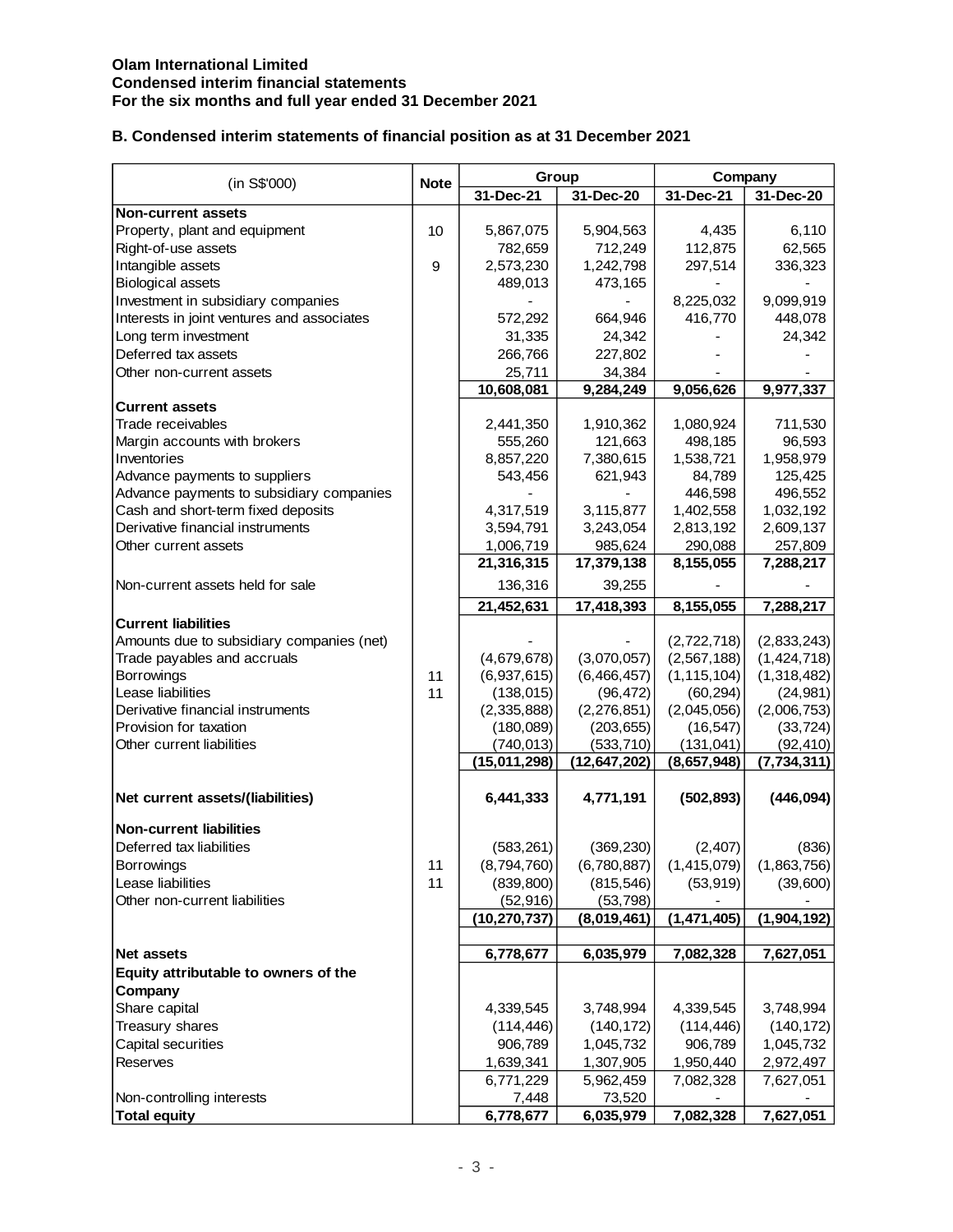|                                                                                           | Attributable to owners of the Company |                 |                |                          |                            |                |                          |                          |              |              |                          |                |  |
|-------------------------------------------------------------------------------------------|---------------------------------------|-----------------|----------------|--------------------------|----------------------------|----------------|--------------------------|--------------------------|--------------|--------------|--------------------------|----------------|--|
|                                                                                           | <b>Share</b>                          | <b>Treasury</b> | Capital        | Capital                  | Foreign                    | Fair value     | Share-based              | Revenue                  | <b>Total</b> | <b>Total</b> | Non-                     | <b>Total</b>   |  |
| 12 Months                                                                                 | capital                               | shares          | securities     | reserves                 | currency                   | adjustment     | compensation             | reserves                 | reserves     |              | Controlling              | Equity         |  |
| Group                                                                                     |                                       |                 |                |                          | translation                | reserves       | reserves                 |                          |              |              | <b>Interests</b>         |                |  |
|                                                                                           | S\$'000                               | S\$'000         | <b>S\$'000</b> | S\$'000                  | reserves<br><b>S\$'000</b> | S\$'000        | <b>S\$'000</b>           | S\$'000                  | S\$'000      | S\$'000      | S\$'000                  | <b>S\$'000</b> |  |
| At 1 January 2021                                                                         | 3,748,994                             | (140, 172)      | 1,045,732      | 259,292                  | (1, 259, 303)              | (462, 923)     | 141,955                  | 2,628,884                | 1,307,905    | 5,962,459    | 73,520                   | 6,035,979      |  |
| Profit for the period                                                                     |                                       |                 |                |                          |                            |                |                          | 686,430                  | 686,430      | 686,430      | (83, 619)                | 602,811        |  |
| Other comprehensive income                                                                |                                       |                 |                |                          |                            |                |                          |                          |              |              |                          |                |  |
| Net gain on fair value changes during the financial<br>period                             |                                       |                 |                |                          |                            | 42,104         |                          | $\blacksquare$           | 42,104       | 42,104       | $\overline{a}$           | 42,104         |  |
| Recognised in the profit and loss account on<br>occurrence of hedged transactions         |                                       |                 |                |                          |                            | (18, 436)      |                          |                          | (18, 436)    | (18, 436)    | $\overline{\phantom{a}}$ | (18, 436)      |  |
| Foreign currency translation adjustment                                                   |                                       |                 |                | $\overline{\phantom{a}}$ | (14, 122)                  |                | $\overline{\phantom{a}}$ | $\blacksquare$           | (14, 122)    | (14, 122)    | 17,547                   | 3,425          |  |
| Share of other comprehensive income of joint<br>ventures and associates                   |                                       |                 |                |                          | (41, 244)                  |                |                          |                          | (41, 244)    | (41, 244)    | $\blacksquare$           | (41, 244)      |  |
| Other comprehensive income for the financial<br>period, net of tax                        | ٠                                     | ٠               | $\sim$         |                          | (55, 366)                  | 23,668         | $\blacksquare$           | ٠                        | (31, 698)    | (31, 698)    | 17,547                   | (14, 151)      |  |
| Total comprehensive income for the period                                                 | ÷                                     | ÷               |                |                          | (55, 366)                  | 23,668         | $\sim$                   | 686,430                  | 654,732      | 654,732      | (66,072)                 | 588,660        |  |
| Contributions by and distributions to owners                                              |                                       |                 |                |                          |                            |                |                          |                          |              |              |                          |                |  |
| Issue of treasury shares on exercise of share options                                     | 98                                    | 115             |                |                          |                            |                | (115)                    |                          | (115)        | 98           |                          | 98             |  |
| Issue of shares on account of rights issue, net of<br>transaction costs                   | 590,453                               |                 |                |                          |                            |                |                          |                          |              | 590,453      | ٠                        | 590,453        |  |
| Repayment (net of proceeds from issue) of capital<br>securities, net of transaction costs |                                       |                 | (135, 665)     |                          |                            |                |                          |                          |              | (135, 665)   | $\blacksquare$           | (135,665)      |  |
| Issue of treasury shares for performance share<br>awards and restricted share awards      |                                       | 25,611          |                |                          |                            |                | (25, 611)                | $\overline{\phantom{a}}$ | (25, 611)    |              | ٠                        |                |  |
| Share-based expense                                                                       |                                       |                 |                |                          |                            |                | 27,893                   |                          | 27,893       | 27,893       | $\blacksquare$           | 27,893         |  |
| Dividends on ordinary shares, net                                                         |                                       |                 |                |                          |                            |                | $\overline{\phantom{a}}$ | (267, 872)               | (267, 872)   | (267, 872)   | $\blacksquare$           | (267, 872)     |  |
| Accrued capital securities distribution                                                   |                                       |                 | 57,591         |                          |                            |                | $\overline{\phantom{a}}$ | (57, 591)                | (57, 591)    |              | $\overline{\phantom{a}}$ |                |  |
| Payment of capital securities distribution                                                |                                       |                 | (60, 869)      |                          |                            |                |                          |                          |              | (60, 869)    | $\blacksquare$           | (60, 869)      |  |
| Total contributions by and distributions to                                               | 590,551                               | 25,726          | (138, 943)     |                          | ٠                          | $\blacksquare$ | 2,167                    | (325, 463)               | (323, 296)   | 154,038      | $\blacksquare$           | 154,038        |  |
| owners                                                                                    |                                       |                 |                |                          |                            |                |                          |                          |              |              |                          |                |  |
| Total transactions with owners in their capacity                                          | 590,551                               | 25,726          | (138, 943)     |                          | ٠                          | $\blacksquare$ | 2,167                    | (325, 463)               | (323, 296)   | 154,038      | $\blacksquare$           | 154,038        |  |
| as owners                                                                                 |                                       |                 |                |                          |                            |                |                          |                          |              |              |                          |                |  |
| At 31 December 2021                                                                       | 4,339,545                             | (114, 446)      | 906,789        | 259,292                  | (1,314,669)                | (439, 255)     | 144,122                  | 2,989,851                | 1,639,341    | 6,771,229    | 7,448                    | 6,778,677      |  |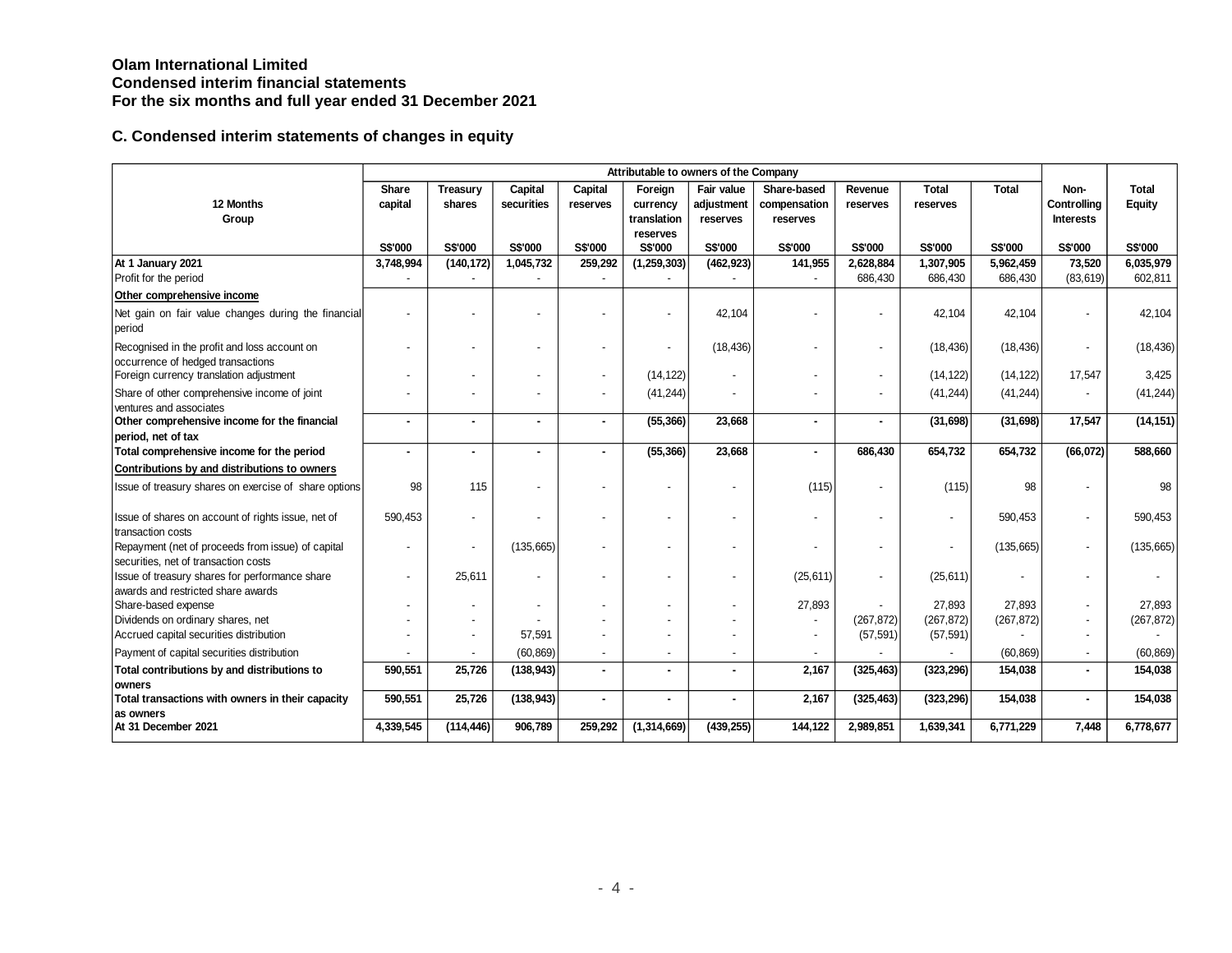|                                                                                  | Attributable to owners of the Company |                    |                       |                     |                                    |                                      |                                         |                          |                          |              |                                         |                               |  |
|----------------------------------------------------------------------------------|---------------------------------------|--------------------|-----------------------|---------------------|------------------------------------|--------------------------------------|-----------------------------------------|--------------------------|--------------------------|--------------|-----------------------------------------|-------------------------------|--|
| 12 Months<br>Group                                                               | Share<br>capital                      | Treasury<br>shares | Capital<br>securities | Capital<br>reserves | Foreign<br>currency<br>translation | Fair value<br>adjustment<br>reserves | Share-based<br>compensation<br>reserves | Revenue<br>reserves      | <b>Total</b><br>reserves | <b>Total</b> | Non-<br>Controlling<br><b>Interests</b> | <b>Total</b><br><b>Equity</b> |  |
|                                                                                  | <b>S\$'000</b>                        | S\$'000            | <b>S\$'000</b>        | <b>S\$'000</b>      | reserves<br><b>S\$'000</b>         | S\$'000                              | S\$'000                                 | <b>S\$'000</b>           | <b>S\$'000</b>           | S\$'000      | <b>S\$'000</b>                          | <b>S\$'000</b>                |  |
| At 1 January 2020 (Restated)                                                     | 3,748,994                             | (158, 807)         | 1,045,867             | 280,168             | (1, 155, 539)                      | (404, 108)                           | 135,255                                 | 2,693,335                | 1,549,111                | 6,185,165    | 108,072                                 | 6,293,237                     |  |
| Profit for the period                                                            |                                       |                    |                       |                     |                                    |                                      |                                         | 245,697                  | 245,697                  | 245,697      | (67, 508)                               | 178,189                       |  |
| Other comprehensive income                                                       |                                       |                    |                       |                     |                                    |                                      |                                         |                          |                          |              |                                         |                               |  |
| Net Gain on fair value changes during the                                        |                                       |                    |                       |                     |                                    | (79,056)                             |                                         | $\overline{\phantom{a}}$ | (79,056)                 | (79,056)     | $\overline{\phantom{a}}$                | (79, 056)                     |  |
| financial period<br>Recognised in the profit and loss account on                 |                                       |                    |                       |                     |                                    |                                      |                                         |                          |                          |              |                                         |                               |  |
| occurrence of hedged transactions                                                |                                       |                    |                       |                     |                                    | 20,241                               |                                         | $\blacksquare$           | 20,241                   | 20,241       | $\overline{\phantom{a}}$                | 20,241                        |  |
| Foreign currency translation adjustment                                          |                                       |                    |                       | ÷                   | (146, 223)                         |                                      |                                         | $\overline{\phantom{a}}$ | (146, 223)               | (146, 223)   | (17, 719)                               | (163, 942)                    |  |
| Share of other comprehensive income of joint                                     |                                       |                    | ÷                     | (20, 876)           | 42,459                             |                                      |                                         | $\overline{\phantom{a}}$ | 21,583                   | 21,583       | $\blacksquare$                          | 21,583                        |  |
| ventures and associates                                                          |                                       |                    |                       |                     |                                    |                                      |                                         |                          |                          |              |                                         |                               |  |
| Other comprehensive income for the financial                                     |                                       |                    | ٠                     | (20, 876)           | (103, 764)                         | (58, 815)                            | ٠                                       | ٠                        | (183, 455)               | (183, 455)   | (17, 719)                               | (201, 174)                    |  |
| period, net of tax<br>Total comprehensive income for the period                  |                                       |                    |                       | (20, 876)           | (103, 764)                         | (58, 815)                            | ٠                                       | 245,697                  | 62,242                   | 62,242       | (85, 227)                               | (22, 985)                     |  |
| Contributions by and distributions to owners                                     |                                       |                    |                       |                     |                                    |                                      |                                         |                          |                          |              |                                         |                               |  |
| Issue of treasury shares for restricted share                                    |                                       |                    |                       |                     |                                    |                                      |                                         |                          |                          |              |                                         |                               |  |
| awards                                                                           |                                       | 18,635             |                       |                     |                                    | $\blacksquare$                       | (18, 635)                               | $\overline{\phantom{a}}$ | (18, 635)                |              |                                         |                               |  |
| Share-based expense                                                              |                                       |                    |                       |                     |                                    |                                      | 25,335                                  |                          | 25,335                   | 25,335       | $\blacksquare$                          | 25,335                        |  |
| Dividends on ordinary shares                                                     |                                       |                    |                       |                     |                                    |                                      |                                         | (253, 708)               | (253, 708)               | (253, 708)   | $\blacksquare$                          | (253, 708)                    |  |
| Accrued capital securities distribution                                          |                                       |                    | 56.440                | ٠                   |                                    |                                      | $\overline{a}$                          | (56, 440)                | (56, 440)                |              |                                         |                               |  |
| Payment of capital securities distribution                                       |                                       |                    | (56, 575)             | ٠                   |                                    |                                      |                                         |                          |                          | (56, 575)    |                                         | (56, 575)                     |  |
| Total contributions by and distributions to                                      |                                       | 18,635             | (135)                 | ä,                  |                                    |                                      | 6,700                                   | (310, 148)               | (303, 448)               | (284, 948)   | $\blacksquare$                          | (284, 948)                    |  |
| owners                                                                           |                                       |                    |                       |                     |                                    |                                      |                                         |                          |                          |              |                                         |                               |  |
| Changes in ownership interests in<br>subsidiaries<br>Acquisition of subsidiaries |                                       |                    |                       |                     |                                    |                                      |                                         | $\blacksquare$           |                          |              | 50,675                                  | 50,675                        |  |
| Total changes in ownership interests in                                          |                                       |                    |                       | ۰                   |                                    |                                      | ۰                                       |                          |                          |              | 50,675                                  | 50,675                        |  |
| subsidiaries                                                                     |                                       |                    |                       |                     |                                    |                                      |                                         |                          |                          |              |                                         |                               |  |
| Total transactions with owners in their                                          |                                       | 18,635             | (135)                 | ۰                   |                                    |                                      | 6,700                                   | (310, 148)               | (303, 448)               | (284, 948)   | 50,675                                  | (234, 273)                    |  |
| capacity as owners                                                               |                                       |                    |                       |                     |                                    |                                      |                                         |                          |                          |              |                                         |                               |  |
| At 31 December 2020                                                              | 3,748,994                             | (140, 172)         | 1,045,732             | 259,292             | (1, 259, 303)                      | (462, 923)                           | 141,955                                 | 2,628,884                | 1,307,905                | 5,962,459    | 73,520                                  | 6,035,979                     |  |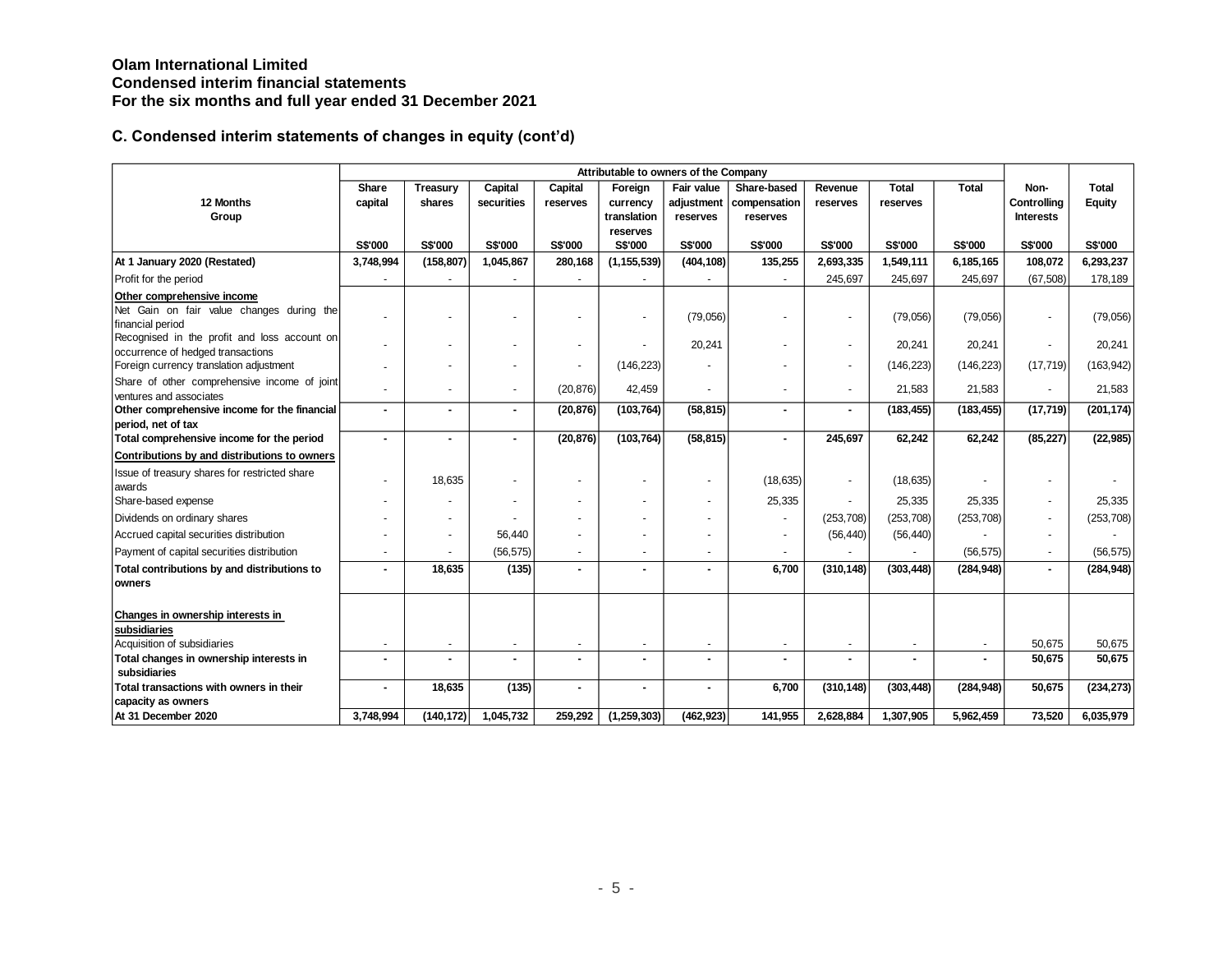|                                                                                                           | Attributable to owners of the Company |                          |                       |                     |                                    |                                             |                                         |                     |                          |              |  |  |  |
|-----------------------------------------------------------------------------------------------------------|---------------------------------------|--------------------------|-----------------------|---------------------|------------------------------------|---------------------------------------------|-----------------------------------------|---------------------|--------------------------|--------------|--|--|--|
| 12 Months<br>Company                                                                                      | Share<br>capital                      | Treasury<br>shares       | Capital<br>securities | Capital<br>reserves | Foreign<br>currency<br>translation | <b>Fair value</b><br>adjustment<br>reserves | Share-based<br>compensation<br>reserves | Revenue<br>reserves | <b>Total</b><br>reserves | <b>Total</b> |  |  |  |
|                                                                                                           | S\$'000                               | S\$'000                  | <b>S\$'000</b>        | <b>S\$'000</b>      | reserves<br>S\$'000                | S\$'000                                     | S\$'000                                 | S\$'000             | S\$'000                  | S\$'000      |  |  |  |
| At 1 January 2021                                                                                         | 3,748,994                             | (140, 172)               | 1,045,732             | 140,486             | (226, 566)                         | (462, 837)                                  | 141,955                                 | 3,379,459           | 2,972,497                | 7,627,051    |  |  |  |
| Loss for the period                                                                                       |                                       |                          |                       |                     |                                    |                                             |                                         | (879, 613)          | (879, 613)               | (879, 613)   |  |  |  |
| Other comprehensive income                                                                                |                                       |                          |                       |                     |                                    |                                             |                                         |                     |                          |              |  |  |  |
| Net gain on fair value changes during the financial<br>period                                             |                                       |                          |                       |                     |                                    | 33,463                                      |                                         |                     | 33,463                   | 33,463       |  |  |  |
| Recognised in the profit and loss account on<br>occurrence of hedged transactions                         |                                       |                          |                       |                     |                                    | (18, 436)                                   |                                         |                     | (18, 436)                | (18, 436)    |  |  |  |
| Foreign currency translation adjustment                                                                   |                                       |                          |                       |                     | 165,980                            |                                             |                                         |                     | 165,980                  | 165,980      |  |  |  |
| Transfer of fair value reserve of equity instruments<br>designated at FVOCI to revenue reserves upon sale |                                       |                          |                       |                     |                                    | 419,840                                     |                                         | (419, 840)          |                          |              |  |  |  |
| Other comprehensive income for the financial<br>period, net of tax                                        |                                       | $\overline{\phantom{a}}$ |                       | $\blacksquare$      | 165,980                            | 434,867                                     | $\blacksquare$                          | (419, 840)          | 181,007                  | 181,007      |  |  |  |
| Total comprehensive income for the period                                                                 | ۰.                                    | $\overline{\phantom{a}}$ | $\blacksquare$        |                     | 165,980                            | 434,867                                     | $\blacksquare$                          | (1, 299, 453)       | (698, 606)               | (698, 606)   |  |  |  |
| Contributions by and distributions to owners                                                              |                                       |                          |                       |                     |                                    |                                             |                                         |                     |                          |              |  |  |  |
| Issue of treasury shares on exercise of share options                                                     | 98                                    | 115                      |                       |                     |                                    |                                             | (115)                                   |                     | (115)                    | 98           |  |  |  |
| Issue of shares on account of rights issue, net of<br>transaction costs                                   | 590,453                               |                          |                       |                     |                                    |                                             |                                         |                     |                          | 590,453      |  |  |  |
| Repayment (net of proceeds from issue) of capital<br>securities, net of transaction costs                 |                                       |                          | (135, 665)            |                     |                                    |                                             |                                         |                     |                          | (135, 665)   |  |  |  |
| Issue of treasury shares for performance share<br>awards and restricted share awards                      |                                       | 25,611                   |                       |                     |                                    |                                             | (25, 611)                               |                     | (25, 611)                |              |  |  |  |
| Share-based expense                                                                                       |                                       |                          |                       |                     |                                    |                                             | 27,738                                  |                     | 27,738                   | 27,738       |  |  |  |
| Dividends on ordinary shares                                                                              |                                       |                          |                       |                     |                                    |                                             | $\blacksquare$                          | (267, 872)          | (267, 872)               | (267, 872)   |  |  |  |
| Accrued capital securities distribution                                                                   |                                       | $\overline{\phantom{a}}$ | 57,591                |                     |                                    | $\overline{\phantom{a}}$                    | $\blacksquare$                          | (57, 591)           | (57, 591)                |              |  |  |  |
| Payment of capital securities distribution                                                                |                                       |                          | (60, 869)             |                     |                                    | $\blacksquare$                              |                                         |                     |                          | (60, 869)    |  |  |  |
| Total contributions by and distributions to                                                               | 590,551                               | 25,726                   | (138, 943)            | ٠                   | $\blacksquare$                     | ٠                                           | 2,012                                   | (325, 463)          | (323, 451)               | 153,883      |  |  |  |
| owners                                                                                                    |                                       |                          |                       |                     |                                    |                                             |                                         |                     |                          |              |  |  |  |
| Total transactions with owners in their capacity<br>as owners                                             | 590,551                               | 25,726                   | (138, 943)            |                     |                                    |                                             | 2,012                                   | (325, 463)          | (323, 451)               | 153,883      |  |  |  |
| At 31 December 2021                                                                                       | 4,339,545                             | (114, 446)               | 906,789               | 140,486             | (60, 586)                          | (27, 970)                                   | 143,967                                 | 1,754,543           | 1,950,440                | 7,082,328    |  |  |  |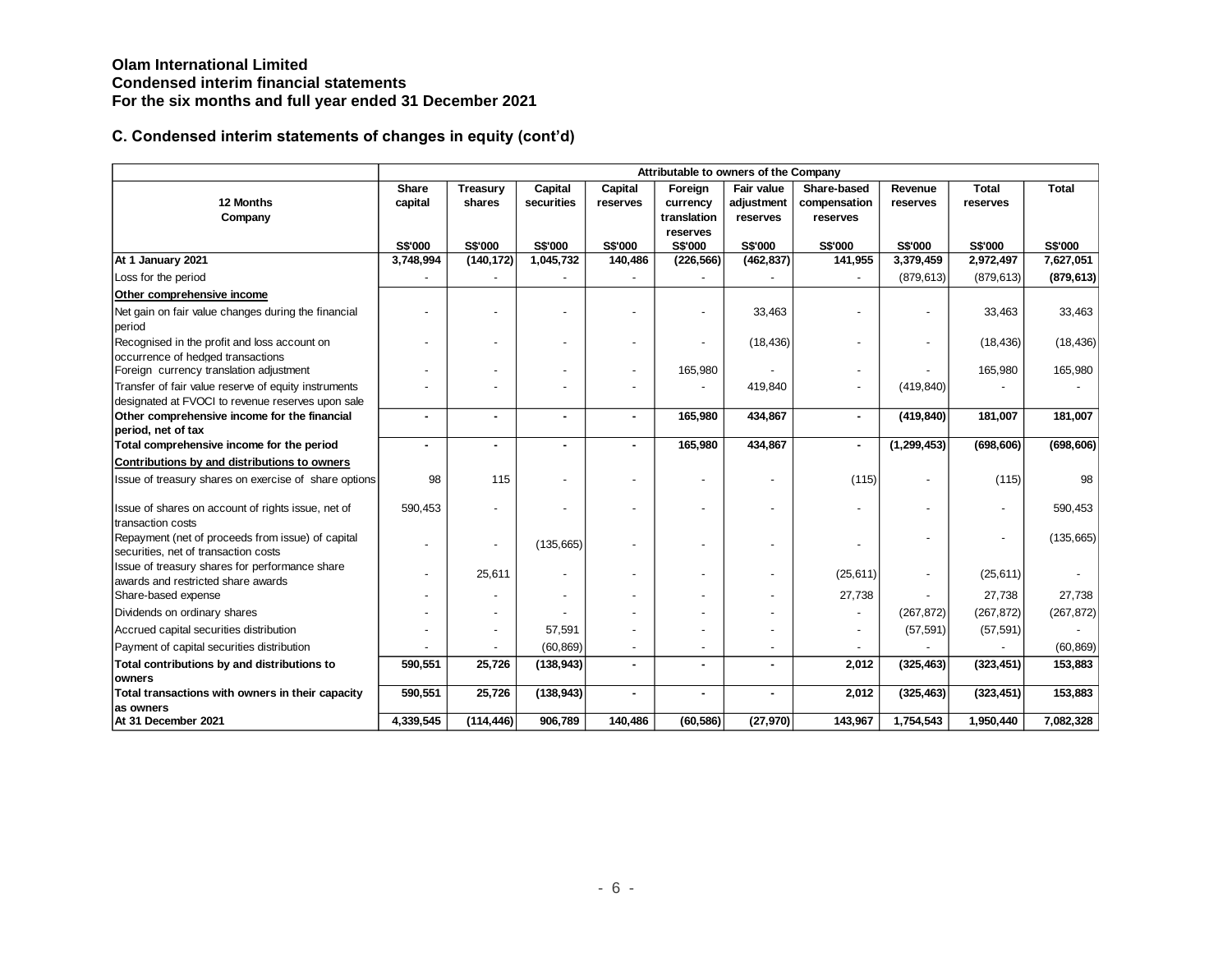|                                                                                   |                |                |                |                | Attributable to owners of the Company |                          |                          |                |                |                |
|-----------------------------------------------------------------------------------|----------------|----------------|----------------|----------------|---------------------------------------|--------------------------|--------------------------|----------------|----------------|----------------|
|                                                                                   | Share          | Treasury       | Capital        | Capital        | Foreign                               | Fair value               | Share-based              | Revenue        | <b>Total</b>   | <b>Total</b>   |
| 12 Months                                                                         | capital        | shares         | securities     | reserves       | currency                              | adjustment               | compensation             | reserves       | reserves       |                |
| Company                                                                           |                |                |                |                | translation                           | reserves                 | reserves                 |                |                |                |
|                                                                                   | <b>S\$'000</b> | <b>S\$'000</b> | <b>S\$'000</b> | <b>S\$'000</b> | reserves<br><b>S\$'000</b>            | <b>S\$'000</b>           | <b>S\$'000</b>           | <b>S\$'000</b> | <b>S\$'000</b> | <b>S\$'000</b> |
| At 1 January 2020                                                                 | 3,748,994      | (158, 807)     | 1,045,867      | 140,486        | (109, 081)                            | (409, 771)               | 135,255                  | 4,100,258      | 3,857,147      | 8,493,201      |
| Loss for the period                                                               |                |                |                |                |                                       |                          |                          | (410, 651)     | (410, 651)     | (410, 651)     |
| Other comprehensive income                                                        |                |                |                |                |                                       |                          |                          |                |                |                |
| Net Gain on fair value changes during the                                         |                |                |                |                |                                       | (73, 307)                |                          |                | (73, 307)      | (73, 307)      |
| financial period                                                                  |                |                |                |                |                                       |                          |                          |                |                |                |
| Recognised in the profit and loss account on<br>occurrence of hedged transactions |                |                |                |                |                                       | 20,241                   |                          |                | 20,241         | 20,241         |
| Foreign currency translation adjustment                                           |                |                |                | -              | (117, 485)                            |                          |                          |                | (117, 485)     | (117, 485)     |
| Other comprehensive income for the financial                                      | ۰.             | ٠              |                | ۰              | (117, 485)                            | (53,066)                 | ۰                        | ۰.             | (170, 551)     | (170, 551)     |
| period, net of tax                                                                |                |                |                |                |                                       |                          |                          |                |                |                |
| Total comprehensive income for the period                                         |                | $\blacksquare$ |                | ۰              | (117, 485)                            | (53,066)                 | ٠                        | (410, 651)     | (581, 202)     | (581, 202)     |
| Contributions by and distributions to owners                                      |                |                |                |                |                                       |                          |                          |                |                |                |
| Issue of treasury shares for restricted share<br>awards                           |                | 18,635         |                |                |                                       |                          | (18, 635)                |                | (18, 635)      |                |
| Share-based expense                                                               |                |                |                |                |                                       | $\overline{\phantom{0}}$ | 25,335                   |                | 25,335         | 25,335         |
| Dividends on ordinary shares                                                      |                |                |                |                |                                       |                          | $\overline{\phantom{a}}$ | (253, 708)     | (253, 708)     | (253, 708)     |
| Accrued capital securities distribution                                           |                |                | 56.440         |                |                                       |                          | $\overline{\phantom{a}}$ | (56, 440)      | (56, 440)      |                |
| Payment of capital securities distribution                                        |                |                | (56, 575)      | -              |                                       | $\blacksquare$           |                          |                |                | (56, 575)      |
| Total contributions by and distributions to                                       |                | 18,635         | (135)          | ٠              |                                       | ٠                        | 6,700                    | (310, 148)     | (303, 448)     | (284, 948)     |
| owners                                                                            |                |                |                |                |                                       |                          |                          |                |                |                |
| Total transactions with owners in their<br>capacity as owners                     |                | 18,635         | (135)          |                |                                       |                          | 6,700                    | (310, 148)     | (303, 448)     | (284, 948)     |
| At 31 December 2020                                                               | 3,748,994      | (140, 172)     | 1,045,732      | 140,486        | (226, 566)                            | (462, 837)               | 141,955                  | 3,379,459      | 2,972,497      | 7,627,051      |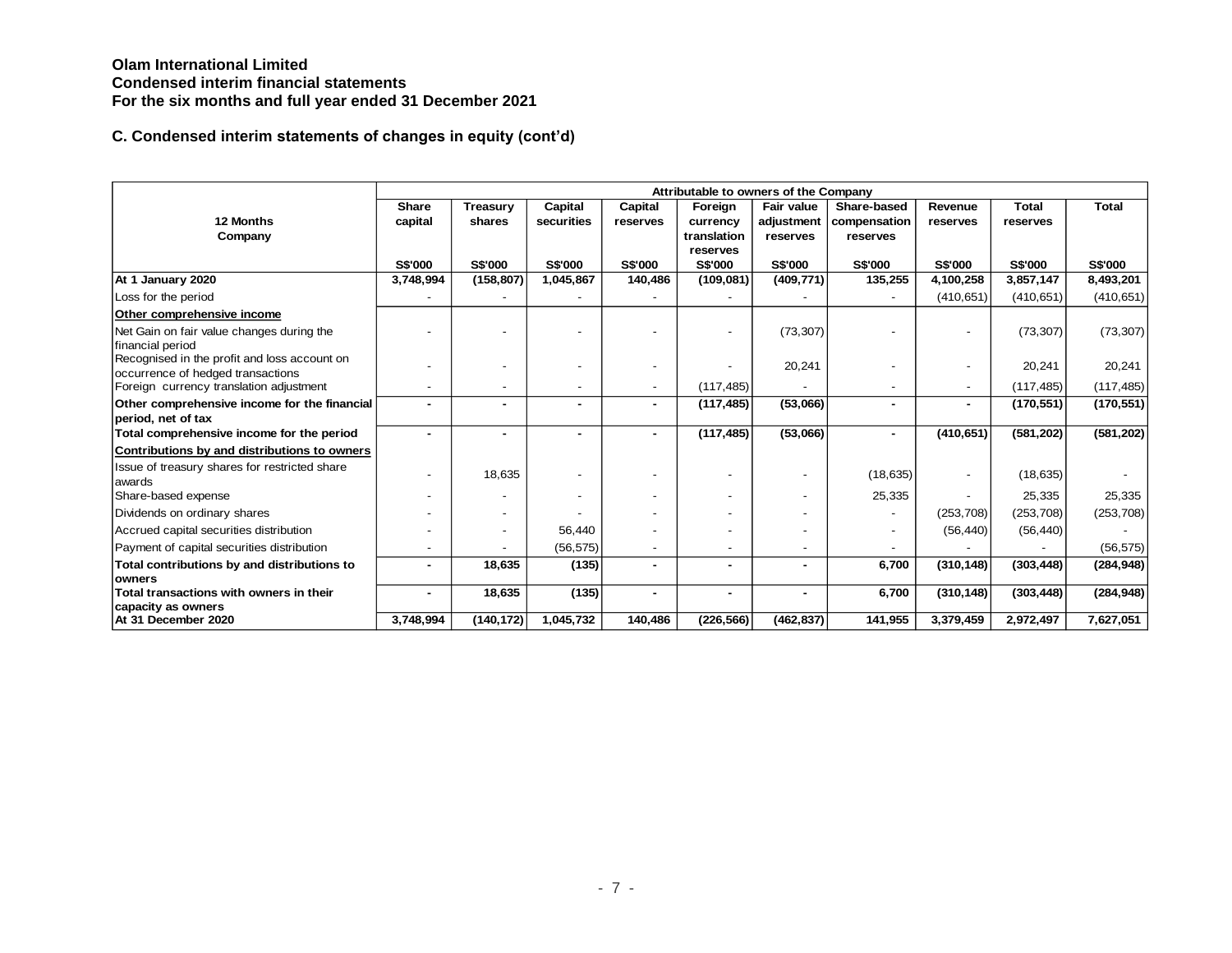|                                                                                             |                          |                    |                       |                     |                                    | Attributable to owners of the Company |                                         |                          |                          |            |                                         |                 |
|---------------------------------------------------------------------------------------------|--------------------------|--------------------|-----------------------|---------------------|------------------------------------|---------------------------------------|-----------------------------------------|--------------------------|--------------------------|------------|-----------------------------------------|-----------------|
| 6 Months<br>Group                                                                           | Share<br>capital         | Treasury<br>shares | Capital<br>securities | Capital<br>reserves | Foreign<br>currency<br>translation | Fair value<br>adjustment<br>reserves  | Share-based<br>compensation<br>reserves | Revenue<br>reserves      | <b>Total</b><br>reserves | Total      | Non-<br>Controlling<br><b>Interests</b> | Total<br>Equity |
|                                                                                             |                          |                    |                       |                     | reserves                           |                                       |                                         |                          |                          |            |                                         |                 |
|                                                                                             | \$'000                   | \$'000             | \$'000                | \$'000              | \$'000                             | \$'000                                | \$'000                                  | \$'000                   | \$'000                   | \$'000     | \$'000                                  | \$'000          |
| At 1 July 2021                                                                              | 3,748,994                | (114, 561)         | 1,452,754             | 259,292             | (1, 172, 327)                      | (450, 197)                            | 131,789                                 | 2,887,906                | 1,656,463                | 6,743,650  | 42,020                                  | 6,785,670       |
| Profit for the period                                                                       | $\overline{\phantom{a}}$ |                    |                       |                     | $\overline{\phantom{a}}$           |                                       |                                         | 264,945                  | 264,945                  | 264,945    | (44, 804)                               | 220,141         |
| Other comprehensive income<br>Net loss on fair value changes during the financial<br>period |                          |                    |                       |                     |                                    | 8,721                                 |                                         | $\overline{\phantom{a}}$ | 8,721                    | 8,721      |                                         | 8,721           |
| Recognised in the profit and loss account on<br>occurrence of hedged transactions           |                          |                    |                       |                     |                                    | 2,221                                 |                                         | $\overline{\phantom{a}}$ | 2.221                    | 2,221      |                                         | 2,221           |
| Foreign currency translation adjustment                                                     |                          |                    |                       |                     | (118, 285)                         |                                       |                                         | $\blacksquare$           | (118, 285)               | (118, 285) | 10,232                                  | (108, 053)      |
| Share of other comprehensive income of joint ventures<br>and associates                     |                          |                    |                       |                     | (24, 057)                          |                                       |                                         | $\blacksquare$           | (24, 057)                | (24, 057)  |                                         | (24, 057)       |
| Other comprehensive income for the financial                                                |                          |                    | $\blacksquare$        |                     | (142, 342)                         | 10,942                                |                                         | $\blacksquare$           | (131, 400)               | (131, 400) | 10,232                                  | (121, 168)      |
| period, net of tax                                                                          |                          |                    |                       |                     |                                    | 10,942                                |                                         |                          | 133,545                  | 133,545    |                                         | 98,973          |
| Total comprehensive income for the period                                                   |                          |                    | $\blacksquare$        |                     | (142, 342)                         |                                       |                                         | 264,945                  |                          |            | (34, 572)                               |                 |
| Contributions by and distributions to owners                                                |                          |                    |                       |                     |                                    |                                       |                                         |                          |                          |            |                                         |                 |
| Issue of treasury shares on exercise of share options                                       | 98                       | 115                |                       |                     |                                    |                                       | (115)                                   |                          | (115)                    | 98         |                                         | 98              |
| Issue of shares on account of rights issue, net of<br>transaction costs                     | 590,453                  |                    |                       |                     |                                    |                                       |                                         |                          |                          | 590,453    |                                         | 590,453         |
| Repayment (net of proceeds from issue) of capital<br>securities, net of transaction costs   |                          |                    | (533, 821)            |                     |                                    |                                       |                                         |                          |                          | (533, 821) | $\overline{\phantom{a}}$                | (533, 821)      |
| Share-based expense                                                                         |                          |                    |                       |                     |                                    |                                       | 12,448                                  |                          | 12,448                   | 12,448     | $\overline{\phantom{a}}$                | 12,448          |
| Dividends on ordinary shares, net                                                           |                          |                    |                       |                     |                                    |                                       |                                         | (139, 691)               | (139, 691)               | (139, 691) | $\overline{\phantom{a}}$                | (139, 691)      |
| Accrued capital securities distribution                                                     |                          |                    | 23,309                |                     |                                    |                                       |                                         | (23, 309)                | (23, 309)                |            |                                         |                 |
| Payment of capital securities distribution                                                  |                          |                    | (35, 453)             |                     |                                    |                                       |                                         |                          |                          | (35, 453)  | $\blacksquare$                          | (35, 453)       |
| Total contributions by and distributions to owners                                          | 590,551                  | 115                | (545, 965)            |                     |                                    |                                       | 12,333                                  | (163,000)                | (150, 667)               | (105, 966) | $\blacksquare$                          | (105, 966)      |
| Total transactions with owners in their capacity as<br>owners                               | 590,551                  | 115                | (545, 965)            |                     |                                    |                                       | 12,333                                  | (163,000)                | (150, 667)               | (105, 966) | $\bullet$                               | (105, 966)      |
| At 31 December 2021                                                                         | 4,339,545                | (114, 446)         | 906,789               | 259,292             | (1,314,669)                        | (439, 255)                            | 144,122                                 | 2,989,851                | 1,639,341                | 6,771,229  | 7,448                                   | 6,778,677       |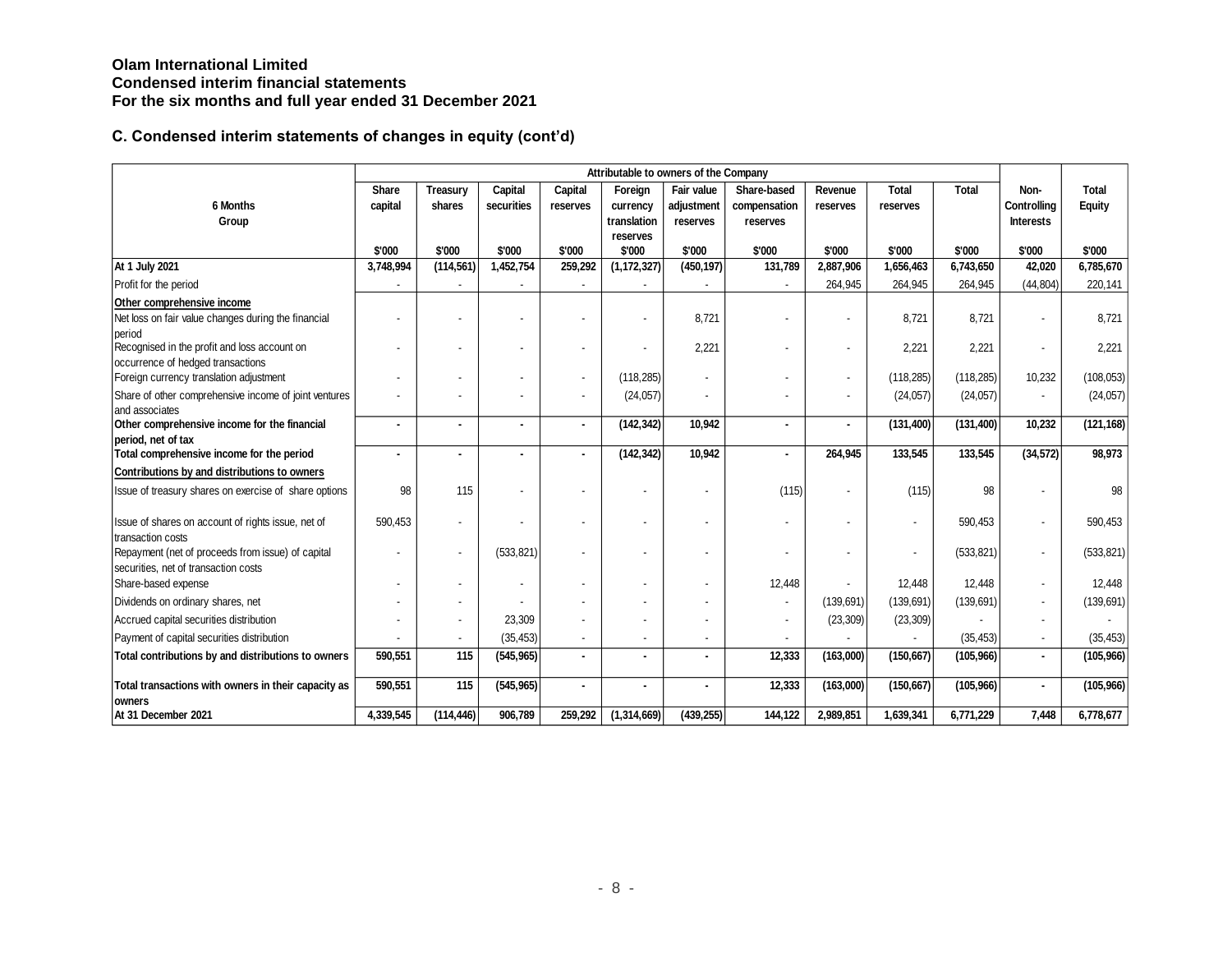|                                                                                             | Attributable to owners of the Company |            |            |                |                    |            |                |                |              |              |                  |            |
|---------------------------------------------------------------------------------------------|---------------------------------------|------------|------------|----------------|--------------------|------------|----------------|----------------|--------------|--------------|------------------|------------|
|                                                                                             | Share                                 | Treasury   | Capital    | Capital        | Foreign            | Fair value | Share-based    | Revenue        | <b>Total</b> | <b>Total</b> | Non-             | Total      |
| 6 months                                                                                    | capital                               | shares     | securities | reserves       | currency           | adjustment | compensation   | reserves       | reserves     |              | Controlling      | Equity     |
| Group                                                                                       |                                       |            |            |                | translation        | reserves   | reserves       |                |              |              | <b>Interests</b> |            |
|                                                                                             | \$'000                                | \$'000     | \$'000     | \$'000         | reserves<br>\$'000 | \$'000     | \$'000         | \$'000         | \$'000       | \$'000       | \$'000           | \$'000     |
| At 1 July 2020 (Restated)                                                                   | 3,748,994                             | (140, 172) | 1,045,681  | 258,940        | (1,047,871)        | (427, 102) | 127,973        | 2,854,702      | 1,766,642    | 6,421,145    | 72,383           | 6,493,528  |
| Loss for the period                                                                         |                                       |            |            |                |                    |            |                | (86,998)       | (86,998)     | (86,998)     | (30, 227)        | (117, 225) |
|                                                                                             |                                       |            |            |                |                    |            |                |                |              |              |                  |            |
| Other comprehensive income<br>Net gain on fair value changes during the<br>financial period |                                       |            |            |                |                    | (99, 241)  |                |                | (99, 241)    | (99, 241)    |                  | (99, 241)  |
| Recognised in the profit and loss account on<br>occurrence of hedged transactions           |                                       |            |            | $\blacksquare$ |                    | 63,420     |                | $\blacksquare$ | 63,420       | 63,420       |                  | 63,420     |
| Foreign currency translation adjustment                                                     |                                       |            |            | $\mathbf{r}$   | (254, 330)         |            |                | $\mathbf{r}$   | (254, 330)   | (254, 330)   | (19, 311)        | (273, 641) |
| Share of other comprehensive income of joint<br>ventures and associates                     |                                       |            |            | 352            | 42,898             |            |                | $\mathbf{r}$   | 43,250       | 43,250       |                  | 43,250     |
| Other comprehensive income for the financial<br>period, net of tax                          |                                       |            |            | 352            | (211, 432)         | (35, 821)  |                | $\blacksquare$ | (246, 901)   | (246, 901)   | (19, 311)        | (266, 212) |
| Total comprehensive income for the period                                                   |                                       |            |            | 352            | (211, 432)         | (35, 821)  |                | (86,998)       | (333, 899)   | (333, 899)   | (49, 538)        | (383, 437) |
| Contributions by and distributions to owners                                                |                                       |            |            |                |                    |            |                |                |              |              |                  |            |
| Share-based expense                                                                         |                                       |            |            | $\blacksquare$ |                    |            | 13,982         |                | 13,982       | 13,982       |                  | 13,982     |
| Dividends on ordinary shares, net                                                           |                                       |            |            |                |                    |            |                | (110, 678)     | (110, 678)   | (110, 678)   |                  | (110, 678) |
| Accrued capital securities distribution                                                     |                                       |            | 28,142     |                |                    |            |                | (28, 142)      | (28, 142)    |              |                  |            |
| Payment of capital securities distribution                                                  |                                       |            | (28,091)   | $\mathbf{r}$   |                    |            |                |                |              | (28,091)     |                  | (28,091)   |
| Total contributions by and distributions to<br>owners                                       |                                       |            | 51         | $\blacksquare$ |                    |            | 13,982         | (138, 820)     | (124, 838)   | (124, 787)   |                  | (124, 787) |
| Changes in ownership interests in<br>subsidiaries<br>Acquisition of subsidiaries            | $\blacksquare$                        |            |            | $\blacksquare$ |                    |            | $\blacksquare$ | $\blacksquare$ |              |              | 50,675           | 50,675     |
| Total changes in ownership interests in                                                     |                                       |            |            |                |                    |            |                |                |              |              | 50,675           | 50,675     |
| subsidiaries                                                                                |                                       |            |            |                |                    |            |                |                |              |              |                  |            |
| Total transactions with owners in their<br>capacity as owners                               |                                       |            | 51         |                |                    |            | 13,982         | (138, 820)     | (124, 838)   | (124, 787)   | 50,675           | (74, 112)  |
| At 31 December 2020                                                                         | 3,748,994                             | (140, 172) | 1,045,732  | 259,292        | (1, 259, 303)      | (462, 923) | 141,955        | 2,628,884      | 1,307,905    | 5,962,459    | 73,520           | 6,035,979  |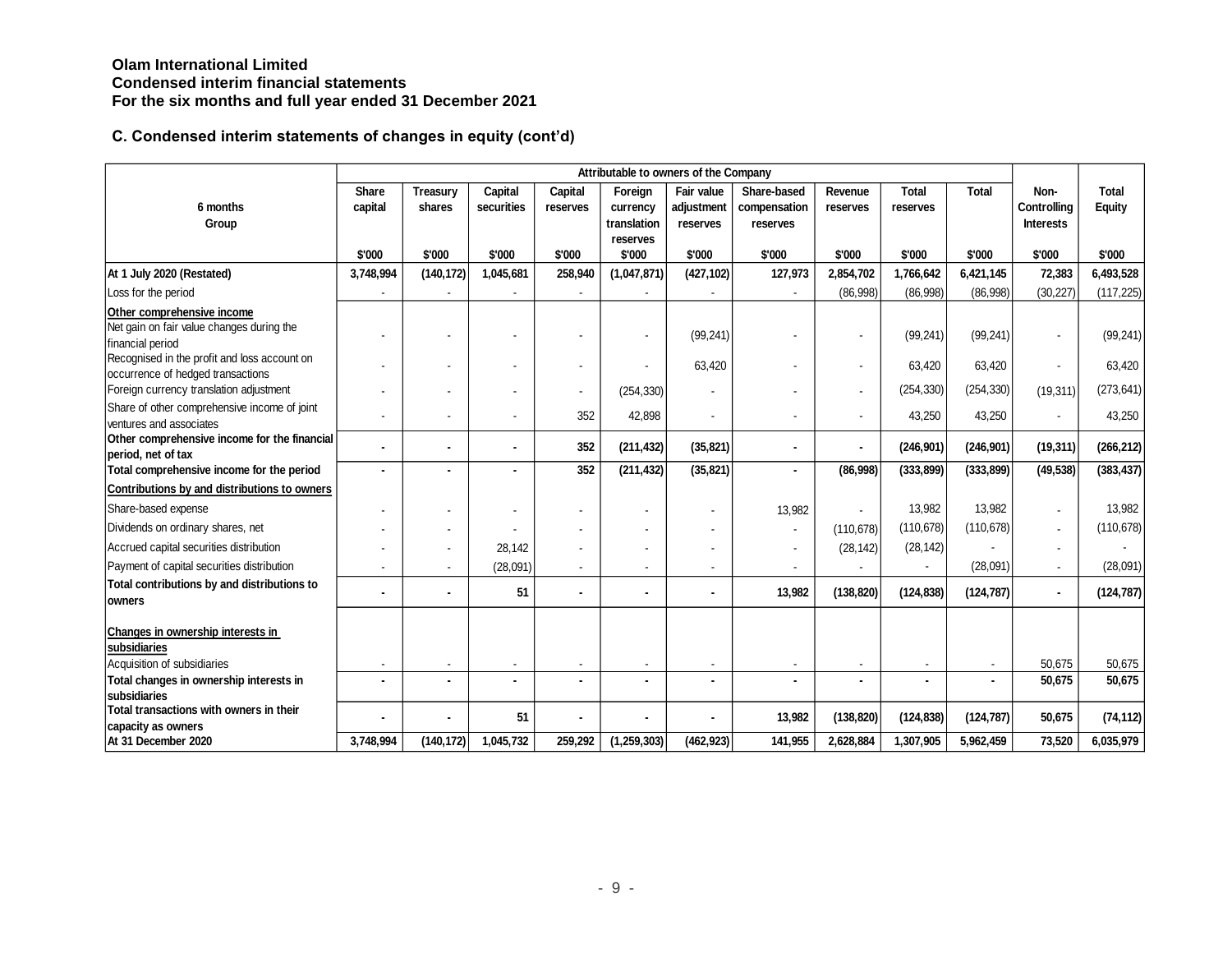|                                                                                           | Attributable to owners of the Company |                |                |          |             |            |              |               |              |              |  |  |  |
|-------------------------------------------------------------------------------------------|---------------------------------------|----------------|----------------|----------|-------------|------------|--------------|---------------|--------------|--------------|--|--|--|
|                                                                                           | Share                                 | Treasury       | Capital        | Capital  | Foreign     | Fair value | Share-based  | Revenue       | <b>Total</b> | <b>Total</b> |  |  |  |
| 6 Months                                                                                  | capital                               | shares         | securities     | reserves | currency    | adjustment | compensation | reserves      | reserves     |              |  |  |  |
| Company                                                                                   |                                       |                |                |          | translation | reserves   | reserves     |               |              |              |  |  |  |
|                                                                                           |                                       |                |                |          | reserves    |            |              |               |              |              |  |  |  |
|                                                                                           | \$'000                                | \$'000         | \$'000         | \$'000   | \$'000      | \$'000     | \$'000       | \$'000        | \$'000       | \$'000       |  |  |  |
| At 1 July 2021                                                                            | 3,748,994                             | (114, 561)     | 1,452,754      | 140,486  | (88, 820)   | (450, 521) | 131,789      | 3,127,550     | 2,860,484    | 7,947,671    |  |  |  |
| Loss for the period                                                                       |                                       |                |                |          |             |            |              | (790, 167)    | (790, 167)   | (790, 167)   |  |  |  |
| Other comprehensive income                                                                |                                       |                |                |          |             |            |              |               |              |              |  |  |  |
| Net loss on fair value changes during the financial<br>period                             |                                       |                |                |          |             | 490        |              |               | 490          | 490          |  |  |  |
| Recognised in the profit and loss account on<br>occurrence of hedged transactions         |                                       |                |                |          |             | 2,221      |              |               | 2,221        | 2,221        |  |  |  |
| Foreign currency translation adjustment                                                   |                                       |                |                |          | 28,234      |            |              |               | 28,234       | 28,234       |  |  |  |
| Transfer of fair value reserve of equity instruments                                      |                                       |                |                |          |             | 419,840    |              | (419, 840)    |              |              |  |  |  |
| designated at FVOCI to revenue reserves upon sale                                         |                                       |                |                |          |             |            |              |               |              |              |  |  |  |
| Other comprehensive income for the financial                                              | $\blacksquare$                        | $\blacksquare$ | $\blacksquare$ |          | 28,234      | 422,551    |              | (419, 840)    | 30,945       | 30,945       |  |  |  |
| period, net of tax                                                                        | $\blacksquare$                        |                | $\blacksquare$ |          |             | 422,551    |              |               |              |              |  |  |  |
| Total comprehensive income for the period                                                 |                                       |                |                |          | 28,234      |            |              | (1, 210, 007) | (759, 222)   | (759, 222)   |  |  |  |
| Contributions by and distributions to owners                                              |                                       |                |                |          |             |            |              |               |              |              |  |  |  |
| Issue of treasury shares on exercise of share options                                     | 98                                    | 115            |                |          |             |            | (115)        |               | (115)        | 98           |  |  |  |
| Issue of shares on account of rights issue, net of                                        | 590,453                               |                |                |          |             |            |              |               |              | 590,453      |  |  |  |
| transaction costs                                                                         |                                       |                |                |          |             |            |              |               |              |              |  |  |  |
| Repayment (net of proceeds from issue) of capital<br>securities, net of transaction costs |                                       |                | (533, 821)     |          |             |            |              |               |              | (533, 821)   |  |  |  |
| Share-based expense                                                                       |                                       |                |                |          |             |            | 12,293       |               | 12,293       | 12,293       |  |  |  |
| Dividends on ordinary shares                                                              |                                       |                |                |          |             |            |              | (139, 691)    | (139, 691)   | (139, 691)   |  |  |  |
| Accrued capital securities distribution                                                   |                                       |                | 23,309         |          |             |            |              | (23, 309)     | (23, 309)    |              |  |  |  |
| Payment of capital securities distribution                                                |                                       |                | (35, 453)      |          |             |            |              |               |              | (35, 453)    |  |  |  |
| Total contributions by and distributions to owners                                        | 590,551                               | 115            | (545, 965)     |          |             |            | 12,178       | (163,000)     | (150, 822)   | (106, 121)   |  |  |  |
| Total transactions with owners in their                                                   | 590,551                               | 115            | (545, 965)     |          |             |            | 12,178       | (163,000)     | (150, 822)   | (106, 121)   |  |  |  |
| capacity as owners<br>At 31 December 2021                                                 | 4,339,545                             | (114, 446)     | 906,789        | 140,486  | (60, 586)   | (27, 970)  | 143,967      | 1,754,543     | 1,950,440    | 7,082,328    |  |  |  |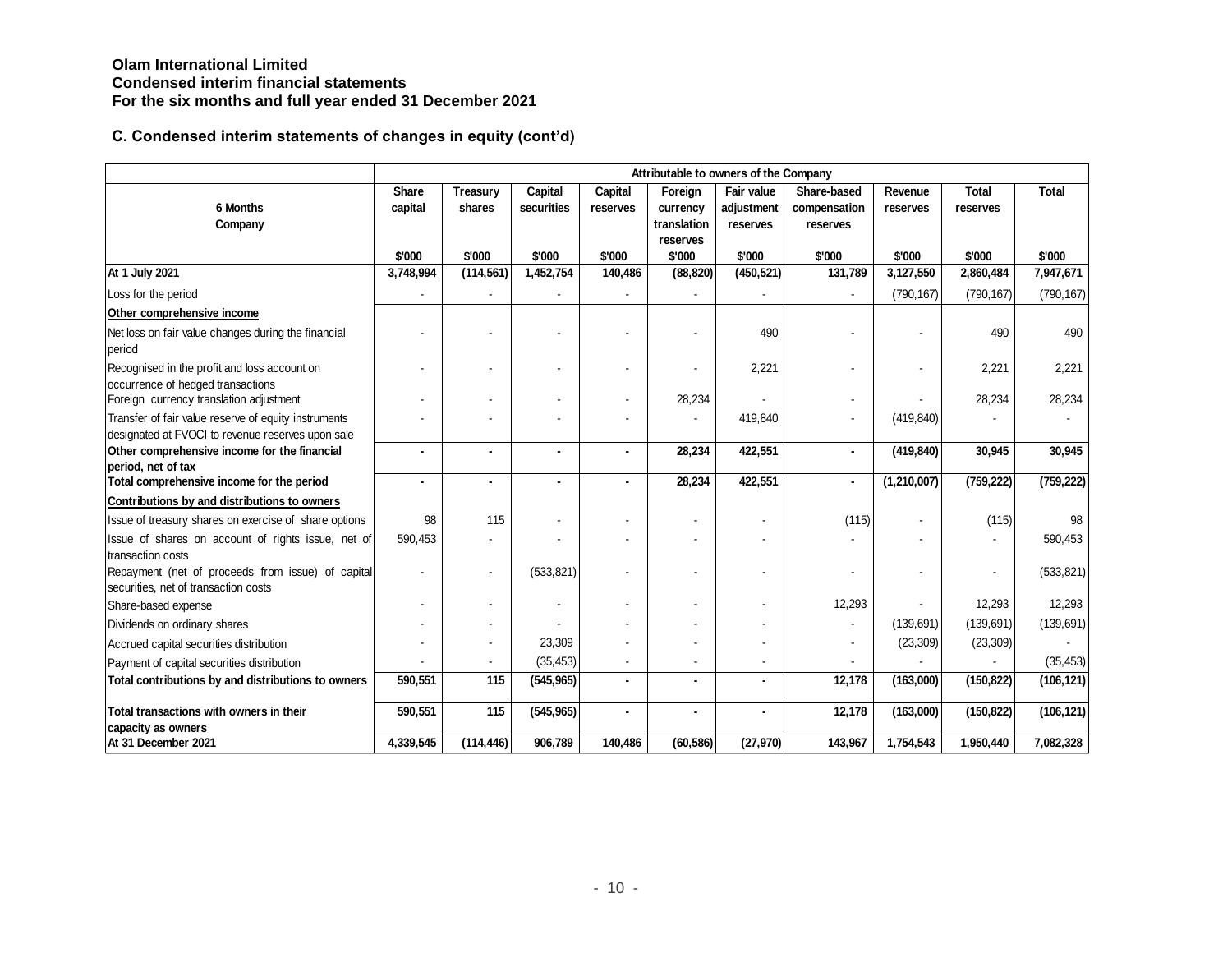|                                                                 |              |                 |            |                |                | Attributable to owners of the Company |                |                |               |               |
|-----------------------------------------------------------------|--------------|-----------------|------------|----------------|----------------|---------------------------------------|----------------|----------------|---------------|---------------|
|                                                                 | <b>Share</b> | <b>Treasury</b> | Capital    | Capital        | Foreign        | Fair value                            | Share-based    | Revenue        | <b>Total</b>  | <b>Total</b>  |
| 6 months                                                        | capital      | shares          | securities | reserves       | currency       | adjustment                            | compensation   | reserves       | reserves      |               |
| Company                                                         |              |                 |            |                | translation    | reserves                              | reserves       |                |               |               |
|                                                                 |              |                 |            |                | reserves       |                                       |                |                |               |               |
|                                                                 | \$'000       | \$'000          | \$'000     | \$'000         | \$'000         | \$'000                                | \$'000         | \$'000         | \$'000        | \$'000        |
| At 1 July 2020                                                  | 3,748,994    | (140, 172)      | 1,045,681  | 140,486        | 182,464        | (436, 177)                            | 127,973        | 4,347,682      | 4,362,428     | 9,016,931     |
| Loss for the period                                             |              |                 |            |                |                |                                       |                | (829, 403)     | (829, 403)    | (829, 403)    |
| Other comprehensive income                                      |              |                 |            |                |                |                                       |                |                |               |               |
| Net gain on fair value changes during the                       |              |                 |            |                | $\blacksquare$ | (90,080)                              |                |                | (90,080)      | (90,080)      |
| financial period                                                |              |                 |            |                |                |                                       |                |                |               |               |
| Recognised in the profit and loss account on                    |              |                 |            |                | $\blacksquare$ | 63,420                                |                |                | 63,420        | 63,420        |
| occurrence of hedged transactions                               |              |                 |            |                |                |                                       |                |                |               |               |
| Foreign currency translation adjustment                         |              |                 |            |                | (409, 030)     |                                       |                | $\blacksquare$ | (409, 030)    | (409, 030)    |
| Other comprehensive income for the financial                    |              |                 |            |                | (409, 030)     | (26, 660)                             |                | $\blacksquare$ | (435, 690)    | (435, 690)    |
| period, net of tax<br>Total comprehensive income for the period |              |                 |            |                | (409, 030)     | (26, 660)                             | $\blacksquare$ | (829, 403)     | (1, 265, 093) | (1, 265, 093) |
| Contributions by and distributions to owners                    |              |                 |            |                |                |                                       |                |                |               |               |
|                                                                 |              |                 |            |                |                |                                       |                |                |               |               |
| Share-based expense                                             |              |                 |            |                |                |                                       | 13,982         |                | 13,982        | 13,982        |
| Dividends on ordinary shares, net                               |              |                 |            |                |                |                                       |                | (110, 678)     | (110, 678)    | (110, 678)    |
| Accrued capital securities distribution                         |              |                 | 28,142     |                |                |                                       |                | (28, 142)      | (28, 142)     |               |
| Payment of capital securities distribution                      |              |                 | (28,091)   |                |                |                                       |                |                |               | (28,091)      |
| Total contributions by and distributions to<br>owners           |              | ۰               | 51         | $\blacksquare$ | $\blacksquare$ | ٠.                                    | 13,982         | (138, 820)     | (124, 838)    | (124, 787)    |
| Total transactions with owners in their                         |              |                 | 51         |                |                |                                       | 13,982         | (138, 820)     | (124, 838)    | (124, 787)    |
| capacity as owners                                              |              |                 |            |                |                |                                       |                |                |               |               |
| At 31 December 2020                                             | 3,748,994    | (140, 172)      | 1,045,732  | 140,486        | (226, 566)     | (462, 837)                            | 141,955        | 3,379,459      | 2,972,497     | 7,627,051     |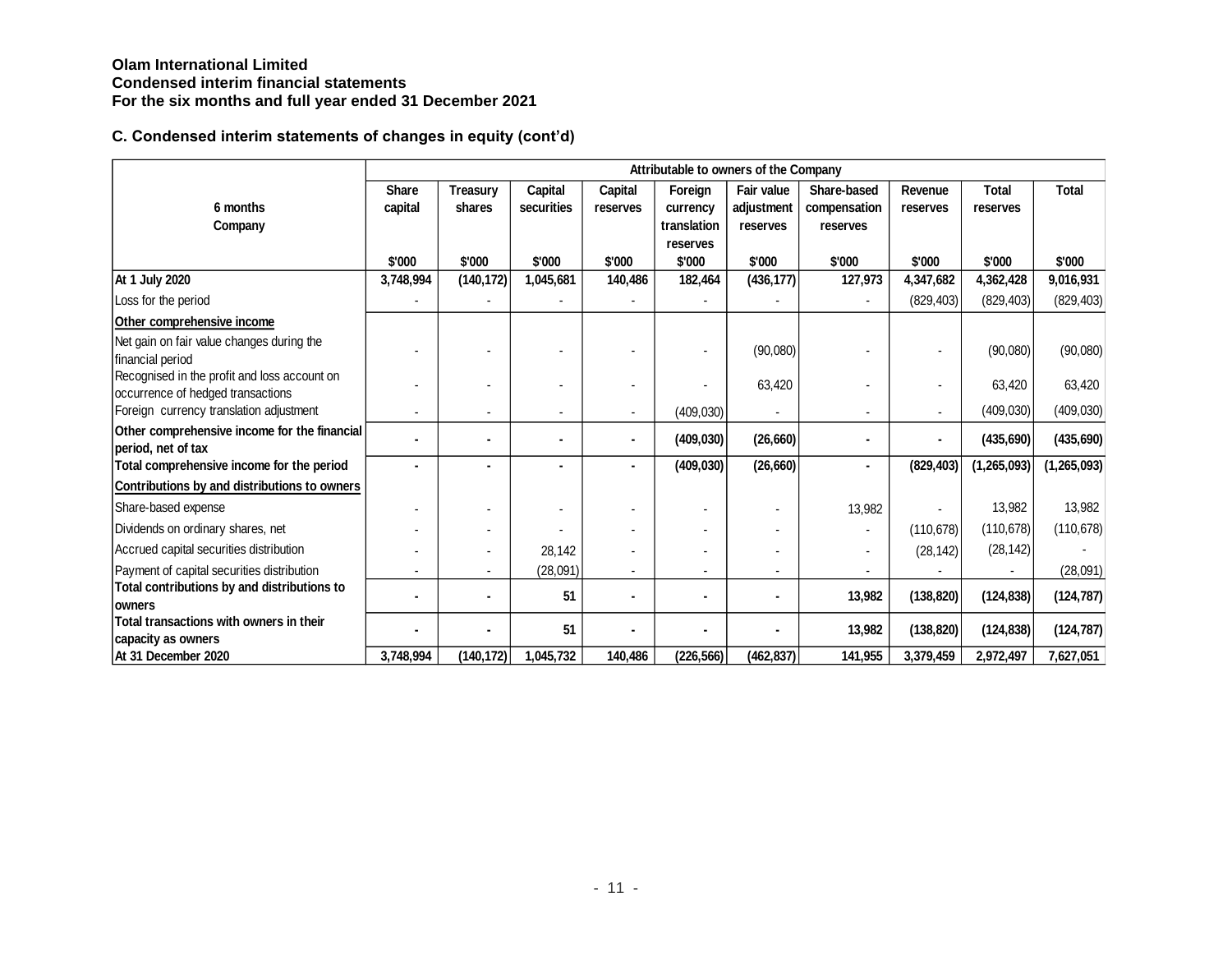## **D. Condensed interim consolidated statement of cash flows**

|                                                                            |               | Group           | Group      |                          |  |
|----------------------------------------------------------------------------|---------------|-----------------|------------|--------------------------|--|
| (in S\$'000)                                                               |               | 12 Months Ended |            | <b>6 Months Ended</b>    |  |
|                                                                            | 31-Dec-21     | 31-Dec-20       | 31-Dec-21  | 31-Dec-20                |  |
| Cash flow from operating activities                                        |               |                 |            |                          |  |
| <b>Profit before taxation</b>                                              | 736,738       | 222,176         | 307,456    | (101, 970)               |  |
| Adjustments for:                                                           |               |                 |            |                          |  |
| Allowance for doubtful debts                                               | (7, 165)      | 30.791          | (19, 285)  | 18,484                   |  |
| Amortisation of intangible assets, depreciation of property, plant and     | 627,194       | 561,264         | 333,317    | 288,623                  |  |
| equipment and depreciation of right-of-use assets                          |               |                 |            |                          |  |
| Cost of share-based payment                                                | 27,893        | 25,335          | 12,448     | 13,982                   |  |
| Fair value of biological assets                                            | (69, 229)     | 60,277          | (75, 532)  | 64,110                   |  |
| Gain on disposal of subsidiaries, net                                      | (5, 391)      |                 | (521)      |                          |  |
| (Gain) / Loss on disposal/partial divestment of joint ventures and         | (7,946)       | (74, 160)       | (8,625)    | 5,792                    |  |
| associate                                                                  |               |                 |            |                          |  |
| Loss on disposal of property, plant and equipment and intangible<br>assets | 1,414         | 3,508           | 8,524      | 1,917                    |  |
| Impairment of investment in joint venture and associate                    | 2,233         | 6,913           | 2,233      | 6,913                    |  |
| Impairment of fixed assets and intangible assets                           | 46,969        | 500,950         | 46,969     | 500,950                  |  |
| Interest income                                                            | (92, 330)     | (102, 772)      | (50, 150)  | (44, 983)                |  |
| Interest expense                                                           | 530,395       | 518,475         | 291,036    | 230,525                  |  |
| Inventories written down, net                                              | 16,266        | 58,478          | 26,642     | 38,261                   |  |
| Share of results from joint ventures and associates                        | (19, 775)     | (113, 929)      | (14,083)   | (9, 176)                 |  |
| Operating cash flow before reinvestment in working capital                 | 1,787,266     | 1,697,306       | 860,429    | 1,013,428                |  |
| Increase in inventories                                                    | (1, 169, 084) | (166, 051)      | (712,909)  | (843, 356)               |  |
| (Increase)/decrease in receivables and other current assets                | (730, 588)    | 268,695         | 708,556    | (35, 349)                |  |
| Decrease/(Increase) in advance payments to suppliers                       | 84,958        | (60, 084)       | 102,547    | (145, 700)               |  |
| Increase in margin account with brokers                                    | (431, 149)    | (137, 429)      | (46, 047)  | (119, 719)               |  |
| Increase/(decrease) in payables and other current liabilities              | 1,756,673     | (1,066,077)     | (896, 312) | (577, 421)               |  |
| Cash flow generated from / (used in) operations                            | 1,298,076     | 536,360         | 16,264     | (708,117)                |  |
| Interest income received                                                   | 92,330        | 102,772         | 50,150     | 44,983                   |  |
| Interest expense paid                                                      | (520, 045)    | (539, 806)      | (285, 567) | (242, 494)               |  |
| Tax paid                                                                   | (179, 865)    | (177, 821)      | (85, 362)  | (107, 484)               |  |
| Net cash flow generated from / (used in) operating activities              | 690,496       | (78, 495)       | (304, 515) | (1,013,112)              |  |
| Cash flow from investing activities                                        |               |                 |            |                          |  |
| Proceeds from disposal of property, plant and equipment                    | 67,564        | 26,161          | 19,633     | 20,327                   |  |
| Purchase of property, plant and equipment                                  | (665, 028)    | (595, 614)      | (329, 526) | (328, 100)               |  |
| Purchase of intangible assets                                              | (28, 426)     | (83, 351)       | (24, 607)  | (35, 352)                |  |
| Acquisition of subsidiaries, net of cash acquired                          | (1, 187, 729) | (74, 389)       | 5,102      | (74, 389)                |  |
| Investment/loan to associates and joint ventures, net                      | (17, 585)     | 36,587          | (17, 585)  |                          |  |
| Proceeds from partial stake sale of long term investment                   |               | 7,423           |            | 7,423                    |  |
| Dividends received from associate                                          | 12,541        | 4,226           | 11,756     | 4,226                    |  |
| Proceeds from disposal/partial divestment of joint ventures and            | 84,499        | 165,260         | 6,721      | $\overline{\phantom{0}}$ |  |
| associate                                                                  |               |                 |            |                          |  |
| Proceeds from divestment of subsidiaries                                   | 13,163        |                 | 782        |                          |  |
| Net cash flow used in investing activities                                 | (1,721,001)   | (513,697)       | (327, 724) | (405, 865)               |  |
| Cash flow from financing activities                                        |               |                 |            |                          |  |
| Dividends paid on ordinary shares by the Company                           | (274, 799)    | (253, 708)      | (146, 618) | (110, 678)               |  |
| Proceeds from borrowings, net                                              | 2,378,553     | 1,019,750       | 1,658,732  | (1, 104, 507)            |  |
| Repayment of lease liabilities                                             | (135, 844)    | (98, 753)       | (77, 781)  | (51, 523)                |  |
| Proceeds from issuance of shares on exercise of share options              | 98            |                 | 98         |                          |  |
| Repayment (net of proceeds from issue) of capital securities, net of       | (135, 665)    |                 | (533, 821) |                          |  |
| transaction costs                                                          |               |                 |            |                          |  |
| Payment of capital securities distribution                                 | (60, 869)     | (56, 575)       | (35, 453)  | (28,091)                 |  |
| Proceeds from issuance of shares on account of rights issue, net of        | 590,453       |                 | 590,453    |                          |  |
| transaction costs                                                          |               |                 |            |                          |  |
| Net cash flow generated from / (used in) financing activities              | 2,361,927     | 610,714         | 1,455,610  | (1, 294, 799)            |  |
| Net effect of exchange rate changes on cash and cash                       | (20, 467)     | (145, 544)      | (56, 782)  | (192, 647)               |  |
| equivalents                                                                |               |                 |            |                          |  |
|                                                                            |               |                 |            |                          |  |
| Net increase in cash and cash equivalents                                  | 1,310,955     | (127, 022)      | 766,589    | (2,906,423)              |  |
| Cash and cash equivalents at the beginning of the period                   | 2,849,894     | 2,976,916       | 3,394,260  | 5,756,317                |  |
| Cash and cash equivalents* at the end of the period                        | 4,160,849     | 2,849,894       | 4,160,849  | 2,849,894                |  |

\*Cash and cash equivalents include cash and bank balances, fixed deposits less overdrafts and deposits committed.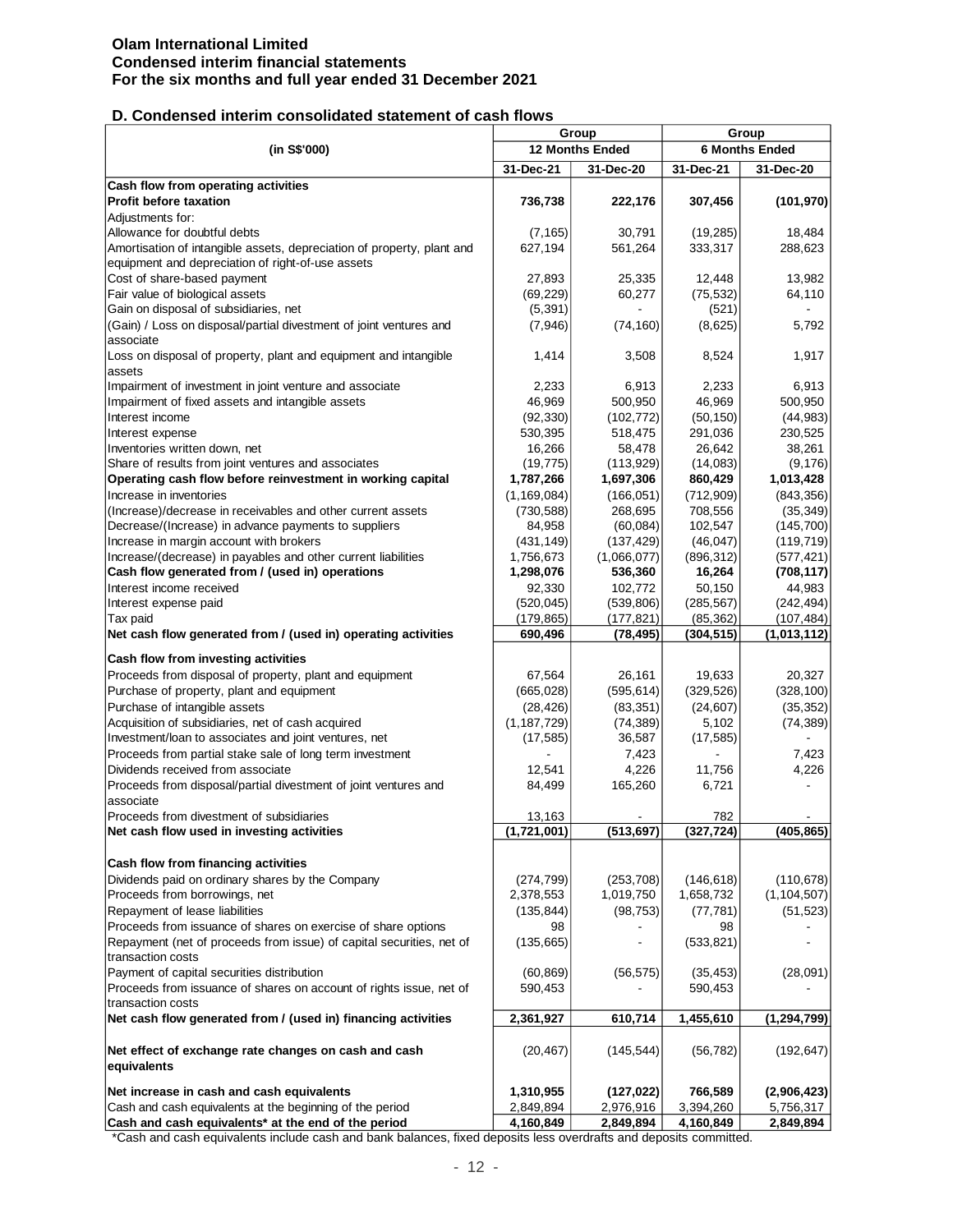## **E. Notes to the condensed interim consolidated financial statements**

#### **1. Corporate information**

Olam International Limited (the 'Company') is a limited liability company, which is domiciled and incorporated in Singapore. The Company is listed on the Singapore Exchange Securities Trading Limited (SGX-ST).

The Company's immediate holding company is Temasek Capital (Private) Limited, and its ultimate holding company is Temasek Holdings (Private) Limited, both companies are incorporated in Singapore.

The principal activities of the Company are those of sourcing, processing, packaging and merchandising of agricultural products.

The registered office and principal place of business of the Company is at 7 Straits View, #20-01 Marina One East Tower, Singapore 018936.

## **2. Basis of preparation**

The condensed interim financial statements for the six months ended 31 December 2021 have been prepared in accordance with SFRS(I) 1-34 Interim Financial Reporting issued by the Accounting Standards Council Singapore. The condensed interim financial statements do not include all the information required for a complete set of financial statements. However, selected explanatory notes are included to explain events and transactions that are significant to an understanding of the changes in the Group's financial position and performance of the Group since the last annual financial statements for the year ended 31 December 2020.

The accounting policies adopted are consistent with those of the previous financial year which were prepared in accordance with SFRS(I)s, except for the adoption of new and amended standards as set out in Note 2.1.

The Group's condensed interim financial statements are presented in Singapore Dollars (\$ or SGD) as the Company is domiciled in Singapore and all values in the tables are rounded to the nearest thousand (\$'000) as indicated.

The Company's functional currency is the United States Dollar ('USD'), which reflects the economic substance of the underlying events and circumstances of the Company as most of the Company's transactions are denominated in USD. Each entity in the Group determines its own functional currency and items included in the financial statements of each entity are measured using that functional currency.

## **2.1 New and amended standards adopted by the Group**

A number of amendments to Standards have become applicable for the current reporting period. The Group did not have to change its accounting policies or make retrospective adjustments as a result of adopting those standards.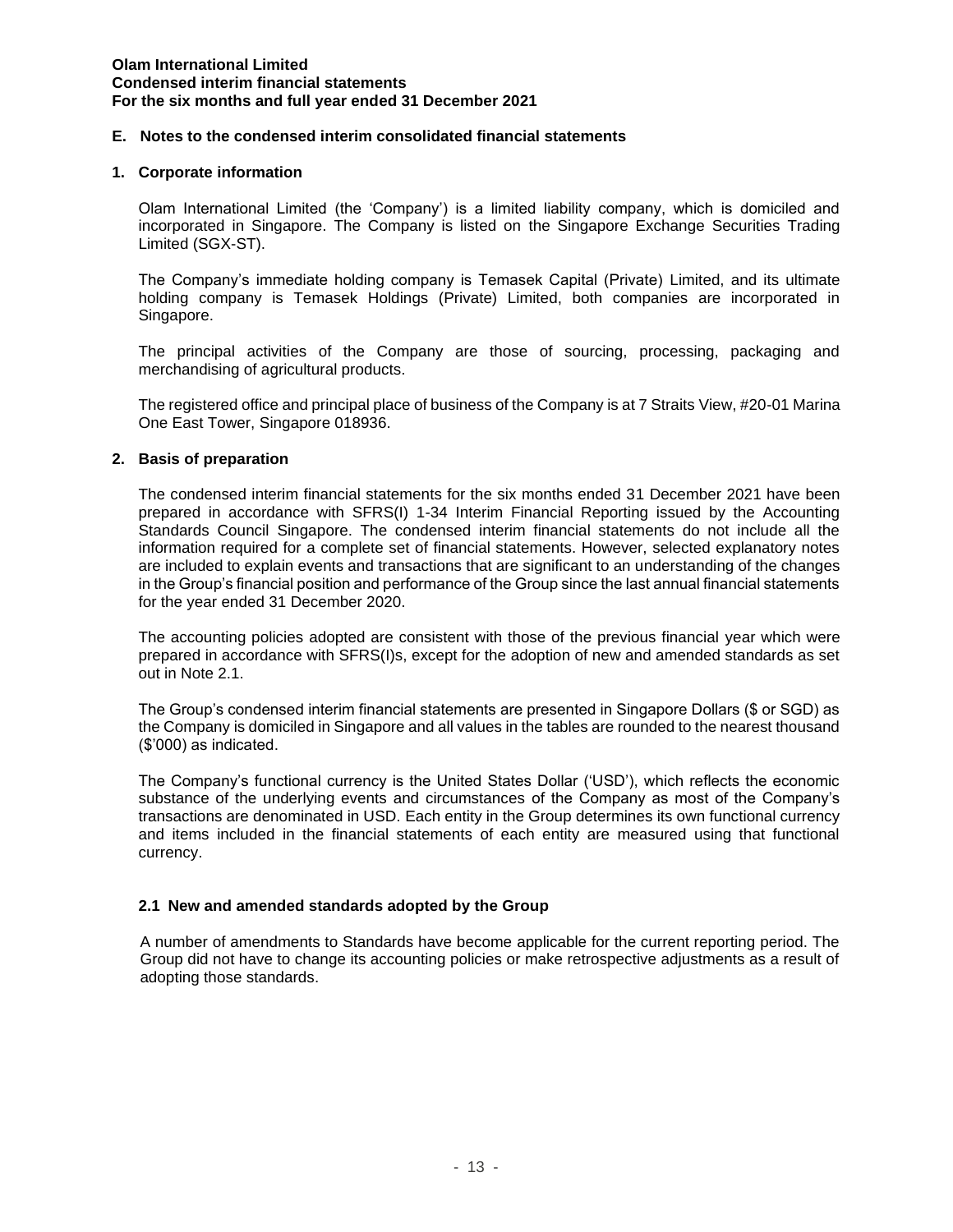## **E. Notes to the condensed interim consolidated financial statements (cont'd)**

### **2. Basis of preparation (cont'd)**

### **2.2 Use of judgements and estimates**

In preparing the condensed interim financial statements, management has made judgements, estimates and assumptions that affect the application of accounting policies and the reported amounts of assets and liabilities, income and expense. Actual results may differ from these estimates.

The significant judgements made by management in applying the Group's accounting policies and the key sources of estimation uncertainty were the same as those that applied to the consolidated financial statements as at and for the year ended 31 December 2020.

Estimates and underlying assumptions are reviewed on an ongoing basis. Revisions to accounting estimates are recognised in the period in which the estimates are revised and in any future periods affected.

#### **3. Segmental Information**

#### **3.1 Reportable segments**

The Group is organised into the following three business segments:

- Olam Food Ingredients ("ofi")
- Olam Global Agri ("Olam Agri"): and
- Olam International Limited ("OIL")

Management monitors the operating results of its business units separately for the purpose of making decisions about resource allocation and performance assessment.

|                                                | <b>Olam Food Ingredients</b><br>(ofi)<br><b>12 Months Ended</b> |                                    | Olam Global Agri<br>(Olam Agri)<br><b>12 Months Ended</b> |                                           | <b>Olam International Limited</b><br>(OIL)<br><b>12 Months Ended</b> |                                           | Consolidated<br><b>12 Months Ended</b> |                                    |
|------------------------------------------------|-----------------------------------------------------------------|------------------------------------|-----------------------------------------------------------|-------------------------------------------|----------------------------------------------------------------------|-------------------------------------------|----------------------------------------|------------------------------------|
|                                                | 31-Dec-21<br>S\$'000                                            | 31-Dec-20<br>S\$'000<br>(restated) | 31-Dec-21<br><b>S\$'000</b>                               | 31-Dec-20<br><b>S\$'000</b><br>(restated) | 31-Dec-21<br><b>S\$'000</b>                                          | 31-Dec-20<br><b>S\$'000</b><br>(restated) | 31-Dec-21<br><b>S\$'000</b>            | 31-Dec-20<br>S\$'000<br>(restated) |
| Segment revenue:                               |                                                                 |                                    |                                                           |                                           |                                                                      |                                           |                                        |                                    |
| Sales to external customers                    | 14,606,252                                                      | 12,290,411                         | 31,276,945                                                | 22,407,872                                | 1,118,754                                                            | 1,121,760                                 | 47.001.951                             | 35,820,043                         |
| Segment result (EBIT)                          | 875.256                                                         | 749,477                            | 752,922                                                   | 497,017                                   | (205, 575)                                                           | (176, 931)                                | 1,422,603                              | 1,069,563                          |
| Finance costs                                  |                                                                 |                                    |                                                           |                                           |                                                                      |                                           | (530, 395)                             | (518, 475)                         |
| Finance income                                 |                                                                 |                                    |                                                           |                                           |                                                                      |                                           | 92,330                                 | 102,772                            |
| Exceptional items (Gross of<br>interest & tax) | 7.356                                                           | (40, 189)                          |                                                           | (5,910)                                   | (255, 156)                                                           | (385, 585)                                | (247, 800)                             | (431, 684)                         |
| Profit before taxation                         |                                                                 |                                    |                                                           |                                           |                                                                      |                                           | 736.738                                | 222,176                            |
| <b>Taxation expense</b>                        |                                                                 |                                    |                                                           |                                           |                                                                      |                                           | (133, 927)                             | (43,987)                           |
| Profit for the period                          |                                                                 |                                    |                                                           |                                           |                                                                      |                                           | 602,811                                | 178,189                            |

|                         | <b>Olam Food Ingredients</b><br>(ofi) |                | Olam Global Agri<br>(Olam Agri) |                | <b>Olam International Limited</b><br>(OIL) |            | Consolidated |                |
|-------------------------|---------------------------------------|----------------|---------------------------------|----------------|--------------------------------------------|------------|--------------|----------------|
|                         | 31-Dec-21                             | 31-Dec-20      | 31-Dec-21                       | 31-Dec-20      | 31-Dec-21                                  | 31-Dec-20  | 31-Dec-21    | 31-Dec-20      |
|                         | S\$'000                               | <b>S\$'000</b> | S\$'000                         | <b>S\$'000</b> | <b>S\$'000</b>                             | S\$'000    | S\$'000      | <b>S\$'000</b> |
|                         |                                       | (restated)     |                                 | (restated)     |                                            | (restated) |              | (restated)     |
| Segment assets          | 14,535,123                            | 11,682,790     | 8.558.196                       | 6,658,856      | 3.183.027                                  | 3,933,712  | 26,276,346   | 22,275,358     |
| Unallocated assets      |                                       |                |                                 |                |                                            |            | 5,784,366    | 4,427,284      |
| Segment liabilities     | 3.348.395                             | 2.370.636      | 3.316.166                       | 2.448.152      | 351,005                                    | 528.120    | 7.015.566    | 5,346,908      |
| Unallocated liabilities |                                       |                |                                 |                |                                            |            | 18.266.469   | 15,319,755     |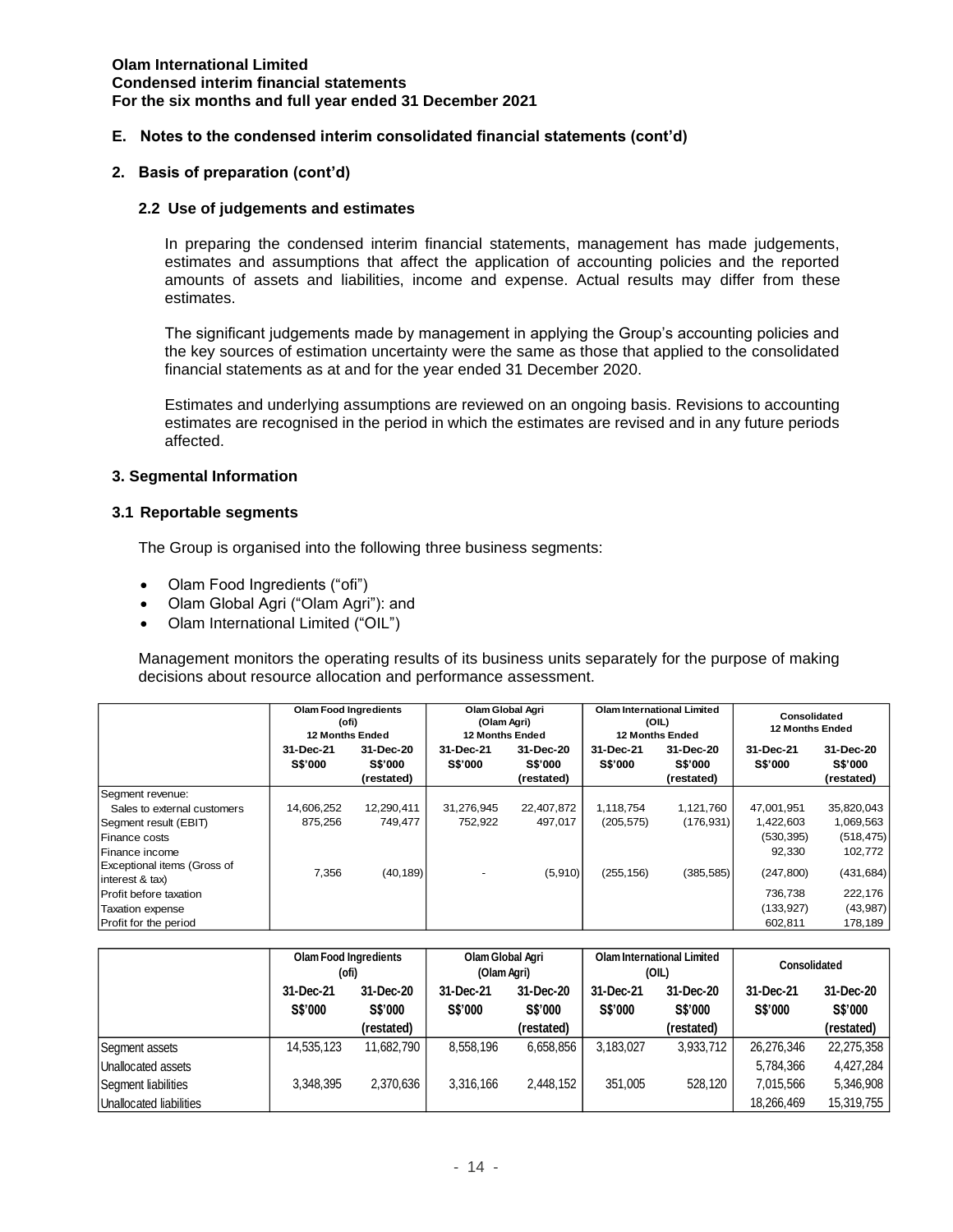## **E. Notes to the condensed interim consolidated financial statements (cont'd)**

## **3. Segmental Information (cont'd)**

## **3.1 Reportable segments (cont'd)**

|                                                | <b>Olam Food Ingredients</b><br>(ofi)<br><b>6 Months Ended</b> |                                    | Olam Global Agri<br>(Olam Agri)<br><b>6 Months Ended</b> |                                           | <b>Olam International Limited</b><br>(OIL)<br><b>6 Months Ended</b> |                                           | <b>Consolidated</b><br>6 Months Ended |                                    |
|------------------------------------------------|----------------------------------------------------------------|------------------------------------|----------------------------------------------------------|-------------------------------------------|---------------------------------------------------------------------|-------------------------------------------|---------------------------------------|------------------------------------|
|                                                | 31-Dec-21<br>S\$'000                                           | 31-Dec-20<br>S\$'000<br>(restated) | 31-Dec-21<br><b>S\$'000</b>                              | 31-Dec-20<br><b>S\$'000</b><br>(restated) | 31-Dec-21<br>S\$'000                                                | 31-Dec-20<br><b>S\$'000</b><br>(restated) | 31-Dec-21<br>S\$'000                  | 31-Dec-20<br>S\$'000<br>(restated) |
| Segment revenue:                               |                                                                |                                    |                                                          |                                           |                                                                     |                                           |                                       |                                    |
| Sales to external customers                    | 7,797,426                                                      | 6,252,679                          | 15,785,737                                               | 11,953,949                                | 585,343                                                             | 532,958                                   | 24,168,506                            | 18,739,586                         |
| Segment result (EBIT)                          | 555,169                                                        | 508,001                            | 345,358                                                  | 239,375                                   | (119, 557)                                                          | (101, 441)                                | 780,970                               | 645,935                            |
| l Finance costs                                |                                                                |                                    |                                                          |                                           |                                                                     |                                           | (291,036)                             | (230, 525)                         |
| l Finance income                               |                                                                |                                    |                                                          |                                           |                                                                     |                                           | 50,150                                | 44,983                             |
| Exceptional items (Gross of<br>interest & tax) | 8,538                                                          | (40, 189)                          |                                                          | (5,047)                                   | (241, 166)                                                          | (517, 127)                                | (232, 628)                            | (562, 363)                         |
| Profit before taxation                         |                                                                |                                    |                                                          |                                           |                                                                     |                                           | 307.456                               | (101, 970)                         |
| Taxation expense                               |                                                                |                                    |                                                          |                                           |                                                                     |                                           | (87, 315)                             | (15, 255)                          |
| Profit for the period                          |                                                                |                                    |                                                          |                                           |                                                                     |                                           | 220,141                               | (117,225)                          |

|                         | <b>Olam Food Ingredients</b><br>(ofi) |                | Olam Global Agri<br>(Olam Agri) |                |           | <b>Olam International Limited</b><br>(OIL) |            | Consolidated |  |
|-------------------------|---------------------------------------|----------------|---------------------------------|----------------|-----------|--------------------------------------------|------------|--------------|--|
|                         | 31-Dec-21                             | 31-Dec-20      | 31-Dec-21                       | 31-Dec-20      | 31-Dec-21 | 31-Dec-20                                  | 31-Dec-21  | 31-Dec-20    |  |
|                         | <b>S\$'000</b>                        | <b>S\$'000</b> | S\$'000                         | <b>S\$'000</b> | S\$'000   | S\$'000                                    | S\$'000    | S\$'000      |  |
|                         |                                       | (restated)     |                                 | (restated)     |           | (restated)                                 |            | (restated)   |  |
| Segment assets          | 14,535,123                            | 11.682.790     | 8.558.196                       | 6.658.856      | 3,183,027 | 3,933,712                                  | 26,276,346 | 22,275,358   |  |
| Unallocated assets      |                                       |                |                                 |                |           |                                            | 5,784,366  | 4,427,284    |  |
| Segment liabilities     | 3,348,395                             | 2,370,636      | 3,316,166                       | 2,448,152      | 351.005   | 528.120                                    | 7,015,566  | 5,346,908    |  |
| Unallocated liabilities |                                       |                |                                 |                |           |                                            | 18.266.469 | 15,319,755   |  |

## **The following changes have been made in the basis of segmentation from the last annual financial statements:**

- Specialty grains and seeds, such as sesame, chia seeds and quinoa have been reclassified from ofi to Olam Agri.
- Wood products (sustainable forestry concessions and saw milling operations in the Republic of Congo) and the Rubber processing and supply chain business have been reclassified from OIL to Olam Agri.
- Coffee plantation business have been reclassified from OIL to ofi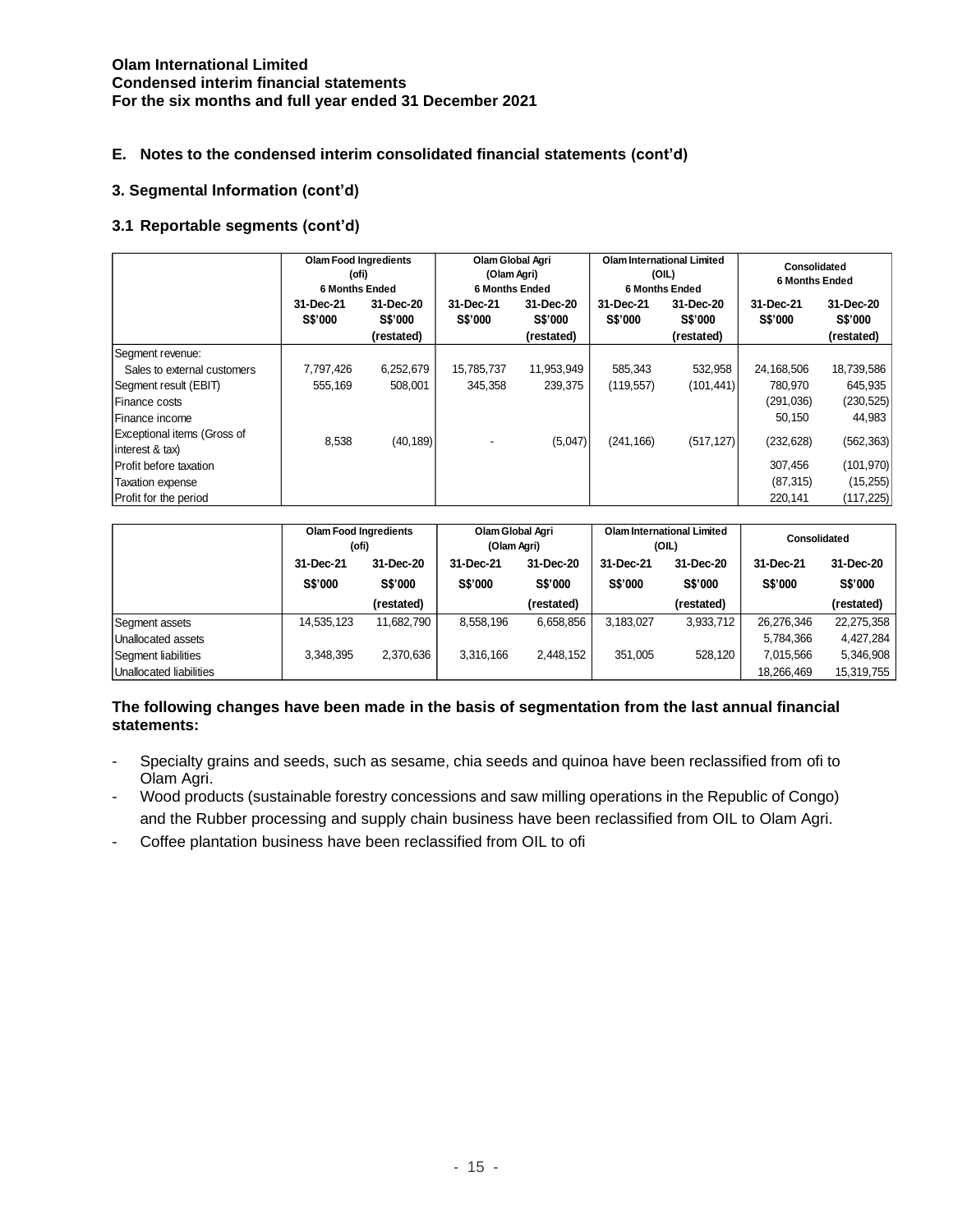# **E. Notes to the condensed interim consolidated financial statements (cont'd)**

## **3.2 Disaggregation of revenue – Six months and Full Year ended FY 2021**

|                                   | Group                  | Group                  | Group                 | Group                 |  |
|-----------------------------------|------------------------|------------------------|-----------------------|-----------------------|--|
| Types of goods or services        | <b>12 Months Ended</b> | <b>12 Months Ended</b> | <b>6 Months Ended</b> | <b>6 Months Ended</b> |  |
|                                   | 31-Dec-21              | 31-Dec-20              | 31-Dec-21             | 31-Dec-20             |  |
|                                   | S\$'000                | S\$'000                | S\$'000               | S\$'000               |  |
| Sale of goods                     | 45,701,687             | 35,561,529             | 23,264,069            | 18,586,022            |  |
| Sale of services                  | 1,300,264              | 258.514                | 904,437               | 153,564               |  |
| Total revenue from contracts with | 47,001,951             | 35,820,043             | 24,168,506            | 18,739,586            |  |
| customers                         |                        |                        |                       |                       |  |

|                                       | Group                  | Group                  | Group                 | Group                 |  |
|---------------------------------------|------------------------|------------------------|-----------------------|-----------------------|--|
| Timing of revenue recognition         | <b>12 Months Ended</b> | <b>12 Months Ended</b> | <b>6 Months Ended</b> | <b>6 Months Ended</b> |  |
|                                       | 31-Dec-21              | 31-Dec-20              | 31-Dec-21             | 31-Dec-20             |  |
|                                       | <b>S\$'000</b>         | <b>S\$'000</b>         | <b>S\$'000</b>        | S\$'000               |  |
| Goods transferred at point in time    | 45,701,687             | 35,561,529             | 23,264,069            | 18,586,022            |  |
| Services transferred at point in time | 1,292,976              | 257,837                | 902,419               | 153,288               |  |
| <b>Others</b>                         | 7,288                  | 677                    | 2,018                 | 276                   |  |
| Total revenue from contracts with     |                        |                        |                       |                       |  |
| <b>customers</b>                      | 47,001,951             | 35,820,043             | 24,168,506            | 18,739,586            |  |

Disaggregation of revenue from contracts with customers by geographical segments:

|                                   | Group                  | Group                  | Group                 | Group                 |  |
|-----------------------------------|------------------------|------------------------|-----------------------|-----------------------|--|
| <b>Geographical markets</b>       | <b>12 Months Ended</b> | <b>12 Months Ended</b> | <b>6 Months Ended</b> | <b>6 Months Ended</b> |  |
|                                   | 31-Dec-21              | 31-Dec-20              | 31-Dec-21             | 31-Dec-20             |  |
|                                   | <b>S\$'000</b>         | <b>S\$'000</b>         | S\$'000               | S\$'000               |  |
| Asia, Middle East and Australia   | 33,665,777             | 26,259,885             | 17,294,711            | 13,488,047            |  |
| Africa                            | 10,816,200             | 8,268,649              | 5,955,581             | 4,751,301             |  |
| Europe                            | 9,660,458              | 7,454,463              | 4,954,027             | 3,824,386             |  |
| Americas                          | 9,990,051              | 7,762,213              | 5,263,883             | 3,909,531             |  |
| Eliminations                      | (17,130,535)           | (13,925,167)           | (9, 299, 696)         | (7,233,679)           |  |
| Total revenue from contracts with | 47,001,951             | 35,820,043             | 24,168,506            | 18,739,586            |  |
| <b>customers</b>                  |                        |                        |                       |                       |  |

A breakdown of sales and net profit:

|                                                      | Group          |            |          |  |  |
|------------------------------------------------------|----------------|------------|----------|--|--|
|                                                      | 31-Dec-21      | 31-Dec-20  | % Change |  |  |
|                                                      | <b>S\$'000</b> | S\$'000    |          |  |  |
| Sales reported for the first half year (Jan - Jun)   | 22,833,445     | 17,080,457 | 33.7%    |  |  |
| Net profit reported for first half year (Jan - Jun)  | 382,670        | 295,414    | 29.5%    |  |  |
| Sales reported for the second half year (Jul - Dec)  | 24,168,506     | 18,739,586 | 29.0%    |  |  |
| Net profit reported for second half year (Jul - Dec) | 220,141        | (117, 225) | n.m.     |  |  |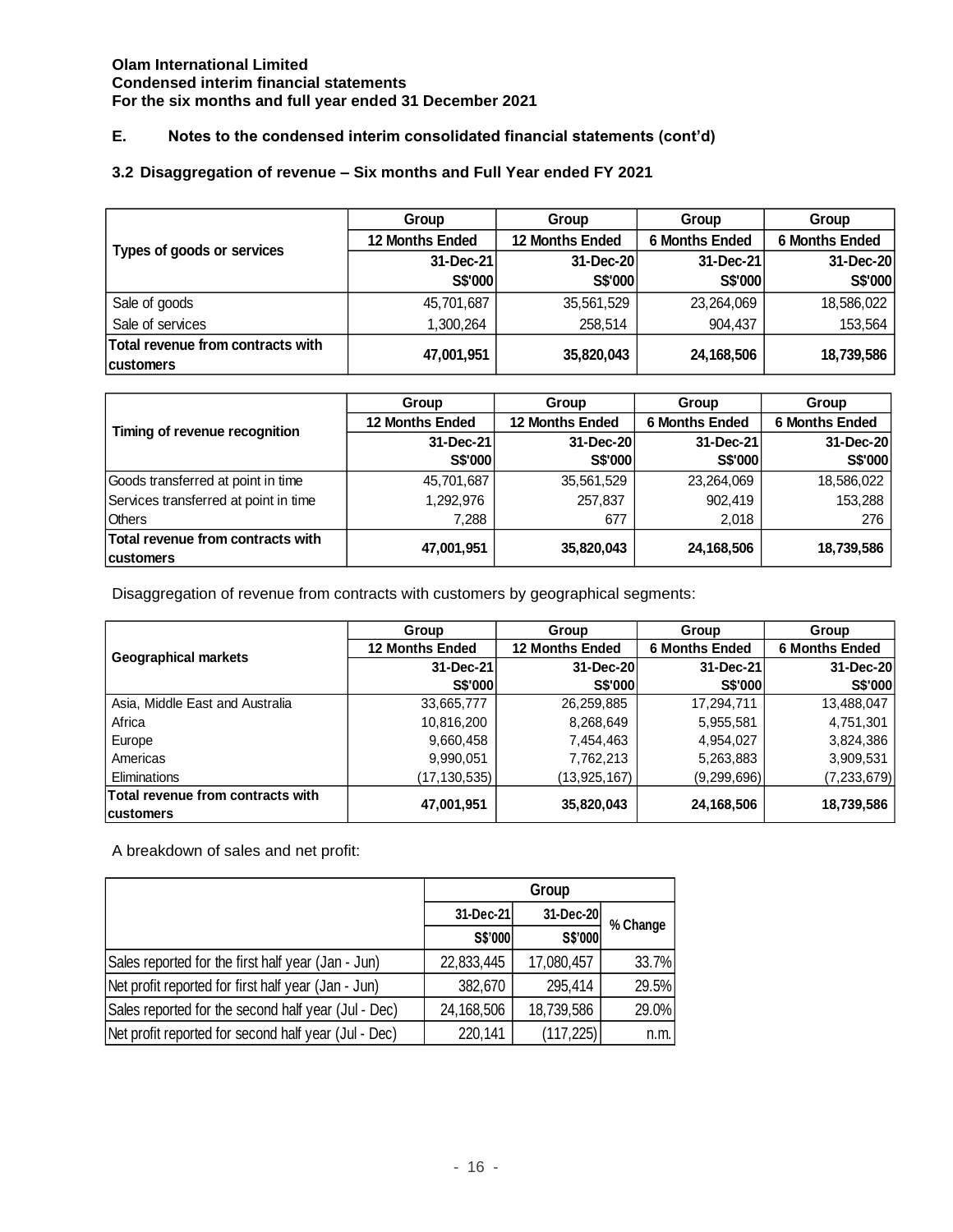## **E. Notes to the condensed interim consolidated financial statements (cont'd)**

#### **4. Profit before taxation**

Other income and expenses stated after (charging)/crediting the following: -

|                                                                                                                                                                                                                                                                           |                        |               | Group                  |            | Group    |                       |  |
|---------------------------------------------------------------------------------------------------------------------------------------------------------------------------------------------------------------------------------------------------------------------------|------------------------|---------------|------------------------|------------|----------|-----------------------|--|
|                                                                                                                                                                                                                                                                           |                        |               | <b>12 Months Ended</b> |            |          | <b>6 Months Ended</b> |  |
|                                                                                                                                                                                                                                                                           |                        | 31-Dec-21     | 31-Dec-20              | 31-Dec-21  |          | 31-Dec-20             |  |
|                                                                                                                                                                                                                                                                           |                        | S\$'000       | S\$'000                |            | S\$'000  | S\$'000               |  |
| Other income:                                                                                                                                                                                                                                                             |                        |               |                        |            |          |                       |  |
| Gain on disposal of subsidiaries, net                                                                                                                                                                                                                                     |                        | 5,391         |                        |            | 521      |                       |  |
| Gain on partial divestment of joint venture and associate                                                                                                                                                                                                                 |                        | 8,630         | 75,008                 |            | 8,630    | (1,264)               |  |
| Commissions and claims, sale of packaging materials,<br>sales of scrap and others                                                                                                                                                                                         |                        | 63,408        | 61,167                 | 30,686     |          | 37,321                |  |
| Other expenses:                                                                                                                                                                                                                                                           |                        |               |                        |            |          |                       |  |
| Loss on disposal of joint venture and associate                                                                                                                                                                                                                           |                        | (684)         | (848)                  |            | (5)      | 15                    |  |
| Loss on disposal of property, plant and equipment and<br>intangible assets, net                                                                                                                                                                                           |                        | (1, 414)      | (3,508)                |            | (8, 524) | (1, 917)              |  |
| Re-organization cost                                                                                                                                                                                                                                                      |                        | (107, 184)    |                        | (107, 184) |          |                       |  |
| Restructuring & closure cost                                                                                                                                                                                                                                              |                        | (119, 328)    | (12, 205)              | (119, 328) |          | (12, 205)             |  |
| Employee benefits expenses                                                                                                                                                                                                                                                |                        | (1, 294, 870) | (1,045,581)            | (776, 329) |          | (586, 908)            |  |
| (Loss) / Gain on foreign exchange, net                                                                                                                                                                                                                                    |                        | (117, 219)    | 34,377                 | (163, 754) |          | 208,386               |  |
| <b>Bank charges</b>                                                                                                                                                                                                                                                       |                        | (79, 118)     | (73, 047)              | (36, 530)  |          | (36, 126)             |  |
| <b>Travelling expenses</b>                                                                                                                                                                                                                                                |                        | (45, 812)     | (38, 946)              | (28, 043)  |          | (17, 254)             |  |
| Impairment Gain/(loss) on financial assets - Trade<br>receivables                                                                                                                                                                                                         |                        | 8,878         | (26, 705)              | 18,902     |          | (17, 245)             |  |
| Allowance for doubtful debts - Advance payments to<br>suppliers                                                                                                                                                                                                           |                        | (1,713)       | (4,086)                |            | 383      | (1,239)               |  |
| <b>Taxation</b><br>The Group calculates the period income tax expense using the tax rate that would be applicable to<br>expected total annual earnings. The major components of income tax expense in the condensed int<br>consolidated statement of profit and loss are: |                        |               |                        |            |          |                       |  |
|                                                                                                                                                                                                                                                                           | Group                  |               | Group                  |            |          |                       |  |
|                                                                                                                                                                                                                                                                           | <b>12 Months Ended</b> |               | <b>6 Months Ended</b>  |            |          |                       |  |

## **5. Taxation**

The Group calculates the period income tax expense using the tax rate that would be applicable to the expected total annual earnings. The major components of income tax expense in the condensed interim consolidated statement of profit and loss are:

|                                           | Group                  |                | Group                 |           |  |
|-------------------------------------------|------------------------|----------------|-----------------------|-----------|--|
|                                           | <b>12 Months Ended</b> |                | <b>6 Months Ended</b> |           |  |
|                                           | 31-Dec-20<br>31-Dec-21 |                | 31-Dec-21             | 31-Dec-20 |  |
|                                           | S\$'000                | <b>S\$'000</b> | S\$'000               | S\$'000   |  |
|                                           |                        |                |                       |           |  |
| Current income tax:-                      |                        |                |                       |           |  |
| Singapore                                 | (11, 550)              | 14,754         | (17,690)              | (13, 224) |  |
| Foreign                                   | 180,216                | 139,610        | 118,524               | 49,796    |  |
| Under provision in respect of prior years | 800                    | 86             | 694                   | (1,299)   |  |
|                                           | 169,466                | 154,450        | 101,528               | 35,273    |  |
| Deferred income tax:-                     |                        |                |                       |           |  |
| Singapore                                 | (6, 893)               | (368)          | (5,882)               | 91        |  |
| Foreign                                   | (28,646)               | (110, 095)     | (8,331)               | (20, 109) |  |
| Income tax expense                        | 133,927                | 43,987         | 87,315                | 15,255    |  |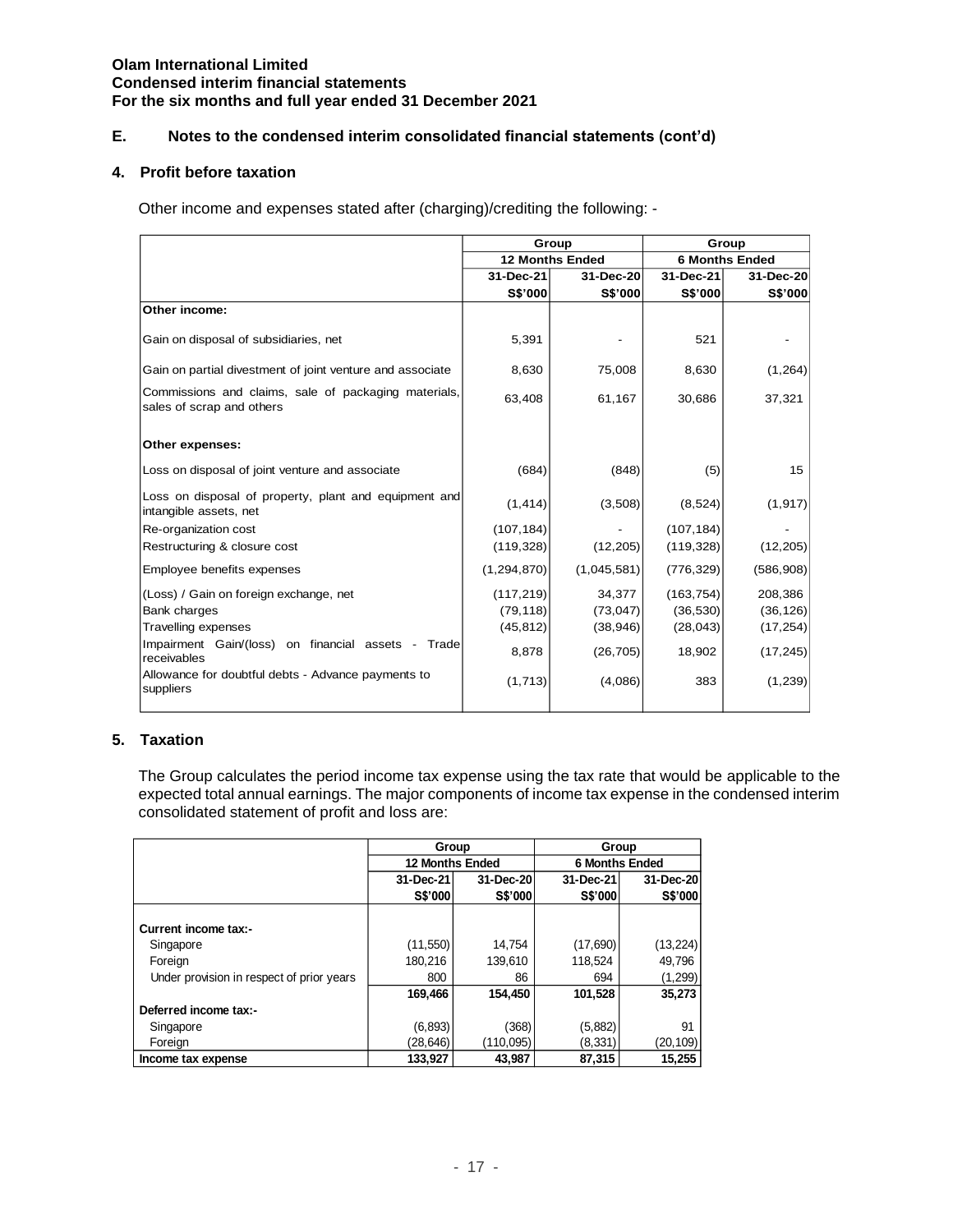## **E. Notes to the condensed interim consolidated financial statements (cont'd)**

### **6. Financial assets and financial liabilities**

Set out below is an overview of the financial assets and financial liabilities of the Group as at 31 December 2021 and 31 December 2020:

|                                    |                  | 31-Dec-21     |                |            | 31-Dec-20     |                |
|------------------------------------|------------------|---------------|----------------|------------|---------------|----------------|
|                                    |                  | Fair value    |                |            | Fair value    |                |
|                                    |                  | through other | Fair value     |            | through other | Fair value     |
|                                    | <b>Amortised</b> | comprehensive | through profit | Amortised  | comprehensive | through profit |
| Group                              | cost             | income        | or loss        | cost       | income        | or loss        |
|                                    | S\$'000          | S\$'000       | S\$'000        | S\$'000    | S\$'000       | S\$'000        |
| <b>Financial assets:</b>           |                  |               |                |            |               |                |
| Loans to associates                | 18,490           |               |                | 18,121     |               |                |
| Long term investment               |                  | 31,335        |                |            | 24,342        |                |
| Trade receivables                  | 2,195,067        |               |                | 1,639,930  |               |                |
| Margin accounts with brokers       | 555,260          |               |                | 121,663    |               |                |
| Other current assets               | 540,954          |               |                | 565,891    |               |                |
| Other non current assets           | 25,711           |               |                | 34,384     |               |                |
| Cash and short-term fixed deposits | 4,317,519        |               |                | 3,115,877  |               |                |
| Derivative financial instruments   |                  | 232           | 3,594,559      |            |               | 3,243,054      |
|                                    | 7,653,001        | 31,567        | 3,594,559      | 5,495,866  | 24,342        | 3,243,054      |
|                                    |                  |               |                |            |               |                |
| <b>Financial liabilities:</b>      |                  |               |                |            |               |                |
| Trade payables and accruals        | 4,478,528        |               |                | 2,908,555  |               |                |
| Other current liabilities          | 723,562          |               |                | 518,653    |               |                |
| Other non current liabilities      | 52,916           |               |                | 53,798     |               |                |
| Borrowings                         | 15,732,375       |               |                | 13,247,344 |               |                |
| Lease liabilities                  | 977,815          |               |                | 912,018    |               |                |
| Derivative financial instruments   |                  | 7,764         | 2,328,124      |            | 10,350        | 2,266,501      |
|                                    | 21,965,196       | 7,764         | 2,328,124      | 17,640,368 | 10,350        | 2,266,501      |

|                                     |           | 31-Dec-21     |                |           | 31-Dec-20     |                |
|-------------------------------------|-----------|---------------|----------------|-----------|---------------|----------------|
|                                     |           | Fair value    |                |           | Fair value    |                |
|                                     |           | through other | Fair value     |           | through other | Fair value     |
|                                     | Amortised | comprehensive | through profit | Amortised | comprehensive | through profit |
| Company                             | cost      | income        | or loss        | cost      | income        | or loss        |
|                                     | S\$'000   | S\$'000       | S\$'000        | S\$'000   | S\$'000       | S\$'000        |
| <b>Financial assets:</b>            |           |               |                |           |               |                |
| Long term investment                |           |               |                |           | 24,342        |                |
| Trade receivables                   | 1,062,918 |               |                | 697,640   |               |                |
| Margin accounts with brokers        | 498,185   |               |                | 96,593    |               |                |
| Other current assets                | 25,431    |               |                | 141,561   |               |                |
| Cash and short-term fixed deposits  | 1,402,558 |               |                | 1,032,192 |               |                |
| Derivative financial instruments    |           | 232           | 2,812,960      |           |               | 2,609,137      |
|                                     | 2,989,092 | 232           | 2,812,960      | 1,967,986 | 24,342        | 2,609,137      |
|                                     |           |               |                |           |               |                |
| <b>Financial liabilities:</b>       |           |               |                |           |               |                |
| Amounts due to subsidiary companies | 2,722,718 |               |                | 2,833,243 |               |                |
| Trade payables and accruals         | 2,543,763 |               |                | 1,408,750 |               |                |
| Other current liabilities           | 130,296   |               |                | 91,735    |               |                |
| <b>Borrowings</b>                   | 2,530,183 |               |                | 3,182,238 |               |                |
| Lease liabilities                   | 114,213   |               |                | 64,581    |               |                |
| Derivative financial instruments    |           | 7,764         | 2,037,292      |           | 10,350        | 1,996,403      |
|                                     | 8,041,173 | 7,764         | 2,037,292      | 7,580,547 | 10,350        | 1,996,403      |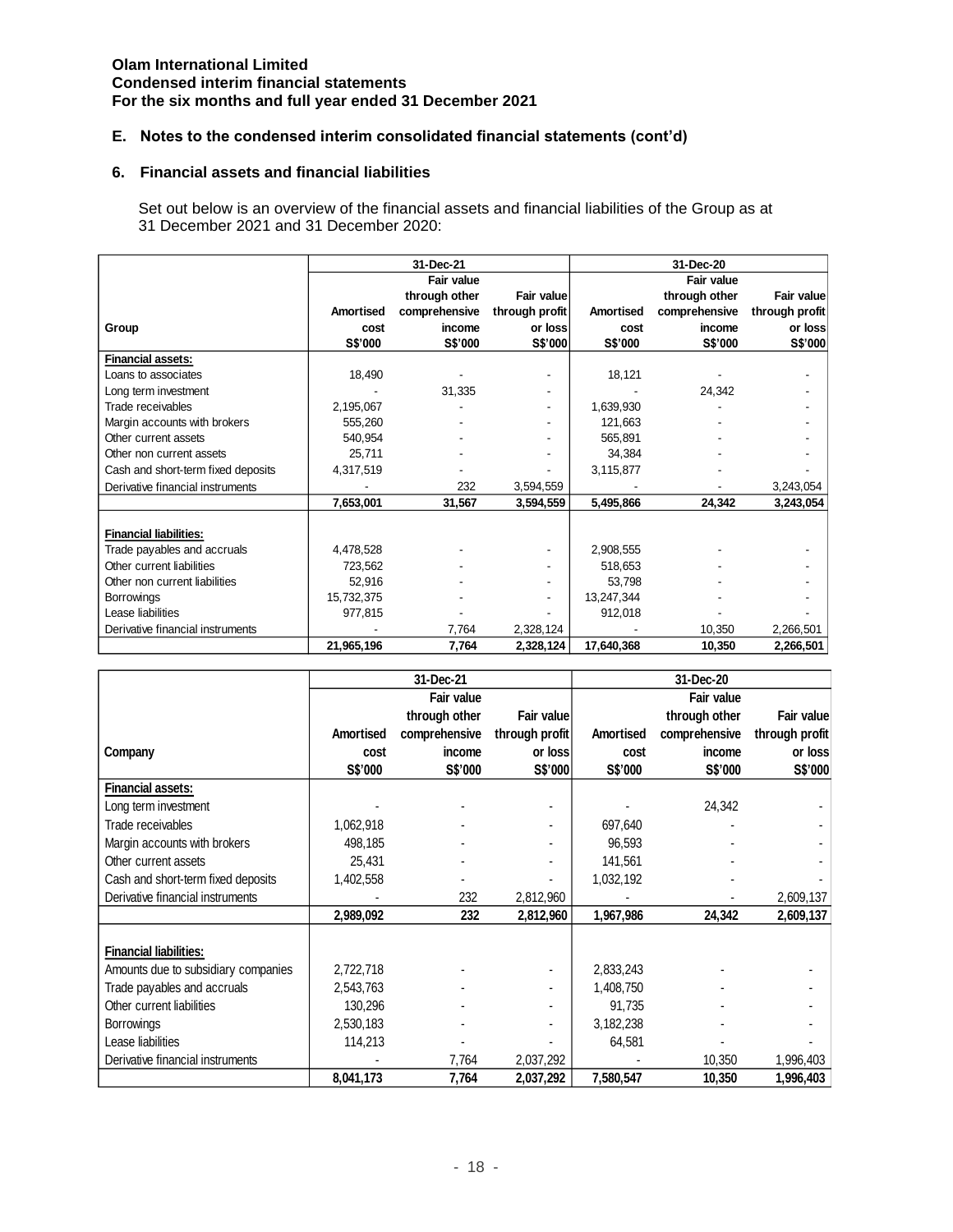## **E. Notes to the condensed interim consolidated financial statements (cont'd)**

#### **7. Business combinations**

- (a) On 6 January 2021, the Group completed the acquisition of US-based dehydrated onion ingredients business ("Jain Farm Fresh").
- (b) On 4 February 2021, the Group through its wholly owned subsidiary Olam Americas, Inc., completed the acquisition of 100% equity stake in a US-based chilli pepper business ("Olam Chile Peppers") of major maker of condiments and sauces, Mizkan America, Inc.
- (c) On 17 May 2021, the Group completed acquisition of US private label spices and seasonings manufacturer Olde Thompson ("OT").

|                                                 | Jain Farm | <b>Olam Chile</b> | Olde            | <b>Total</b> |
|-------------------------------------------------|-----------|-------------------|-----------------|--------------|
|                                                 | Fresh     | <b>Peppers</b>    | <b>Thompson</b> |              |
|                                                 | S\$'000   | <b>S\$'000</b>    | <b>S\$'000</b>  | S\$'000      |
| Property, plant and equipment                   | 22,458    | 47,305            | 37,782          | 107,545      |
| Right Of Use - Assets                           | 3,314     |                   | 57,568          | 60,882       |
| Intangible assets                               | 6,123     | 23,941            | 807,694         | 837,758      |
| <b>Other Non Current Assets</b>                 |           |                   | 5.873           | 5,873        |
| Inventories                                     | 28,732    | 55,986            | 119.673         | 204,391      |
| Trade and other receivables                     | 7,949     | 14,135            | 76,542          | 98,626       |
| Cash and Bank balances                          |           |                   | 37              | 37           |
| <b>Other Current Assets</b>                     |           | 2,623             | 6,677           | 9,300        |
| <b>Advance Payment to Suppliers</b>             | 2,131     |                   |                 | 2,131        |
| <b>Total Assets</b>                             | 70,707    | 143,990           | 1,111,846       | 1,326,543    |
|                                                 |           |                   |                 |              |
| Trade and other creditors                       | 5,632     | 5,043             | 40.441          | 51,116       |
| Lease liabilities                               | 3,314     |                   | 57,568          | 60,882       |
| Deferred Tax liabilities                        |           |                   | 202,322         | 202,322      |
| <b>Other Current Liabilities</b>                | 26        | 1,014             | 6.400           | 7,440        |
| Long term Loans                                 |           |                   | 315,490         | 315,490      |
| <b>Total Liabilities</b>                        | 8,972     | 6,057             | 622,221         | 637,250      |
| Total identifiable net assets at fair value     | 61,735    | 137,933           | 489.625         | 689,293      |
| Provisional goodwill arising from acquisition   | 8,074     |                   | 490,399         | 498,473      |
|                                                 | 69,809    | 137,933           | 980,024         | 1,187,766    |
| Consideration transferred for the acquisition   |           |                   |                 |              |
| Cash Paid for business acquisition              | 69.809    | 137.933           | 980.024         | 1,187,766    |
| <b>Total consideration</b>                      | 69,809    | 137,933           | 980,024         | 1,187,766    |
| Less: Cash and Cash equivalent acquired         |           |                   | 37              | 37           |
| Net cash outflow on acquisition of subsidiaries | 69,809    | 137,933           | 979,987         | 1,187,729    |

The valuation of assets and liabilities acquired had not been completed by the date the interim financial statements were approved for issue by the Board of Directors. Thus, there may be a need to subsequently adjust their values, with a corresponding adjustment to the provisional goodwill arising from acquisition, within one year from the date of transaction.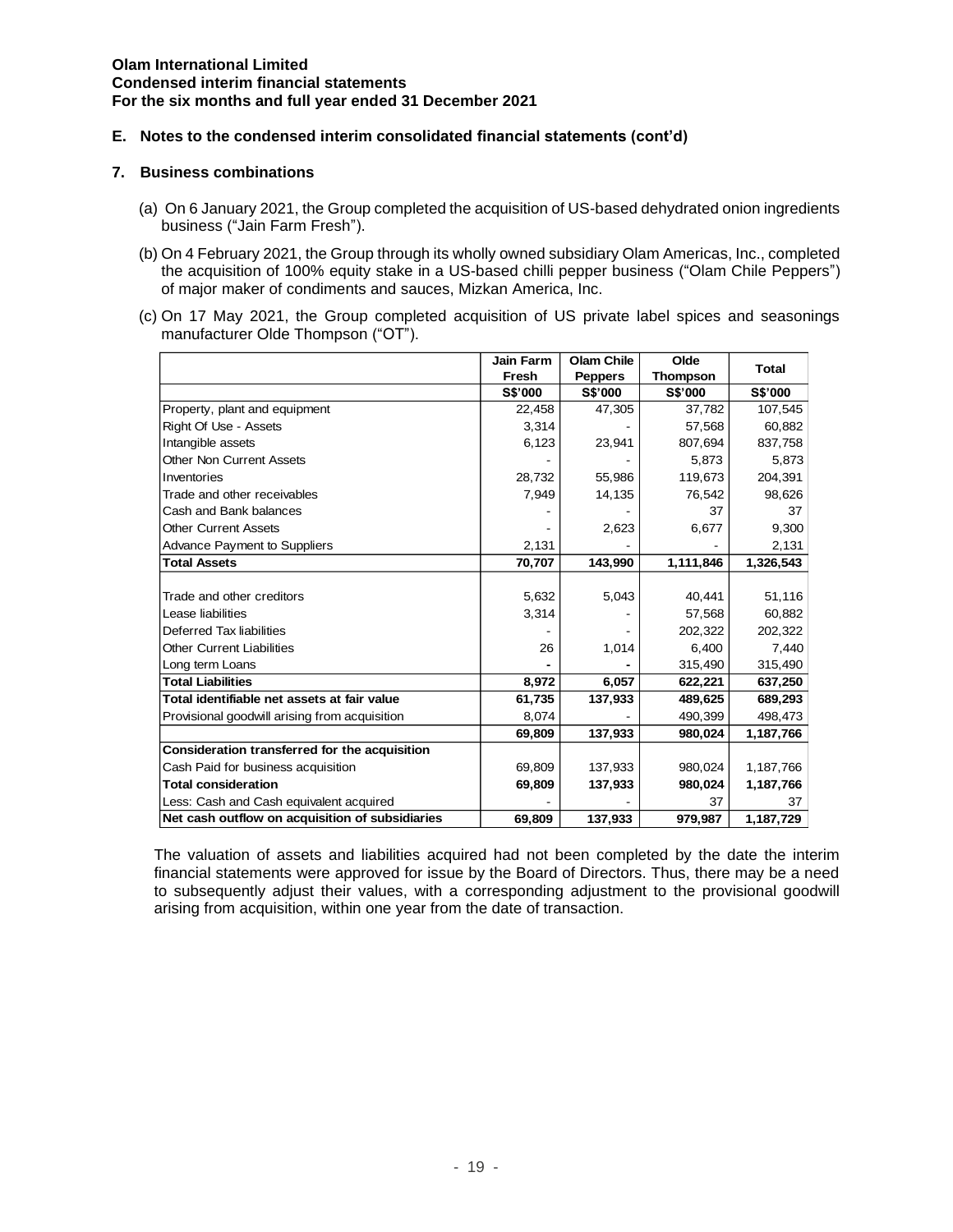## **E. Notes to the condensed interim consolidated financial statements (cont'd)**

#### **8. Fair values of assets and liabilities**

#### **8.1.Fair value measurement**

The Group classifies fair value measurements using a fair value hierarchy that is dependent on the valuation inputs used as follows:

- Level 1 Quoted prices (unadjusted) in active market for identical assets or liabilities that the Group can access at the measurement date,
- Level 2 Inputs other than quoted prices included within Level 1 that are observable for the asset or liability, either directly or indirectly, and
- Level 3 Unobservable inputs for the asset or liability.

The following table presents the assets and liabilities carried at fair value by level of fair value hierarchy:

|                                                                                                                                                                                                                                                                      | Group - 31 December 2021                                        |                                         |                                              |                                                |  |  |
|----------------------------------------------------------------------------------------------------------------------------------------------------------------------------------------------------------------------------------------------------------------------|-----------------------------------------------------------------|-----------------------------------------|----------------------------------------------|------------------------------------------------|--|--|
|                                                                                                                                                                                                                                                                      | Quoted prices in<br>active markets for<br>identical instruments | Significant other<br>observable inputs  | <b>Significant</b><br>unobservable<br>inputs | <b>Total</b>                                   |  |  |
|                                                                                                                                                                                                                                                                      | (Level 1)<br>S\$'000                                            | (Level 2)<br>S\$'000                    | (Level 3)<br>S\$'000                         | S\$'000                                        |  |  |
| <b>Financial assets:</b><br>Long term investment<br>Derivatives financial instruments<br>- Commodity contracts<br>- Foreign exchange contracts - fair value hedge<br>- Cross currency interest rate swap- fair value hedge<br>- Interest rate swap - cash flow hedge | 187,358                                                         | 2,781,999<br>543,721<br>8.684<br>232    | 31,335<br>72,797                             | 31,335<br>3,042,154<br>543,721<br>8,684<br>232 |  |  |
|                                                                                                                                                                                                                                                                      | 187.358                                                         | 3,334,636                               | 104,132                                      | 3,626,126                                      |  |  |
| <b>Financial liabilities:</b><br>Derivatives financial instruments<br>- Commodity contracts<br>- Foreign exchange contracts - fair value hedge<br>- Foreign exchange contracts - cash flow hedge<br>- Cross currency interest rate swap - fair value hedge           | 661,141                                                         | 1,028,953<br>550,457<br>7,732<br>56,770 | 30,803                                       | 1,720,897<br>550,457<br>7,732<br>56,770        |  |  |
| - Interest rate swap - cash flow hedge                                                                                                                                                                                                                               | 661,141                                                         | 32<br>1,643,944                         | 30,803                                       | 32<br>2,335,888                                |  |  |
| Non-financial assets:<br><b>Biological assets</b><br>Inventories                                                                                                                                                                                                     |                                                                 | 5,648,598                               | 489,013<br>443,172                           | 489,013<br>6,091,770                           |  |  |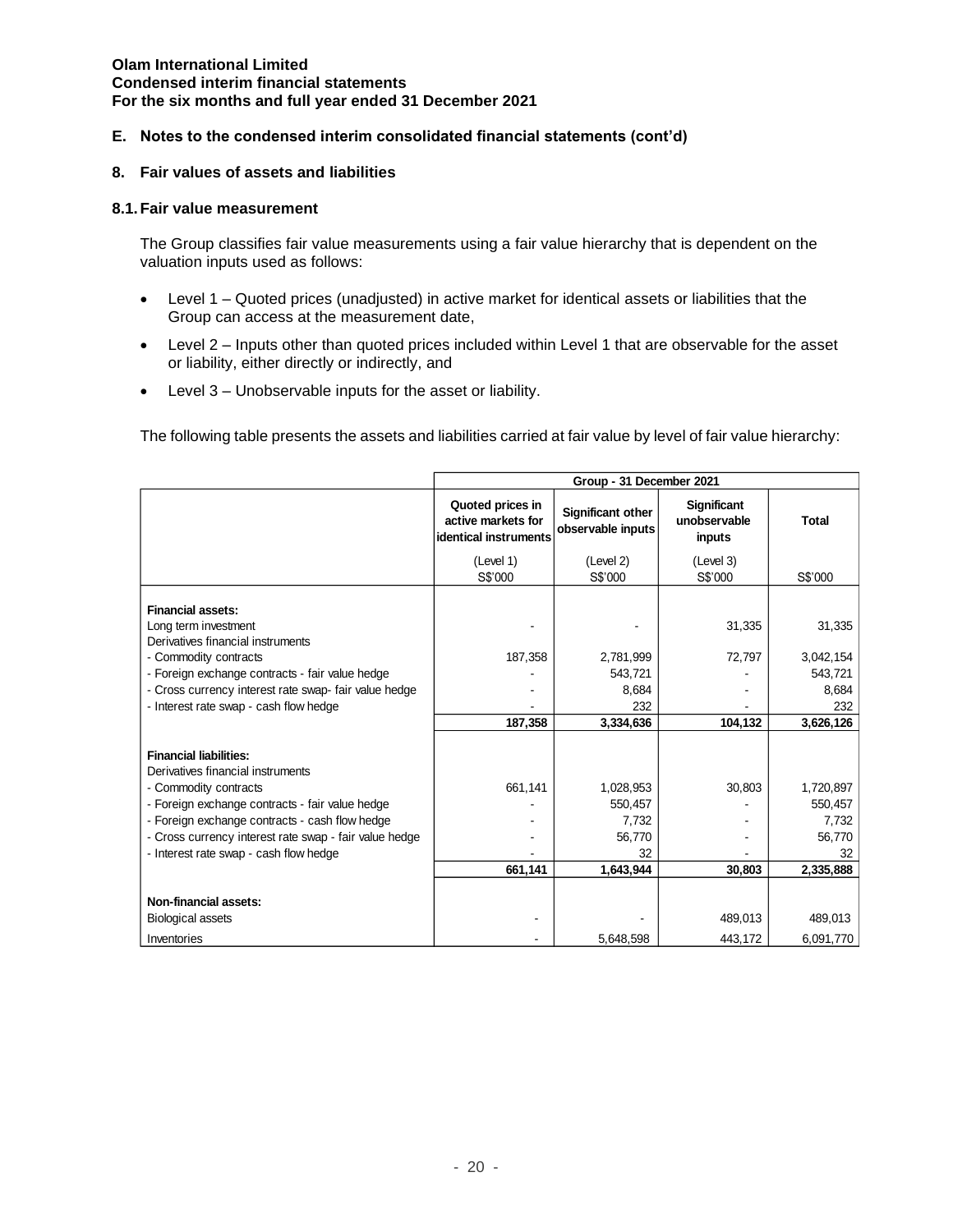## **E. Notes to the condensed interim consolidated financial statements (cont'd)**

## **8. Fair values of assets and liabilities (cont'd)**

## **8.1.Fair value measurement (cont'd)**

|                                                                                                                                                                                                                                                                                                     | Group - 31 December 2020                                        |                                                            |                                              |                                                              |  |  |
|-----------------------------------------------------------------------------------------------------------------------------------------------------------------------------------------------------------------------------------------------------------------------------------------------------|-----------------------------------------------------------------|------------------------------------------------------------|----------------------------------------------|--------------------------------------------------------------|--|--|
|                                                                                                                                                                                                                                                                                                     | Quoted prices in<br>active markets for<br>identical instruments | Significant other<br>observable inputs                     | <b>Significant</b><br>unobservable<br>inputs | <b>Total</b>                                                 |  |  |
|                                                                                                                                                                                                                                                                                                     | (Level 1)<br>S\$'000                                            | (Level 2)<br>S\$'000                                       | (Level 3)<br>S\$'000                         | S\$'000                                                      |  |  |
| <b>Financial assets:</b><br>Long term investment<br>Derivatives financial instruments                                                                                                                                                                                                               |                                                                 |                                                            | 24,342                                       | 24,342                                                       |  |  |
| - Commodity contracts<br>- Foreign exchange contracts - fair value hedge<br>- Cross currency interest rate swap - fair value hedge                                                                                                                                                                  | 485,859<br>485,859                                              | 2,000,929<br>634.681<br>46,268<br>2,681,878                | 75,317<br>99,659                             | 2,562,105<br>634,681<br>46,268<br>3,267,396                  |  |  |
| <b>Financial liabilities:</b><br>Derivatives financial instruments<br>- Commodity contracts<br>- Foreign exchange contracts - fair value hedge<br>- Foreign exchange contracts- cash flow hedge<br>- Cross currency interest rate swap - fair value hedge<br>- Interest rate swap - cash flow hedge | 904,991<br>904,991                                              | 760,191<br>572,200<br>9,336<br>5,574<br>1,014<br>1,348,315 | 23,545<br>23,545                             | 1,688,727<br>572,200<br>9,336<br>5,574<br>1,014<br>2,276,851 |  |  |
| <b>Non-Financial Assets</b><br><b>Biological assets</b>                                                                                                                                                                                                                                             |                                                                 |                                                            | 473,165                                      | 473,165                                                      |  |  |
| Inventories                                                                                                                                                                                                                                                                                         |                                                                 | 5,183,099                                                  | 230,789                                      | 5,413,888                                                    |  |  |

#### **8.2.Level 3 fair value measurements:**

Movements in Level 3 assets and liabilities measured at fair value

The following table presents the reconciliation for all assets and liabilities measured at fair value based on significant unobservable inputs (Level 3) –

|                                        | Commodity<br>contracts -assets | Commodity<br>contracts -<br>liabilities | Power purchase<br>agreement - assets | <b>Inventories</b> | Long term<br>investments | <b>Bio Assets</b> |
|----------------------------------------|--------------------------------|-----------------------------------------|--------------------------------------|--------------------|--------------------------|-------------------|
|                                        | S\$'000                        | S\$'000                                 | S\$'000                              | <b>S\$'000</b>     | S\$'000                  | S\$'000           |
|                                        |                                |                                         |                                      |                    |                          |                   |
| At 1 January 2020                      | 66,927                         | (5, 399)                                | (13, 459)                            | 226,356            | 71,503                   | 531,178           |
| Total gain/(loss) for the year         |                                |                                         |                                      |                    |                          |                   |
| Included in profit or loss             | 8,390                          | (18, 146)                               |                                      | 44,469             |                          | (60, 277)         |
| Included in other comprehensive income |                                |                                         |                                      |                    | (39,738)                 |                   |
| Growth / Birth (net of harvest/sale)   | ٠                              |                                         |                                      |                    |                          | 2,264             |
| Purchases and sales, net               |                                |                                         | 13,459                               | (40,036)           | (7, 423)                 |                   |
| At 31 December 2020 and 1 January 2021 | 75,317                         | (23, 545)                               | ۰                                    | 230,789            | 24,342                   | 473,165           |
| Total gain/(loss) for the year         |                                |                                         |                                      |                    |                          |                   |
| Included in profit or loss             | (2,520)                        | (7, 258)                                |                                      | 44,798             |                          | 69,229            |
| Included in other comprehensive income |                                |                                         |                                      |                    | 6,993                    |                   |
| Growth / Birth (net of harvest/sale)   |                                |                                         |                                      |                    |                          | (53, 381)         |
| Purchases and sales, net               |                                |                                         | $\overline{\phantom{a}}$             | 167,585            |                          |                   |
| At 31 December 2021                    | 72,797                         | (30, 803)                               | ۰                                    | 443,172            | 31,335                   | 489,013           |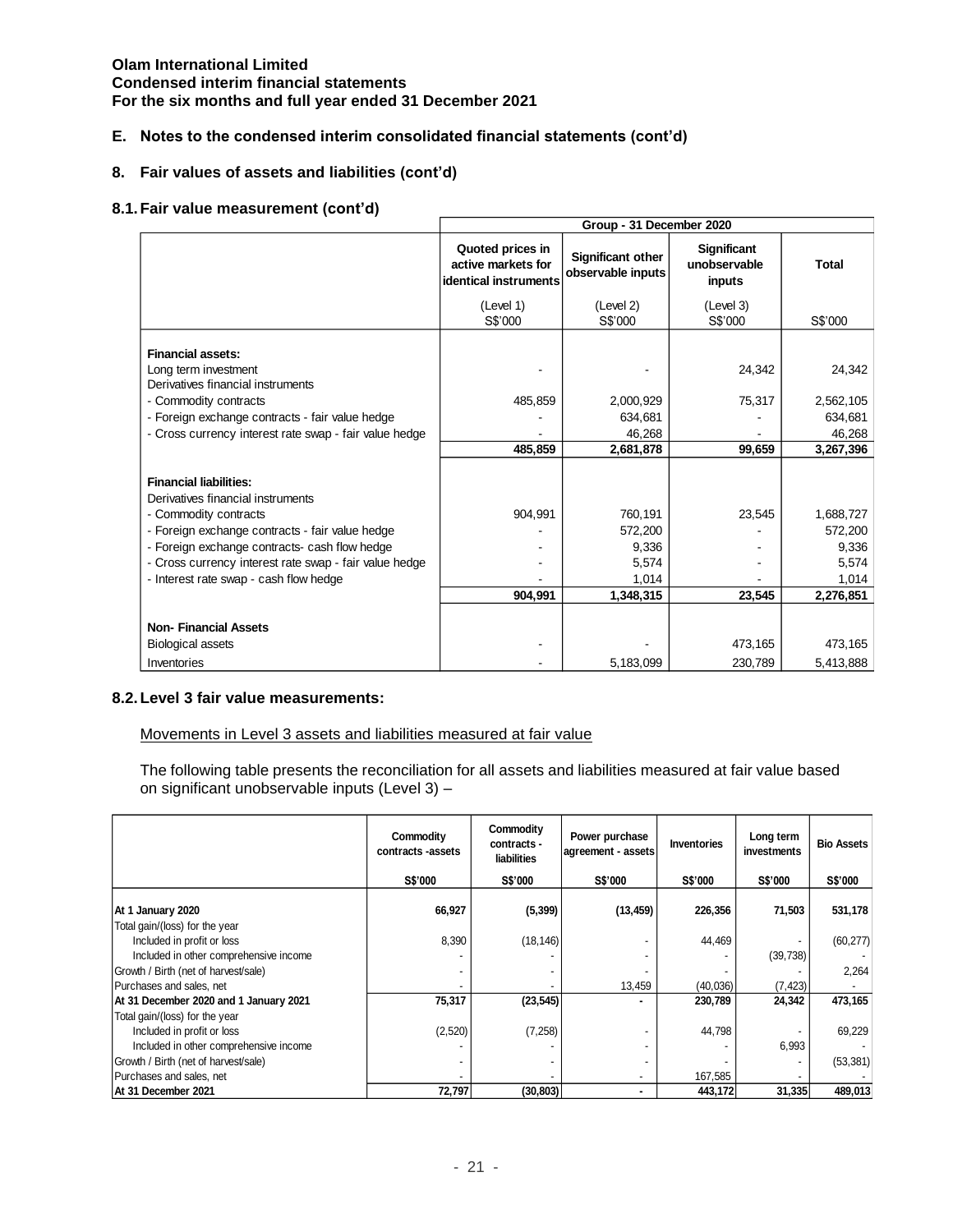## **E. Notes to the condensed interim consolidated financial statements (cont'd)**

#### **8.2.Level 3 fair value measurements (cont'd):**

In the period ended 31 December 2021 and 31 December 2020, there were no transfers between different levels of the fair value hierarchy.

There were no changes in valuation techniques during the year ended 31 December 2021 and 31 December 2020.

The financial instruments categorized under Level 3 of the fair value hierarchy are generally sensitive to the various unobservable inputs. There were no changes in the unobservable inputs used in valuation during the year ended 31 December 2021 and 31 December 2020. A significant movement of each input would result in significant change to the fair value of the respective asset/liability.

#### **8.3. Fair value of financial instruments by classes that are not carried at fair value and whose carrying amounts are reasonable approximation of fair value**

Cash and short-term deposits, trade receivables, other current assets, margin accounts with brokers, amounts due from/(to) subsidiary companies, trade payables and accruals, other current liabilities and bank overdrafts.

The fair values of these financial instruments approximate their carrying amounts at the balance sheet date because of their short-term maturity.

Loans to joint ventures, bank loans and term loans from banks

The carrying amount of loans to joint ventures, bank loans and term loans from banks are an approximation of fair values as they are subjected to frequent repricing (floating rates) and/or because of their short-term maturity.

| Group                                                                 | Goodwill<br><b>S\$'000</b> | Customer<br>relationships<br>S\$'000 | <b>Brand and</b><br>trademark<br>S\$'000 | <b>Software</b><br>S\$'000 | Water<br><b>Rights</b><br><b>S\$'000</b> | Concession<br><b>Rights</b><br>S\$'000 | <b>Others</b><br><b>S\$'000</b> | Total<br>S\$'000 |
|-----------------------------------------------------------------------|----------------------------|--------------------------------------|------------------------------------------|----------------------------|------------------------------------------|----------------------------------------|---------------------------------|------------------|
| As at 1 July 2021                                                     |                            |                                      |                                          |                            |                                          |                                        |                                 |                  |
| Cost                                                                  | 1,471,900                  | 694,209                              | 164,020                                  | 163,032                    | 10,571                                   | 90,628                                 | 314,708                         | 2,909,068        |
| Accumulated amortisation and<br>impairment                            | (15, 415)                  | (99, 929)                            | (23, 814)                                | (68, 388)                  |                                          | (58, 687)                              | (63,790)                        | (330, 023)       |
| Net carrying value                                                    | 1,456,485                  | 594,280                              | 140,206                                  | 94,644                     | 10,571                                   | 31,941                                 | 250,918                         | 2,579,045        |
| As at 31 December 2021<br>Opening net carrying value                  | 1,456,485                  | 594,280                              | 140,206                                  | 94,644                     | 10,571                                   | 31,941                                 | 250,918                         | 2,579,045        |
| Additions                                                             |                            |                                      |                                          | 9,872                      |                                          |                                        | 14,735                          | 24,607           |
| Additions / reclassifications in relation to business<br>combinations | (121, 699)                 | (70, 851)                            | 356,575                                  | (1)                        |                                          |                                        | (157, 445)                      | 6,579            |
| Amortisation for the period                                           |                            | (21, 930)                            |                                          | (8,028)                    |                                          | (2,266)                                | (3,520)                         | (35, 744)        |
| <b>Others</b>                                                         | 2,262                      | 838                                  | 4,185                                    | (7, 785)                   | (300)                                    | 1,222                                  | (1,679)                         | (1,257)          |
| Closing net carrying value                                            | 1,337,048                  | 502,337                              | 500,966                                  | 88,702                     | 10,271                                   | 30,897                                 | 103,009                         | 2,573,230        |

#### **9. Intangible assets**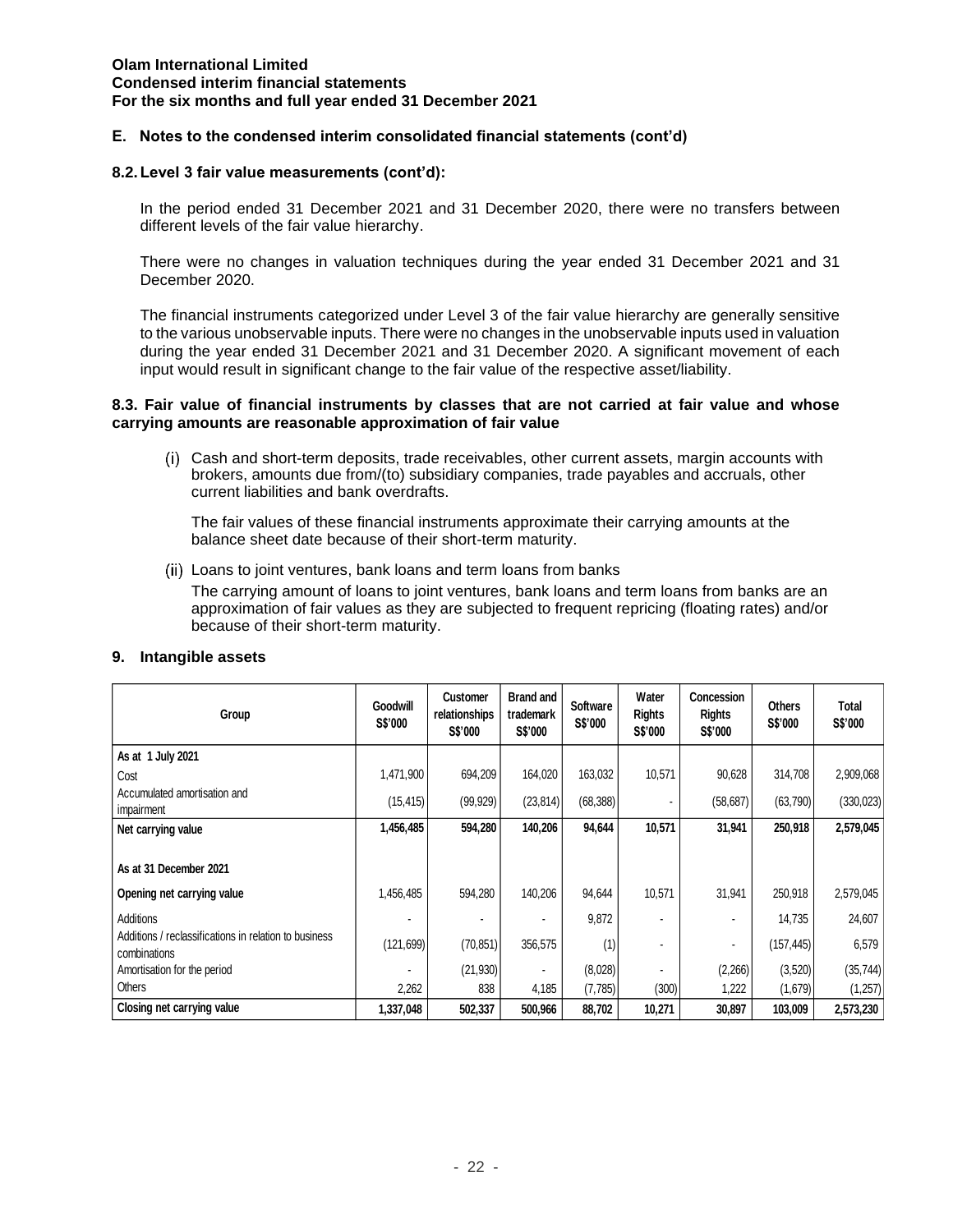## **E. Notes to the condensed interim consolidated financial statements (cont'd)**

### **9. Intangible assets (cont'd)**

| Company                                 | Goodwill<br>S\$'000 | <b>Brand and</b><br>trademark<br>S\$'000 | <b>Software</b><br>S\$'000 | <b>Others</b><br><b>S\$'000</b> | <b>Total</b><br>S\$'000 |
|-----------------------------------------|---------------------|------------------------------------------|----------------------------|---------------------------------|-------------------------|
| As at 1 July 2021                       |                     |                                          |                            |                                 |                         |
| Cost                                    | 195,736             | 851                                      | 127,881                    | 68,363                          | 392,831                 |
| Accumulated amortisation and impairment |                     |                                          | (38, 553)                  | (17, 599)                       | (56, 152)               |
|                                         |                     |                                          |                            |                                 |                         |
| Net carrying value                      | 195.736             | 851                                      | 89,328                     | 50.764                          | 336,679                 |
| As at 31 December 2021                  |                     |                                          |                            |                                 |                         |
| Opening net carrying value              | 195,736             | 851                                      | 89,328                     | 50,764                          | 336,679                 |
| Additions                               |                     |                                          | 8.171                      |                                 | 8.173                   |
| Amortisation for the period             |                     |                                          | (6, 911)                   | (587)                           | (7, 498)                |
| <b>Others</b>                           | (32,109)            | $\overline{2}$                           | (7, 438)                   | (295)                           | (39, 840)               |
| Closing net carrying value              | 163.627             | 853                                      | 83,150                     | 49.884                          | 297,514                 |

The Group performed its annual impairment test at year end and when circumstances indicated that the carrying value may be impaired. The Group's impairment test for goodwill and intangible assets with indefinite lives is based on value-in-use calculations. The key assumptions used to determine the recoverable amount for the different cash generating units were disclosed in the annual consolidated financial statements for the year ended 31 December 2020.

#### **10. Property, plant and equipment**

During the six months ended 31 December 2021, the Group acquired assets amounting to S\$330,735,000 (31 December 2020: S\$372,375,000) and disposed of assets amounting to S\$28,856,000 (31 December 2020:S\$ 25,840,000).

#### **11. Borrowings and lease liabilities**

#### **Amounts repayable in one year or less or on demand**

|                   | 31-Dec-21      |                  | 31-Dec-20      |              |  |
|-------------------|----------------|------------------|----------------|--------------|--|
|                   | <b>Secured</b> | <b>Unsecured</b> | <b>Secured</b> | Unsecured    |  |
|                   | (in S\$'000)   | (in S\$'000)     | (in S\$'000)   | (in S\$'000) |  |
| <b>Overdrafts</b> |                | 155.739          |                | 261.434      |  |
| l Loans           | 48.328         | 5,485,072        | 59.187         | 5,480,504    |  |
| Medium term notes |                | 1,248,476        |                | 665,332      |  |
| Lease liabilities |                | 138.015          |                | 96.472       |  |
| <b>Total</b>      | 48.328         | 7,027,302        | 59.187         | 6,503,742    |  |

### **Amounts repayable after one year**

|                                  | 31-Dec-21    |                  | 31-Dec-20    |                  |
|----------------------------------|--------------|------------------|--------------|------------------|
|                                  | Secured      | <b>Unsecured</b> | Secured      | <b>Unsecured</b> |
|                                  | (in S\$'000) | (in S\$'000)     | (in S\$'000) | (in S\$'000)     |
| Medium / long term loans         | 102,969      | 6,940,374        | 100.070      | 4,082,015        |
| Medium term notes                |              | 1,751,417        |              | 2,597,106        |
| Long term loans from third party | -            |                  |              | 1.696            |
| Lease liabilities                |              | 839,800          |              | 815,546          |
| <b>Total</b>                     | 102,969      | 9,531,591        | 100.070      | 7,496,363        |

Bank and term loans are secured over certain assets of subsidiaries.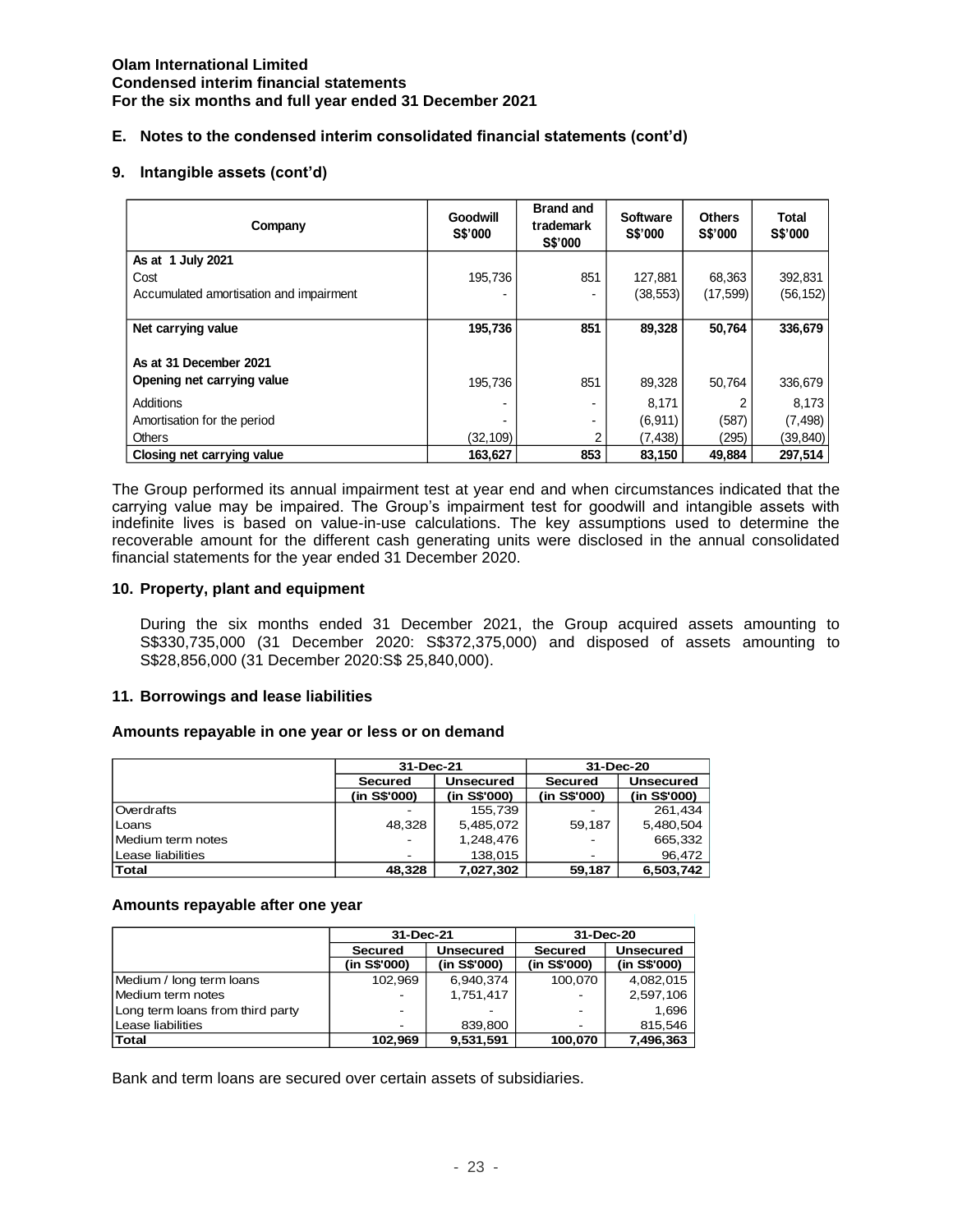## **E. Notes to the condensed interim consolidated financial statements (cont'd)**

### **12a. Share capital and treasury shares**

|                                                 | 31-Dec-21     | 31-Dec-20     |
|-------------------------------------------------|---------------|---------------|
| Issued, fully paid shares:                      |               |               |
| Balance number of shares as at the beginning of |               |               |
| period                                          | 3,271,018,657 | 3,271,018,657 |
| Issue of shares for cash                        | 481.364.524   |               |
| Total no. of shares outstanding as at the end   |               |               |
| of period                                       | 3,752,383,181 | 3,271,018,657 |
| Total no. of shares held as treasury shares     | (61,861,826)  | (75,395,038)  |
| Total no. of shares outstanding as at the end   | 3.690,521,355 | 3,195,623,619 |
| of period net of treasury shares                |               |               |
| Percentage of the aggregate number of treasury  |               |               |
| shares and subsidiary holdings held against the | 1.65%         | 2.30%         |
| total number of shares outstanding              |               |               |

The Company used 13,533,212 treasury shares during the current financial period towards the release of performance share awards, restricted share awards and the exercise of share options.

#### **12b. Employee share option scheme and /share grant plans**

|                                       | 31-Dec-21  | 31-Dec-20  |
|---------------------------------------|------------|------------|
| Shares to be issued upon exercise of: |            |            |
| Share options                         | 15,907,000 | 18,527,000 |
| Share Grant*                          | 61.194.683 | 48.089.659 |
| Total number of shares                | 77,101,683 | 66,616,659 |

\*Share Grant: The above includes 40,439,948 performance share awards (31 December 2020: 31,642,622) where the final number of shares to be delivered will range from 0% to 200.0% of the base award. The Share Grant is governed by the terms and conditions of the Employee Share Grant Plan, including the achievement of pre-determined targets during the three-year performance period.

#### **13. Net asset value**

Net asset value (for the Issuer and Group) per ordinary share based on the total number of issued shares of the issuer at the end of the:

- (a) current financial period reported on; and
- (b) immediately preceding financial year.

|                                                                                                   | Group              |                    | Company            |                    |
|---------------------------------------------------------------------------------------------------|--------------------|--------------------|--------------------|--------------------|
| (In cents per share)                                                                              | As at<br>31-Dec-21 | As at<br>31-Dec-20 | As at<br>31-Dec-21 | As at<br>31-Dec-20 |
| Net asset value (NAV) per ordinary share based<br>on issued share capital as at end of the period | 180.45             | 182.28             | 188.74             | 233.17             |

Net asset value (excluding capital securities) for the Group per ordinary share based on issued share capital as at 31 December 2021 was 156.29 cents per share (31 December 2020: 150.31 cents per share).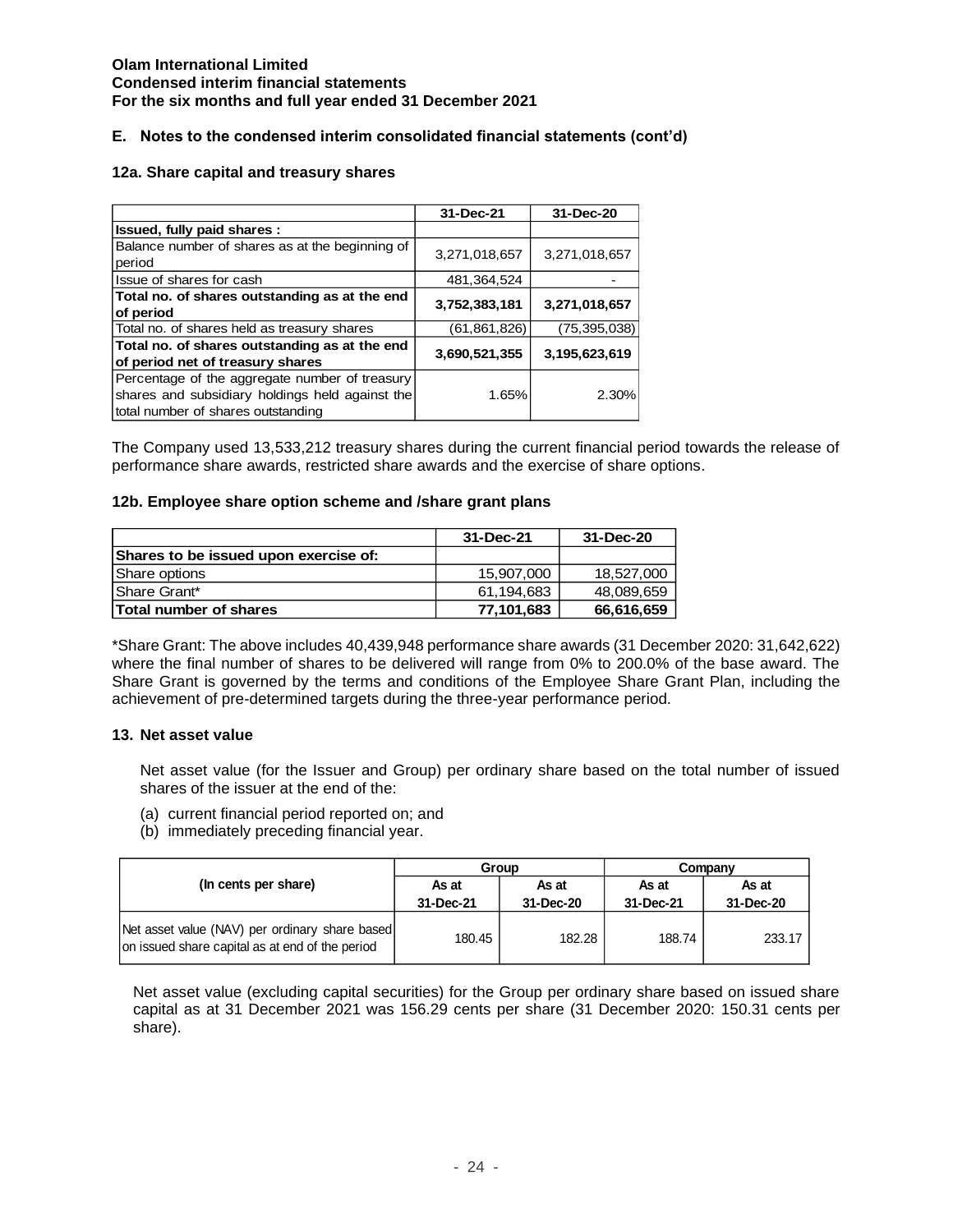## **E. Notes to the condensed interim consolidated financial statements (cont'd)**

## **14. Reported earnings per ordinary share**

Earnings per ordinary share of the Group for the current financial period reported and for the corresponding period of the immediately preceding financial year, after deducting any provision for preference dividends

|                                                                          | Group                  |               | Group                 |               |
|--------------------------------------------------------------------------|------------------------|---------------|-----------------------|---------------|
| Reported EPS                                                             | <b>12 Months Ended</b> |               | <b>6 Months Ended</b> |               |
|                                                                          | 31-Dec-21              | 31-Dec-20     | 31-Dec-21             | 31-Dec-20     |
| (a) Based on weighted average no. of shares<br>(cents/share)             | 18.29                  | 5.81          | 6.67                  | (3.54)        |
| (b) Based on fully diluted basis (cents/share)                           | 18.26                  | 5.73          | 6.65                  | (3.51)        |
| Weighted average no. of shares applicable to<br>basic earnings per share | 3,437,919,001          | 3,256,860,893 | 3,620,346,342         | 3,259,246,895 |
| Weighted average no. of shares based on fully<br>diluted basis           | 3,444,279,202          | 3,300,575,876 | 3,633,230,182         | 3,259,246,895 |

## **15. A breakdown of the total annual dividend (in dollar value) for the issuer's latest full year and its previous full year**

|                         | Group   |         |  |  |
|-------------------------|---------|---------|--|--|
| (in S\$'000)            | FY 2021 | FY 2020 |  |  |
| Ordinary dividends paid | 274.799 | 253,708 |  |  |

#### **16. Subsequent events**

1) On 11 February 2022, Olam has entered into definitive agreements with Africa Transformation and Industrialization Fund ("ATIF"), a management led buy-out group, for the sale of its remaining equity stakes in ARISE Integrated Industrial Platforms ("ARISE IIP) and ARISE Infrastructure Services ("ARISE IS"), part of the ARISE group, for an aggregate cash consideration of approximately S\$255,203,000.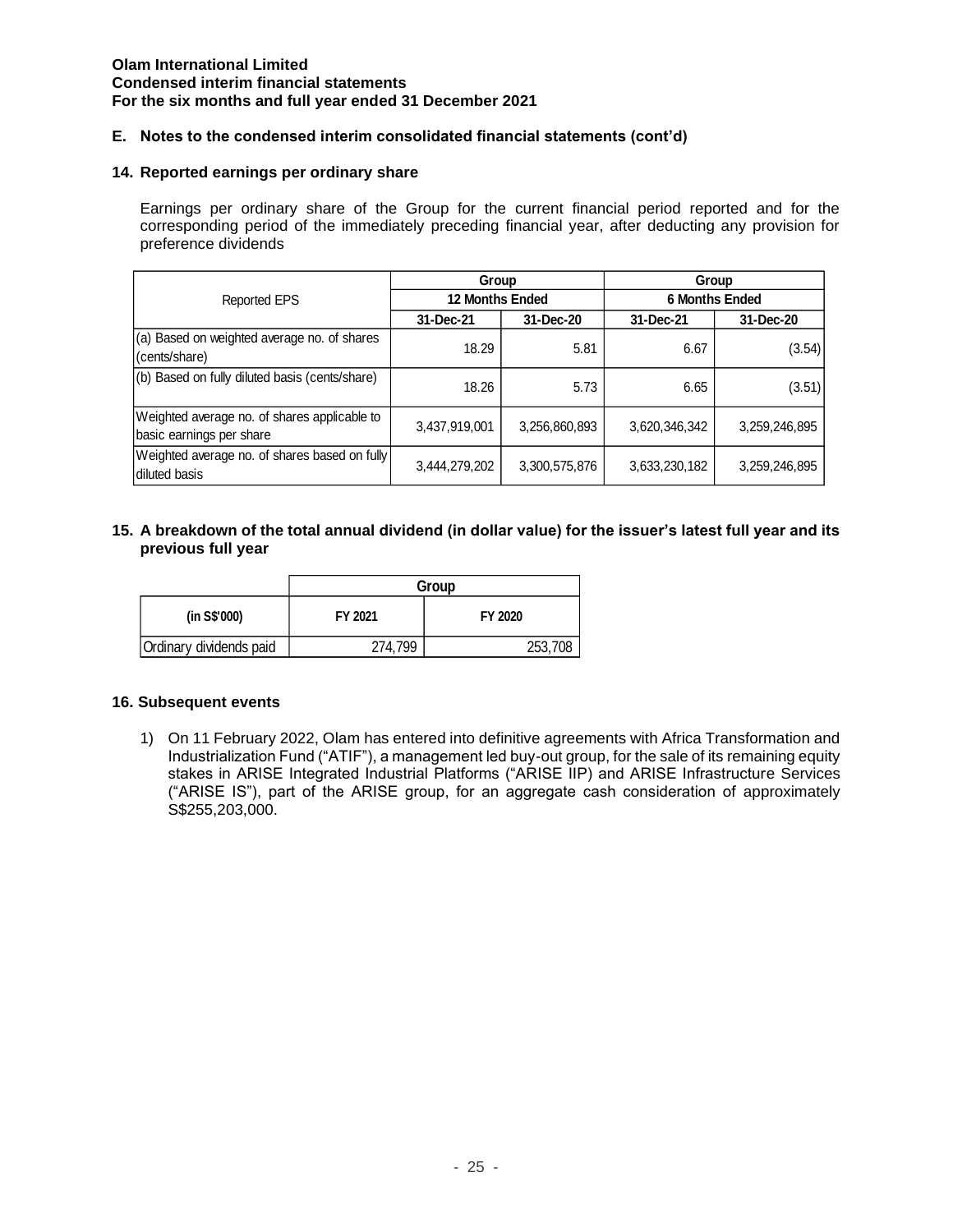## **F. OTHER INFORMATION**

## **1. Review**

The condensed consolidated statement of financial position of Olam International Limited and its subsidiaries as at 31 December 2021 and the related condensed consolidated profit and loss and other comprehensive income, condensed consolidated statement of changes in equity and condensed consolidated statement of cash flows for the six-month period then ended and certain explanatory notes have not been audited or reviewed.

## **2. Review of performance of the Group**

Please refer to the Management Discussion and Analysis ("MDA"), lodged on SGXNET along with the Financial Results statement, for a review of financial and operational performance.

**3. Where a forecast, or a prospect statement, has been previously disclosed to shareholders, any variance between it and the actual results.**

There was no forecast made by the Company.

**4. A commentary at the date of the announcement of the significant trends and competitive conditions of the industry in which the Group operates and any known factors or events that may affect the Group in the next reporting period and the next 12 months.**

Please refer to the MDA for a review of financial and operational performance.

## **5. Dividend**

## **(a) Current Financial Period Reported on 31 December 2021.**

Any dividend recommended for the current financial period reported on?

Yes

| Name of Dividend         | First Interim Dividend | Second Interim Dividend |
|--------------------------|------------------------|-------------------------|
| Dividend Type            | Cash                   | Cash                    |
| Dividend rate (in cents) | 4.00                   | 4.50                    |
| Tax rate                 | One-tier tax exempt    | One-tier tax exempt     |

The first interim dividend was paid to shareholders on 30 August 2021.

## **(b) Corresponding Period of the immediately preceding Financial Year.**

Any dividend declared for the corresponding period of the immediately preceding financial year?

Yes

| Name of Dividend         | First Interim Dividend | Second & Final Dividend |  |
|--------------------------|------------------------|-------------------------|--|
| Dividend Type<br>Cash    |                        | Cash                    |  |
| Dividend rate (in cents) | 3.50                   | 4.00                    |  |
| Tax rate                 | One-tier tax exempt    | One-tier tax exempt     |  |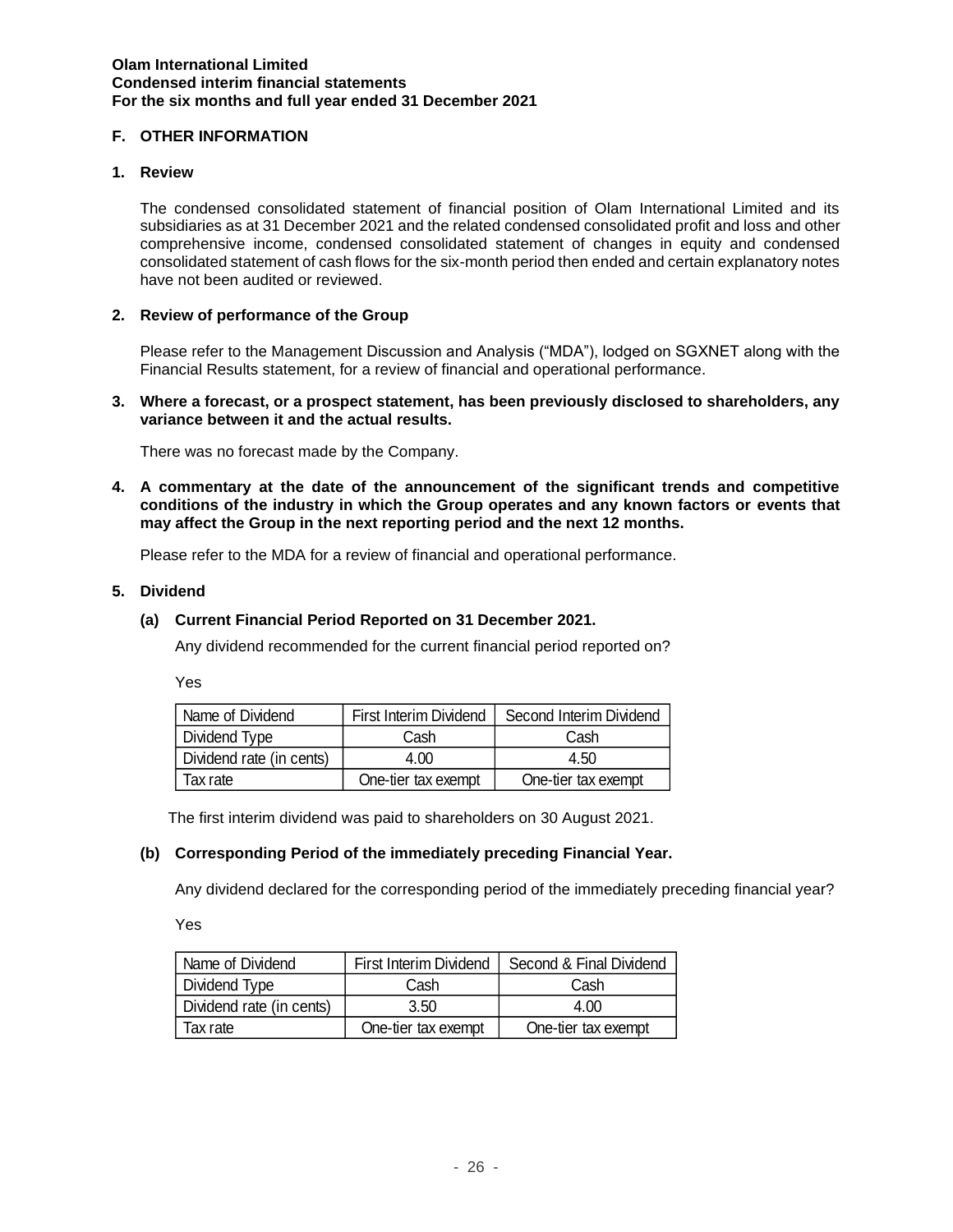## **F. OTHER INFORMATION (cont'd)**

## **5. Dividend (cont'd)**

**(c) Whether the dividend is before tax, net of tax or tax exempt. If before tax or net of tax, state the tax rate and the country where the dividend is derived. (If the dividend is not taxable in the hands of shareholders, this must be stated).** 

The Directors have proposed a second interim dividend of 4.5 cents per ordinary share, tax exempt (one-tier). Details on payment of the dividend will be announced in due course.

## **(d) Date Payable**

The dividend payment date will be announced in due course.

## **(e) Record date**

The details on the record date will be announced in due course.

## **6. Interested person transactions**

The Company has at the Annual General Meeting held on 23 April 2021 obtained the approval from shareholders for the IPT Mandate for recurrent transactions with the Mandated Interested Persons listed below.

| Name of interested person | Nature of relationship     | Aggregate value of all interested<br>person transactions during the<br>financial period under review<br>excluding transactions less than<br>\$100,000 and transactions<br>conducted under shareholders'<br>mandate pursuant to Rule 920) | Aggregate value of all interested<br>person transactions conducted<br>under shareholders' mandate<br>pursuant to Rule 920 (excluding<br>transactions less than \$100,000) |
|---------------------------|----------------------------|------------------------------------------------------------------------------------------------------------------------------------------------------------------------------------------------------------------------------------------|---------------------------------------------------------------------------------------------------------------------------------------------------------------------------|
|                           |                            | <b>12 Months Ended</b>                                                                                                                                                                                                                   | <b>12 Months Endedl</b>                                                                                                                                                   |
|                           |                            | 31-Dec-21                                                                                                                                                                                                                                | 31-Dec-21                                                                                                                                                                 |
|                           |                            | S\$'000                                                                                                                                                                                                                                  | S\$'000                                                                                                                                                                   |
| Sale of goods to:         |                            |                                                                                                                                                                                                                                          |                                                                                                                                                                           |
|                           | Associate of Mitsubishi    |                                                                                                                                                                                                                                          |                                                                                                                                                                           |
| MC Agri Alliance, Ltd     | Corporation, a controlling |                                                                                                                                                                                                                                          | 186,672                                                                                                                                                                   |
|                           | shareholder of the Company |                                                                                                                                                                                                                                          |                                                                                                                                                                           |

## **7. Confirmation that the issuer has procured undertaking from all its directors and executive officers (in the format set out in Appendix 7.7) under Rule 720(1)**

The Company has procured undertakings from all its directors and executive officers in compliance with Listing Rule 720(1).

## **8. Review of performance of the Group - turnover and earnings**

Please refer to the MDA of the Group for a review of financial and operational performance for the twelve months period ended 31 December 2021.